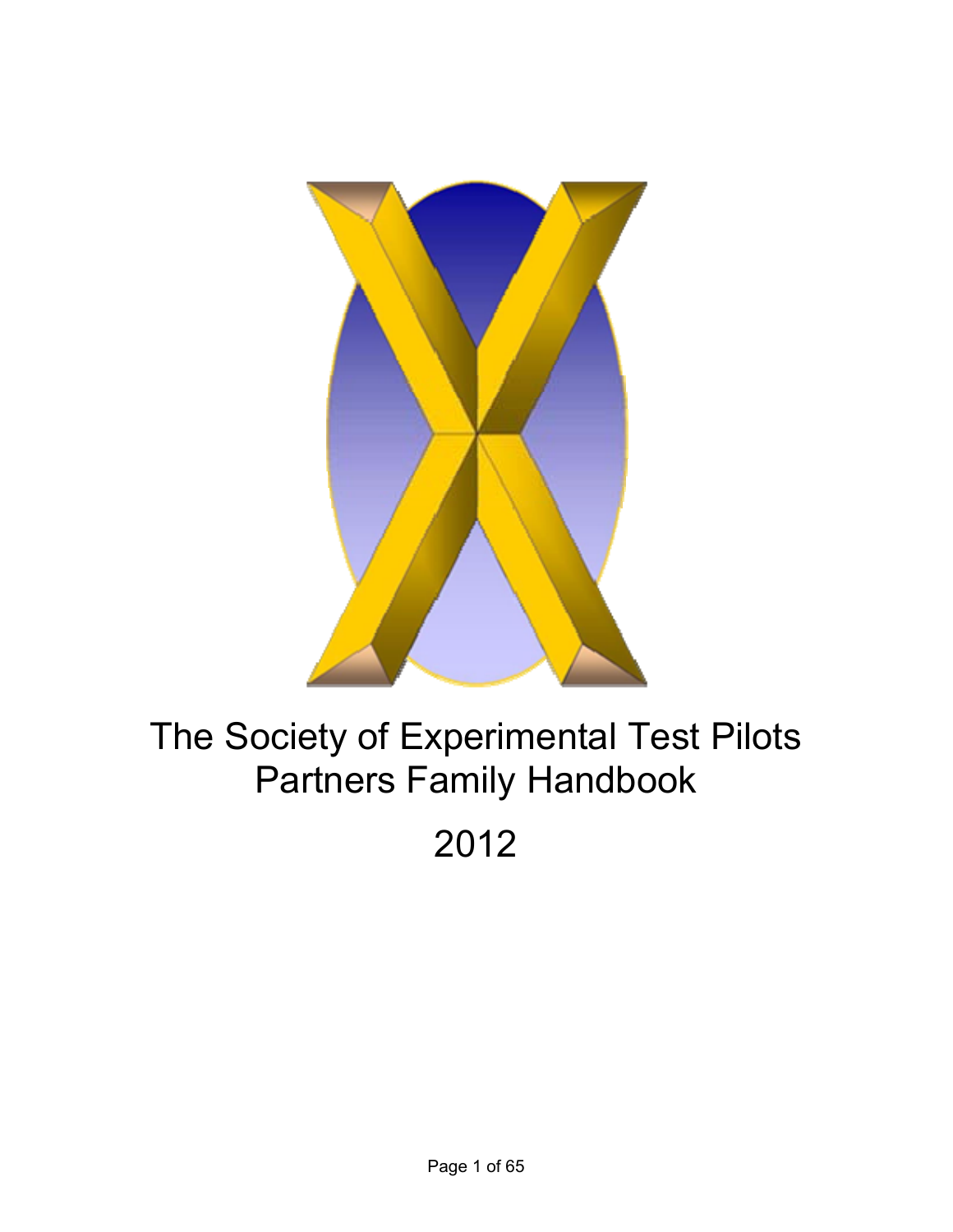| <b>Table of Contents</b>                                                | Page |
|-------------------------------------------------------------------------|------|
| <b>Mission Statement</b>                                                | 4    |
| <b>Foreword</b>                                                         | 5    |
| <b>I.</b> Introduction                                                  | 6    |
| A. Who Does This Handbook Apply To?                                     | 6    |
| B. What Is the Purpose of This Handbook?                                | 6    |
| C. Isn't This Material Already Available?                               | 6    |
| II. Establish the Vision                                                | 7    |
| A. Vision and Values -- Preserving Them When We've Lost a Family Member | 7    |
| B. Establish the Vision First – Make a Date to Talk about What You Want | 7    |
| C. Begin with the End in Mind                                           | 7    |
| D. Home/Shelter                                                         | 9    |
| E. Income                                                               | 10   |
| F. Pension                                                              | 10   |
| G. Employment                                                           | 11   |
| <b>III. Estate Planning</b>                                             | 14   |
| IV. Wills                                                               | 15   |
| A. What Is a Will?                                                      | 15   |
| B. Probate                                                              | 16   |
| C. Important Documents to Have in Addition to a Will                    | 19   |
| V. Trusts                                                               | 21   |
| A. Trusts - What Are They and Do I Need One?                            | 21   |
| B. Revocable and Irrevocable                                            | 21   |
| <b>VI.</b> Pulling Your Team Together                                   | 23   |
| A. Meeting with an Advisor                                              | 23   |
| B. Meeting with an Attorney                                             | 24   |
| <b>VII. Preparation for the Important Documents Checklist</b>           | 25   |
| A. Where to Begin?                                                      | 25   |
| <b>B. Important Documents Checklist</b>                                 | 27   |
| 1. Insurance                                                            | 27   |
| 2. Assets                                                               | 28   |
| 3. Debts                                                                | 29   |
| 4. Income                                                               | 29   |
| 5. Expenses                                                             | 29   |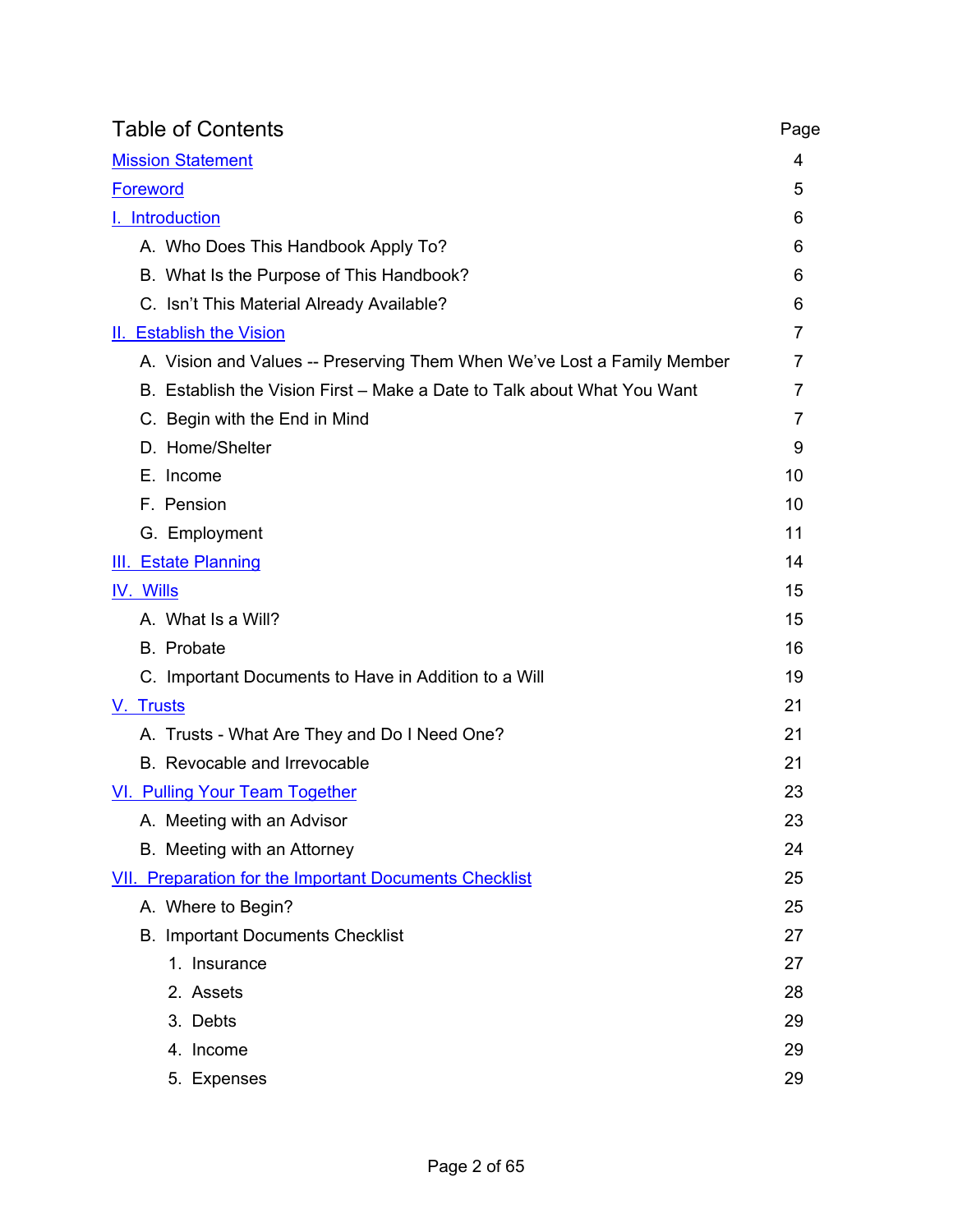| 6. Estate Planning                                                       | 29 |
|--------------------------------------------------------------------------|----|
| 7. Personal Data                                                         | 30 |
| 8. Family Information                                                    | 32 |
| 9. Emergency Contacts                                                    | 33 |
| 10. Funeral/Burial Instructions                                          | 35 |
| 11. Obituary Information                                                 | 36 |
| C. Keeping it Relevant                                                   | 38 |
| 1. Who Should Have Copies and Where Should They Be Stored?               | 38 |
| 2. When Should It Be Updated or Revised?                                 | 39 |
| 3. How Should Updates and Revisions Be Done?                             | 39 |
| <b>VIII. In Case of Death</b>                                            | 40 |
| A. What you Need To Do                                                   | 40 |
| <b>B.</b> Timeline Checklists                                            | 41 |
| C. Applying for Benefits                                                 | 45 |
| 1. Social Security                                                       | 45 |
| 2. Veteran's Benefits                                                    | 46 |
| 3. The SETP Scholarship Foundation                                       | 47 |
| 4. Insurance                                                             | 47 |
| <b>Appendix A: Glossary of Terms</b>                                     | 48 |
| <b>Appendix B: Frequently Asked Questions</b>                            | 50 |
| <b>Appendix C: Advanced Medical Directives (California Samples)</b>      | 55 |
| Appendix D: Other Resources and Web Links                                | 63 |
| <b>Appendix E: The SETP Partners Handbook (The Really Short Version)</b> | 64 |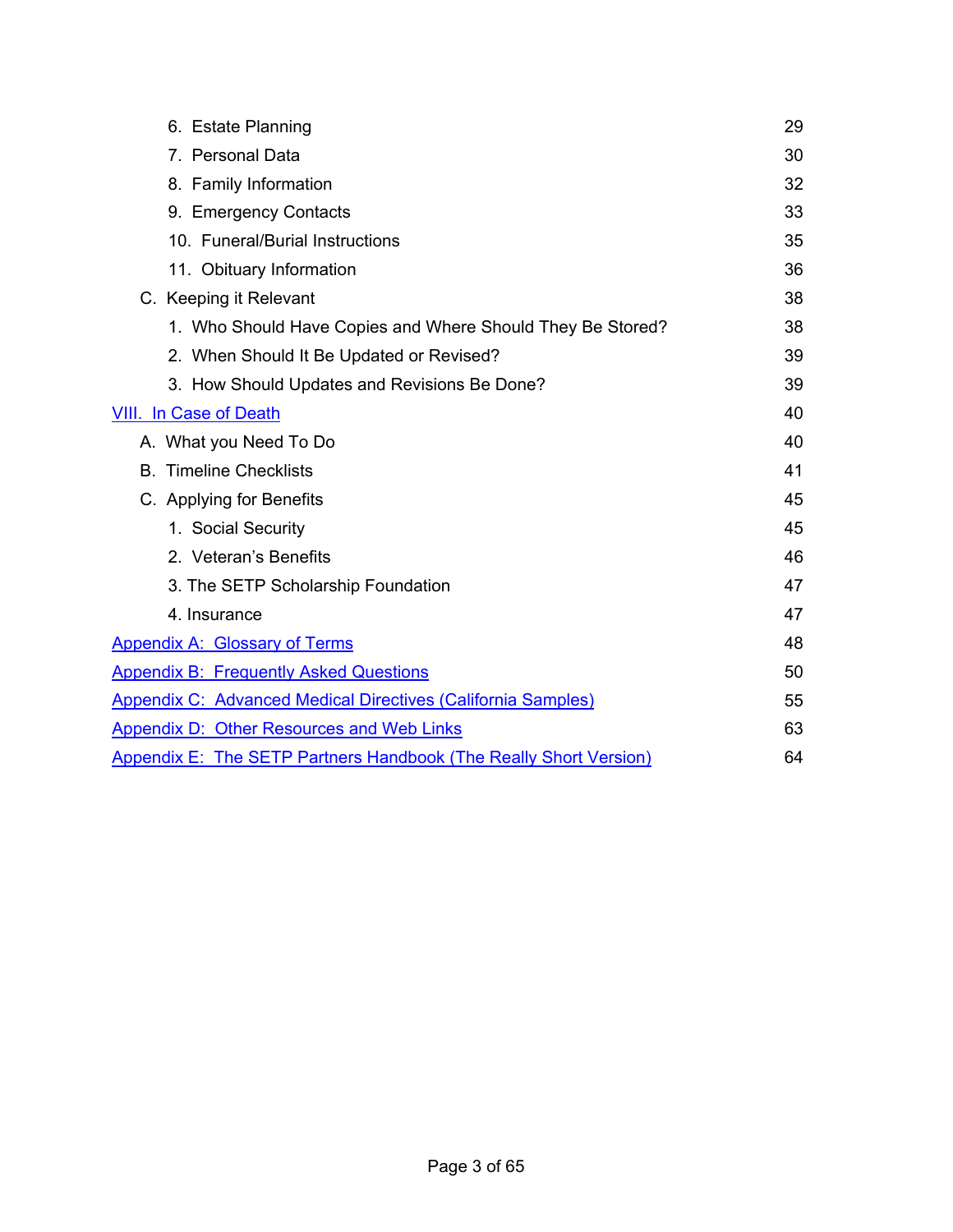#### <span id="page-3-0"></span>Mission Statement

The mission of the Society of Experimental Test Pilots (SETP) Partners is to provide families with a package of "Things they will need if..." and "Things they should consider doing before ..."

The SETP Partners is providing this handbook free to the SETP members and their families. Each section includes a discussion of information applicable to it (and a checklist, if appropriate). Once the sections and checklists are complete, the handbook will contain all the information you may need in the event of the death of a family member. Over time, it will become an important family resource and should be protected as such.

The SETP Partners is providing this service to our members in the hope that they can be better prepared for all eventualities.

This handbook applies to either parent or child.

The Society of Experimental Test Pilots and the Society of Experimental Test Pilots Foundation take great pride in thanking the members of the SETP Partners (listed alphabetically) for their extraordinary efforts in providing this most worthwhile document to the SETP membership:



Katherine Benjamin, CFP® [kbenjamin@financialguide.com](mailto:kbenjamin@financialguide.com)



Linda de France The SETP Foundation Board of Directors



Kathy Lynn Fergione [kathyfergione@verizon.net](mailto:kathyfergione@verizon.net)



Kirsten Larson The SETP Scholarship Foundation Board of Trustees [kirsten@larsonassoc.net](mailto:kirsten@larsonassoc.net)



Kelley O'Donoghue Chairman, The SETP Foundation Partner's Committee [kelleyod@earthlink.net](mailto:kelleyod@earthlink.net)



Richard Schock Registered Advisor, The SETP Foundation Board of Directors [rschock@fms3.com](mailto:rschock@fms3.com)

Steven Rainey President The Society of Experimental Test Pilots William A. Flynn Chairman The Society of Experimental Test Pilots Foundation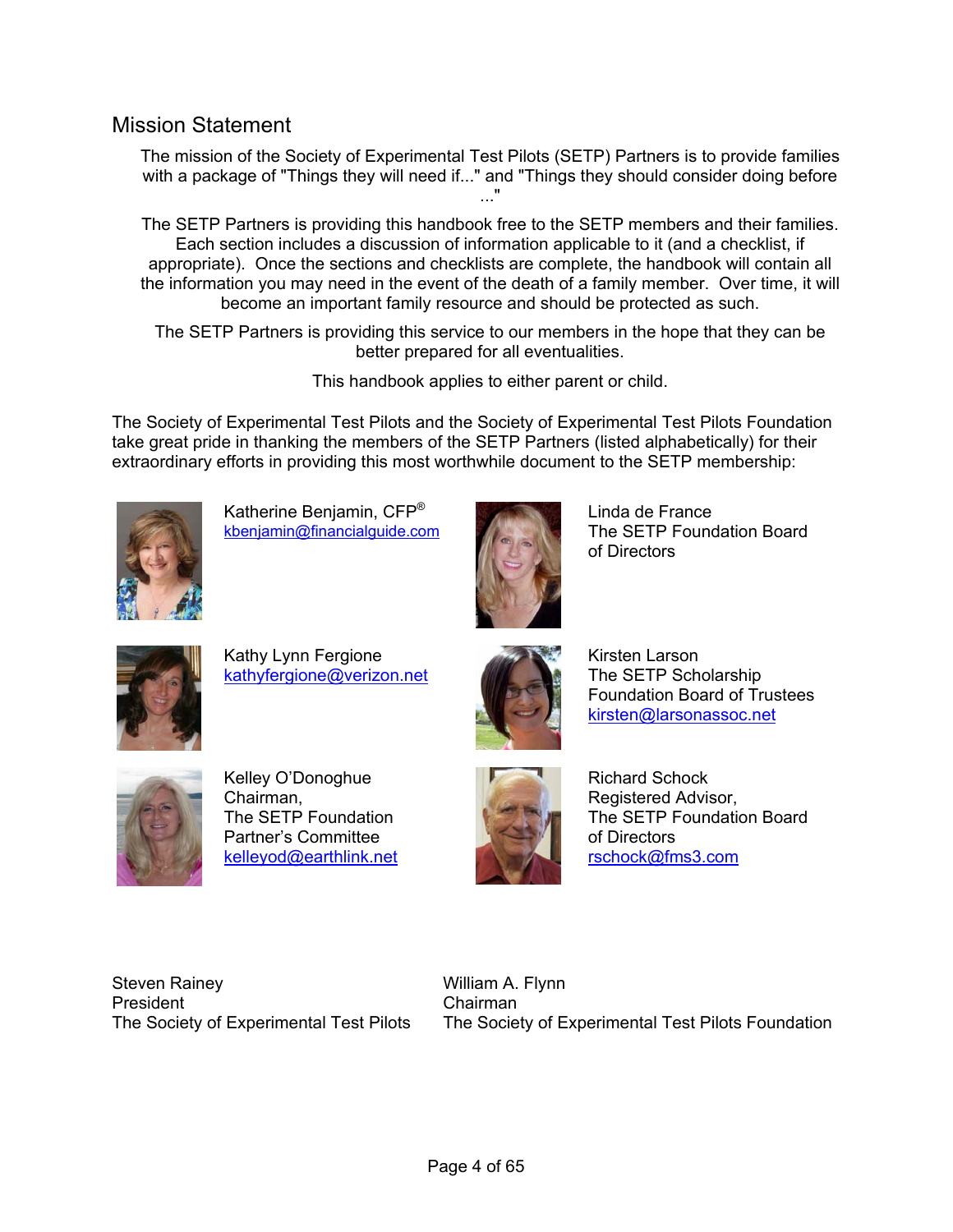### <span id="page-4-0"></span>**Foreword**

The Society of Experimental Test Pilots Partners has put this handbook together for the use of its members and their families in order to plan ahead for an eventual death. It is a work in progress and, as such, no claim is made or implied that it is 100% complete. We have done our best to include everything we considered relevant at the time of publication; however, changes and updates to this document will invariably be made over time.

If you have used this document, either in preparation for or following the death of a family member, your constructive criticism is always welcome and appreciated. Please send your comments to [setp@setp.org](mailto:setp@setp.org) or mail them to:

Chairman The Society of Experimental Test Pilots Foundation P.O. Box 986

Lancaster, CA 93534-0986 (USA)

Sincerely,

The Society of Experimental Test Pilots Partners

*This document is for informational purposes only and should not be construed as financial or estate planning advice; nor should it replace advice from a qualified professional (financial planner, accountant, attorney, etc.) We encourage you to seek the advice and counsel of your professional advisors as you construct your plan.*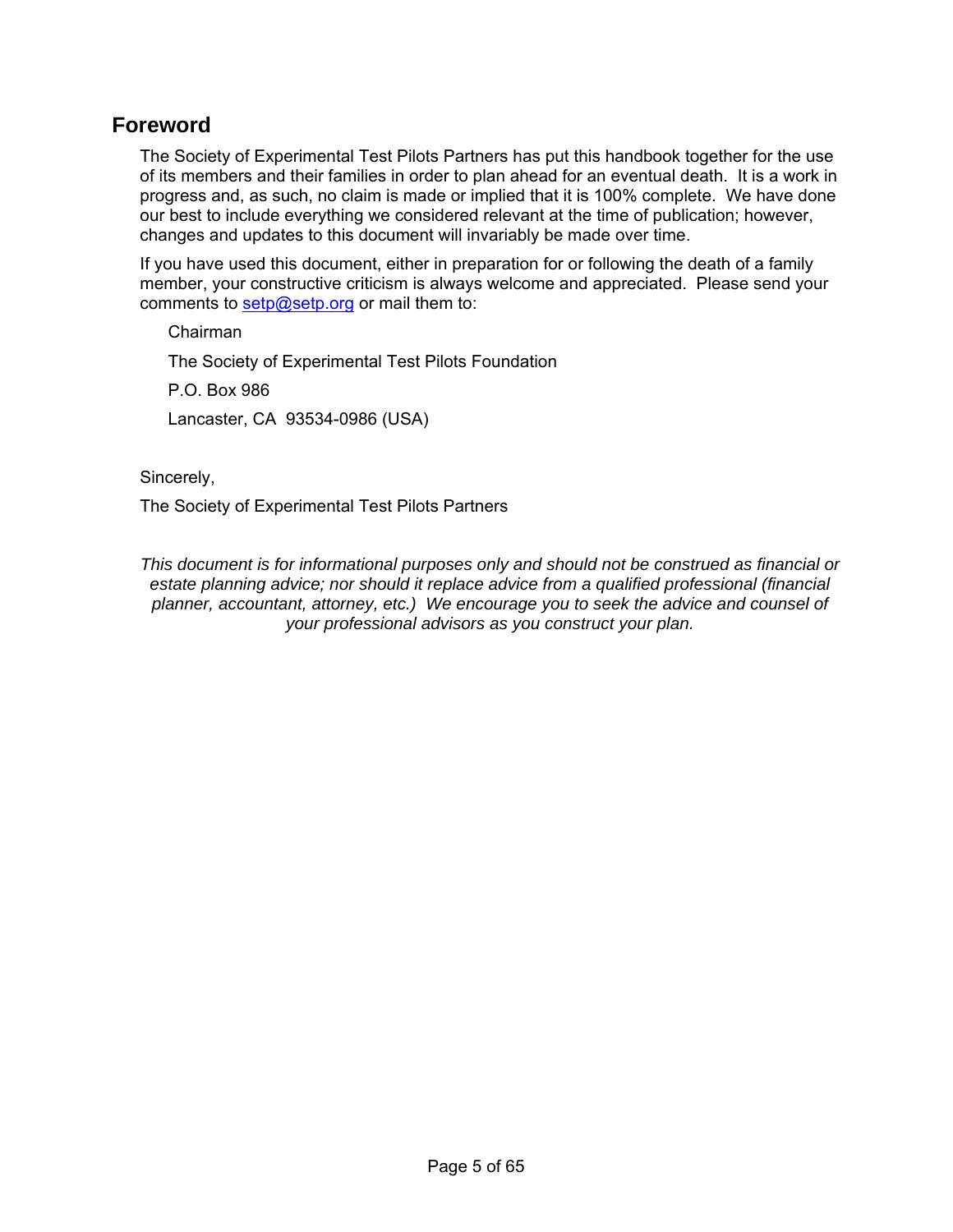## <span id="page-5-0"></span>**I. Introduction**

#### **A. Who Does this Handbook Apply To?**

This handbook is applicable to all SETP members and their families.

### **B. What Is the Purpose of This Handbook?**

This publication serves as a pre-planning resource to help SETP members and their loved ones ensure that the people most important to them are taken care of in the event of their death.

The subject is often unpleasant and thus many of us choose to avoid it. But, we have all heard recounts of heartbroken family members struggling with their grief while at the same time being forced to deal with banks, insurance companies, bill collectors, long-lost relatives, and more. These necessary tasks can become overwhelming and leave survivors in deep despair and unable to cope. Children may feel they have lost both parents and/or caretakers.

It doesn't have to be this way. Just as all pilots train for emergency situations, so should they and their loved ones prepare for the unexpected.

One of the key goals of this publication is to stimulate dialogue between our members and their families. This handbook will familiarize you with the pros and cons of Wills, Trusts, and Estate Plans. It will help you pull all of the necessary documents together and formulate your plan. You will ask yourself, "What do I want and what do I need?" The handbook then guides you in preparing for meeting with an attorney and possibly a financial advisor to finalize your Will, Trust or Estate Plan, and includes guidance on when you should update or revise these. Finally, it includes a section on what to do in case of the death of a loved one and how to apply for benefits and other assistance.

While this handbook does not serve as a substitute for an attorney, financial advisor or estate planner, it does provide a launching point for the consolidation of necessary documents and personal planning. This advance preparation will save you expenses in professional fees.

#### **C. Isn't This Material Already Available?**

The short answer is yes. However, while we found many effective publications, we saw the need to produce something that covered a multitude of areas in a concise manner. The SETP Partners believe this is an important issue and wants to see all of the SETP members take the prudent steps of preparation to safeguard themselves, their families and their interests. The SETP Partners are providing this publication with their endorsement at no charge to the SETP membership.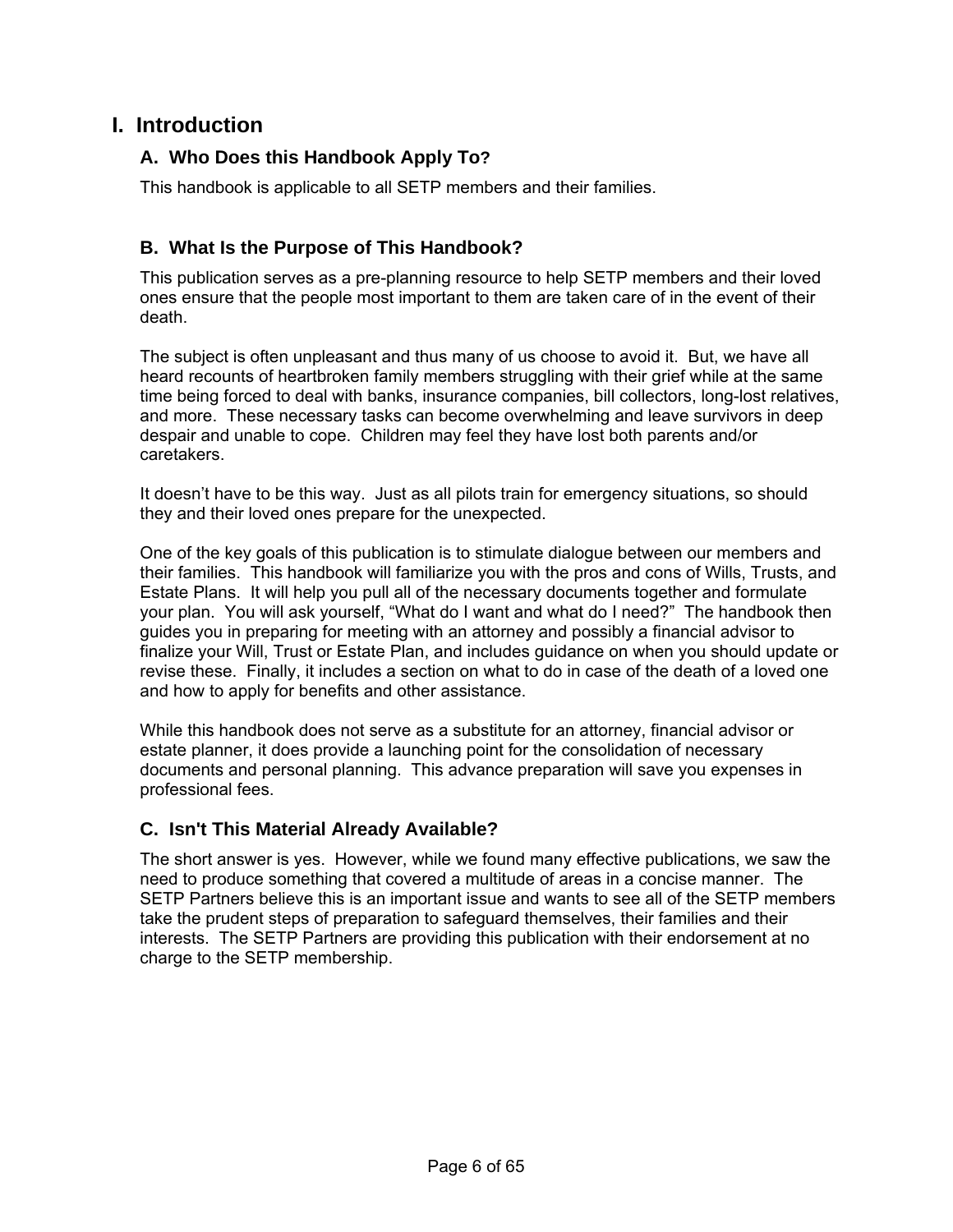# <span id="page-6-0"></span>**II. Establish the Vision**

This is the planning portion of the handbook. This is where you and your family will ask yourselves questions like "What do we want?", "What do we have?" and "What do we need to get there?" Your answers to these key questions are the foundation for all of the planning and preparation on which you are embarking.

#### **A. Vision and Values -- Preserving Them When We've Lost a Family Member**

Imagine: Beginning now, from this day forward, you have a choice: to keep your life the way it is now, or to choose to start over. How would you WANT to live your life? What would it be like? Would you want to continue in your current job? Would you want to live in the same house or someplace else? Would you want to change everything and start over somewhere else? Would you want to keep your routine and your current friends around you?

Now, envision what it would be like if, beginning now, you were to remove your partner from the picture of your life. Without this partner's income or influence, how would you answer the same questions?

This is the start of how to build a plan for when the thing that "only happens to other people" happens to us. None of us can predict the future, but we can plan for contingencies. You wouldn't need a contingency plan if things always went according to expectations, but you don't want to be reactively creating one during a period of mourning. Consider: when you and/or your partner first learned to fly, you or they learned the emergency procedures. These were drilled until they became ingrained and automatic, since no pilot has the time or can spare the energy to have to think through what to do when the plane develops a malfunction. Your "emergency plan" for when you lose your best friend should also be developed well enough that you can automatically put it in place during a very emotionally challenging time, allowing you to devote your energies to your and your family's well being, and not having to make anxious day-to-day financial decisions.

#### **B. Establish the Vision First – Make a Date to Talk about What You Want**

Most people don't want to consider their death or disability or the aftermath. That's why it's important to engage someone who will encourage you to consider all relevant information, including that which is outside your comfort zone, to make sure you are addressing all the contingencies and considerations. It's easy to get into a "things will all work out" mentality as the avoidance mechanism for this subject, and sometimes you may superstitiously feel as if you are inviting in "bad luck" just by bringing this subject up. Please be assured that the comfort and peace of mind that develops from a secure and well-thought out set of "EP's" (emergency procedures) is more than worth the discomfort of the discussion.

#### **C. Begin with the End in Mind**

Start with the questions surrounding the desired place to live and what the income and lifestyle of the family should be. Should the current working situation be maintained? Include the future goals that you had set and want to continue to achieve. Ignore the rules of thumb stating every variant from "you only need 10 years of income", to "you can live on 70% of your former income." There are no statistics which support these supposed rules of thumb. Every family is different. Do not start from how much you have; start with how you would want your family to live in the absence of the partner. For every major element, it would be very helpful to outline a set of questions and consequences for each of your choices.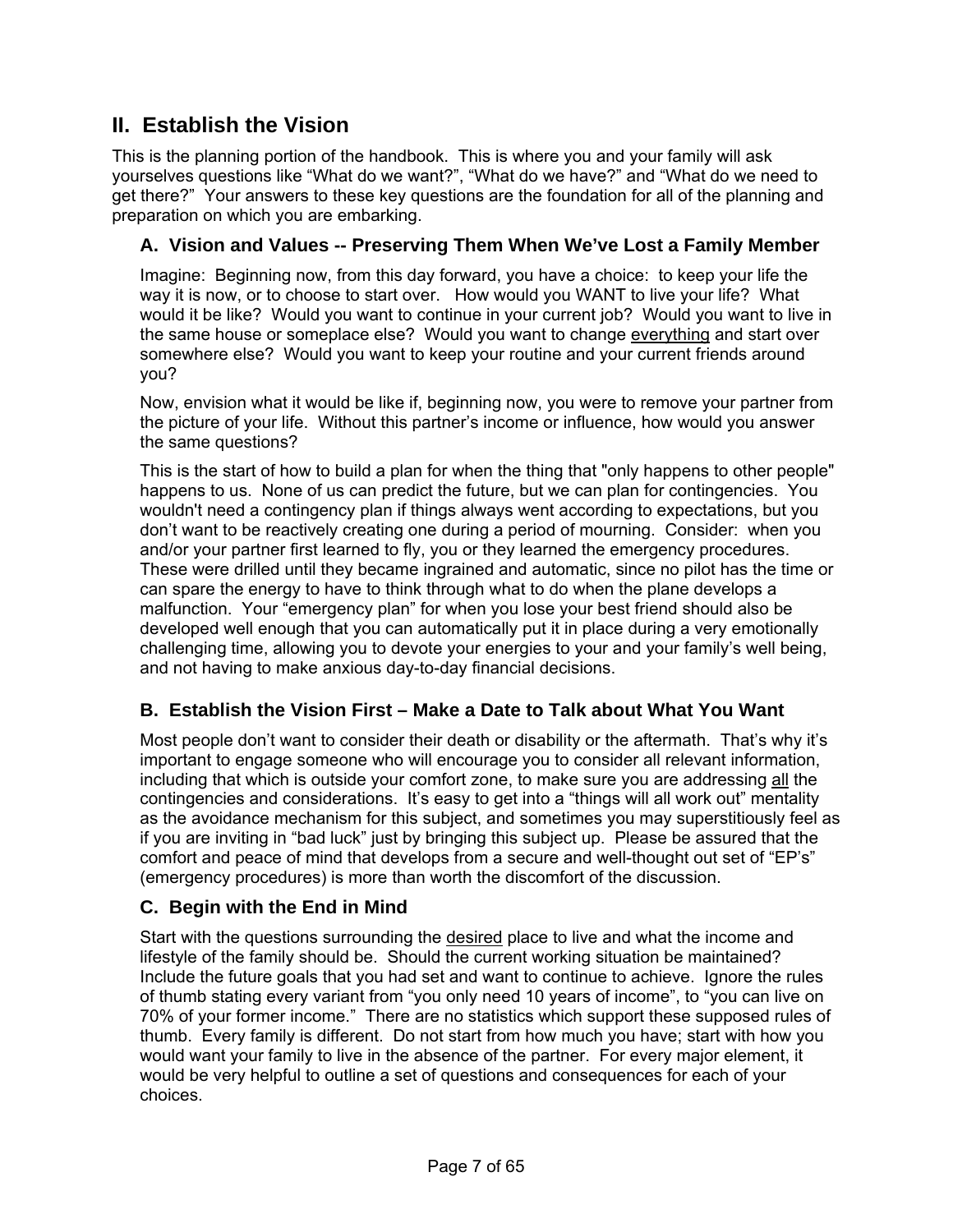Think in terms of a list of factors:

- Home / Shelter (Where will you live?)
- Income (To support, maintain, and grow as the family grows and ages)
- Savings (For future contingencies)



Engage someone who is experienced and an expert at planning for contingencies. Look for a financial planner whose practice includes insurance and estate planning, not just wealth management.

This handbook reflects the experiences of people who have been through this and have given us their advice. Reflect on how their experiences could be the same or vary from yours. Put it on your calendar and tackle one section at a time, but please don't bury it in your well-intentioned to-do list.

The basic decisions to start with: If your spouse, best friend or another family member died today, what decisions will have to be made within the next few weeks?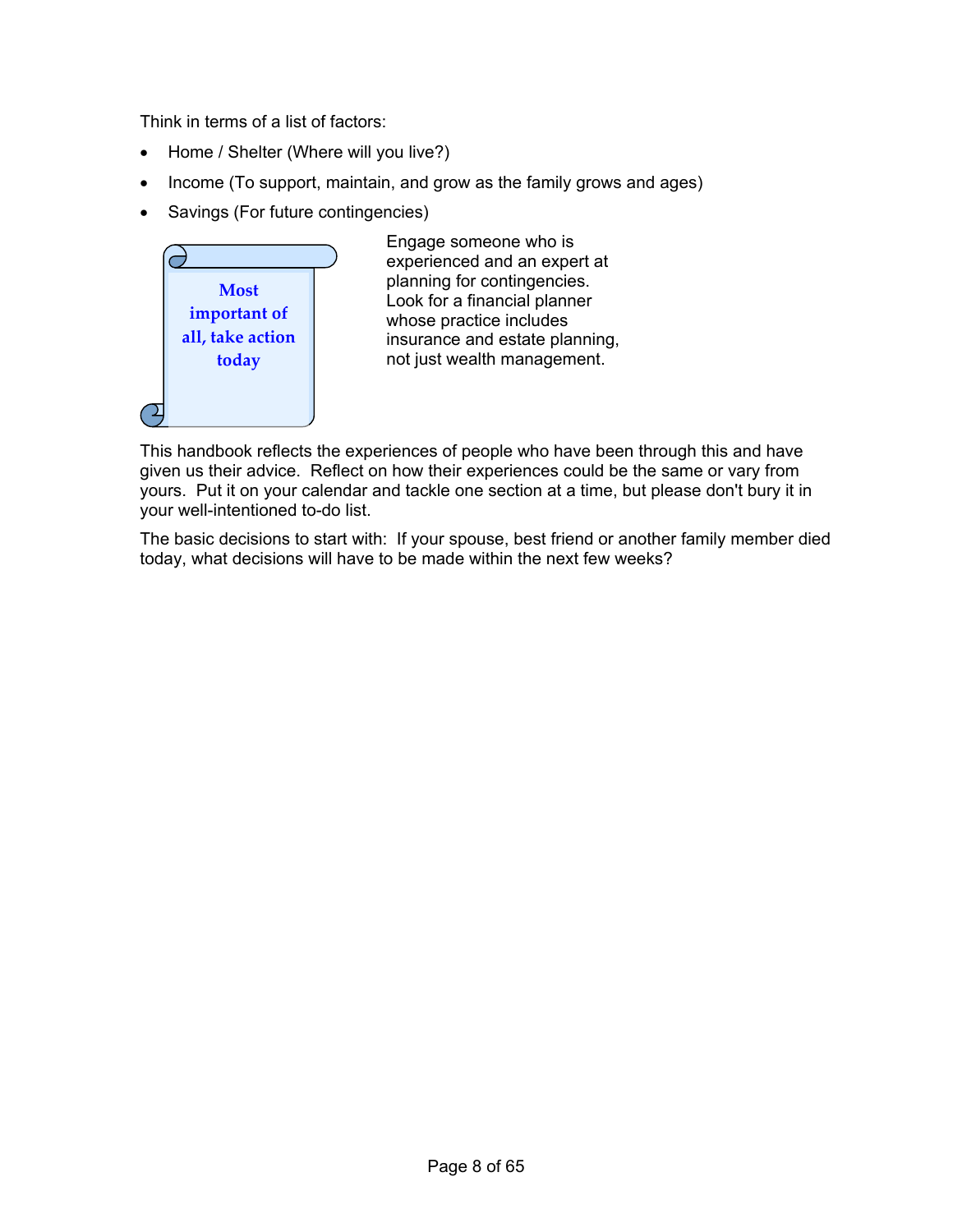#### **D. Home/Shelter**

Stay? Move? List the pros and cons for each choice. Staying might not be possible in foreign countries or on-base housing, where you have a limited time to make a choice of where to go. Selling a home in a down market is a recipe for financial disaster, especially if your plan forces that decision.

If you have children, moving means they not only lose their parent, but they could also lose things that are familiar to them, like their home, their friends, their school, their extracurricular activities.

How will you pay for housing?



- The consideration of whether to buy a home somewhere with a mortgage will be impacted by the length and strength of the survivor's credit rating, the amount and sources of income, and their savings.
- Paying off a mortgage requires less money over time (and therefore less insurance money or assets) than does continuing to pay for it, because you are mostly paying for interest in the first half of the loan life on a mortgage.
- Renting? Factor in how long you would want to do that, how you will deal with the increasing rents over time.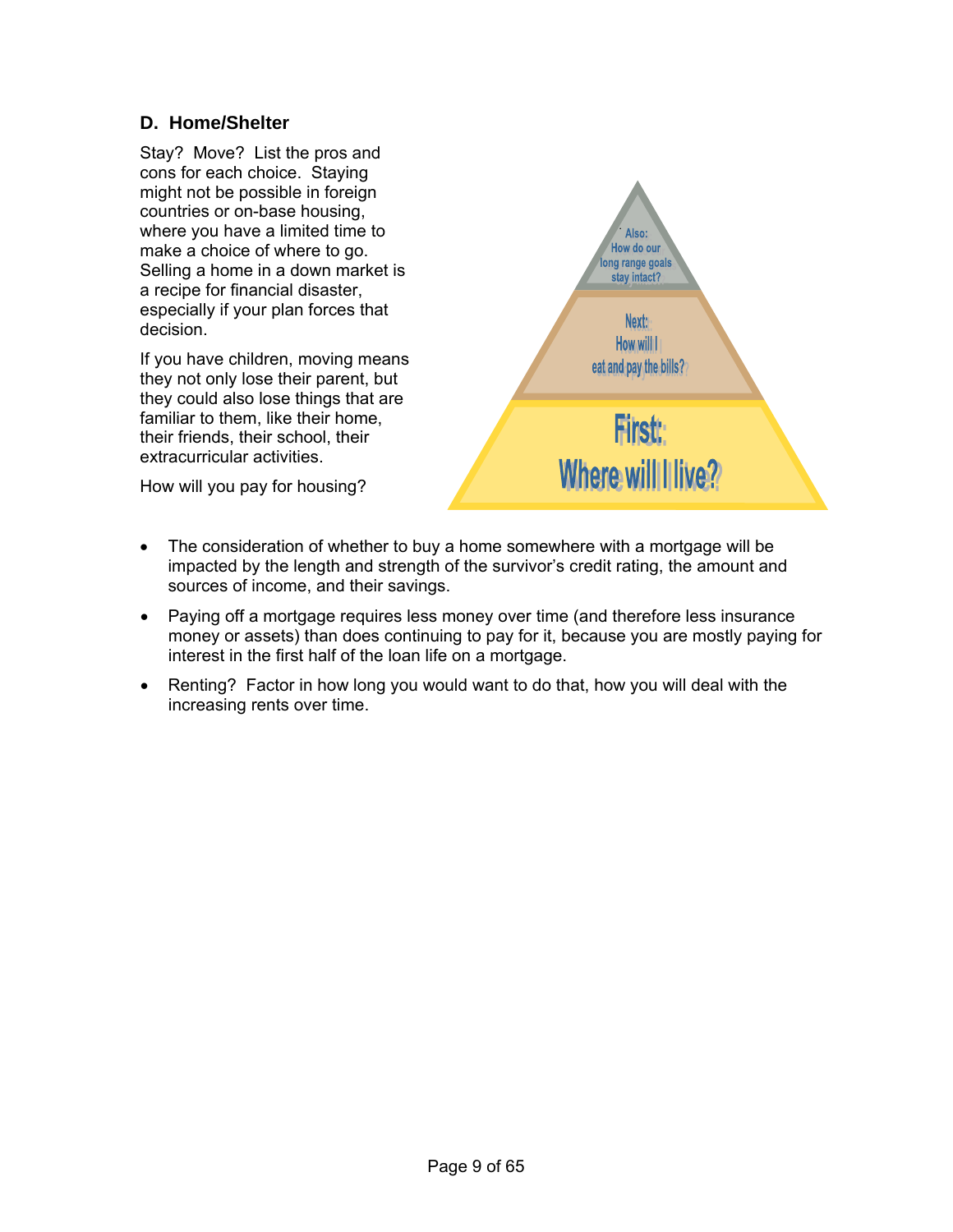#### **E. Income**

What sources are available? Confirm them, and know how long they last (in the case of Social Security), or how much they vary (in the case of passive income, like a business or rental property).

With Social Security benefits in the US, for example:

- **Your widow or widower** can receive benefits at any age if she or he takes care of your child who is receiving Social Security benefits and is younger than age 16 or disabled.
- **Your unmarried children** who are younger than age 18 (or up to age 19 if they are attending elementary or secondary school full time) also can receive benefits.
- **Your children** can get benefits at any age if they were disabled before age 22 and remain disabled.
- Under certain circumstances, benefits also can be paid to your **stepchildren, grandchildren, step-grandchildren or adopted children**.
- **Your dependent parents** can receive benefits if they are age 62 or older. (For your parents to qualify as dependents, you would have had to provide at least one-half of their support.)

#### **F. Pension**

Civilian company: Call the Human Resources department to verify exactly what would be received TODAY as benefits, since many of the websites for employees report the PROJECTED benefit once either vested or eventually retired.

Active duty military: Discuss the monetary difference between medical retirement and active duty survivor benefits before assuming one is better than the other.

Retired military: Print out a copy of the Retiree pay statement. Read the bottom section about what benefit was selected. Identify whether the retired military spouse has opted for the Survivor Benefit Plan (SBP), which would pay a portion of the military retirement pay to the surviving spouse or other beneficiaries, and what percentage of his base retired pay will be covered. If the retired military spouse elected SBP coverage, there are online calculators to help you figure out the annual expected income based on what you see in this box.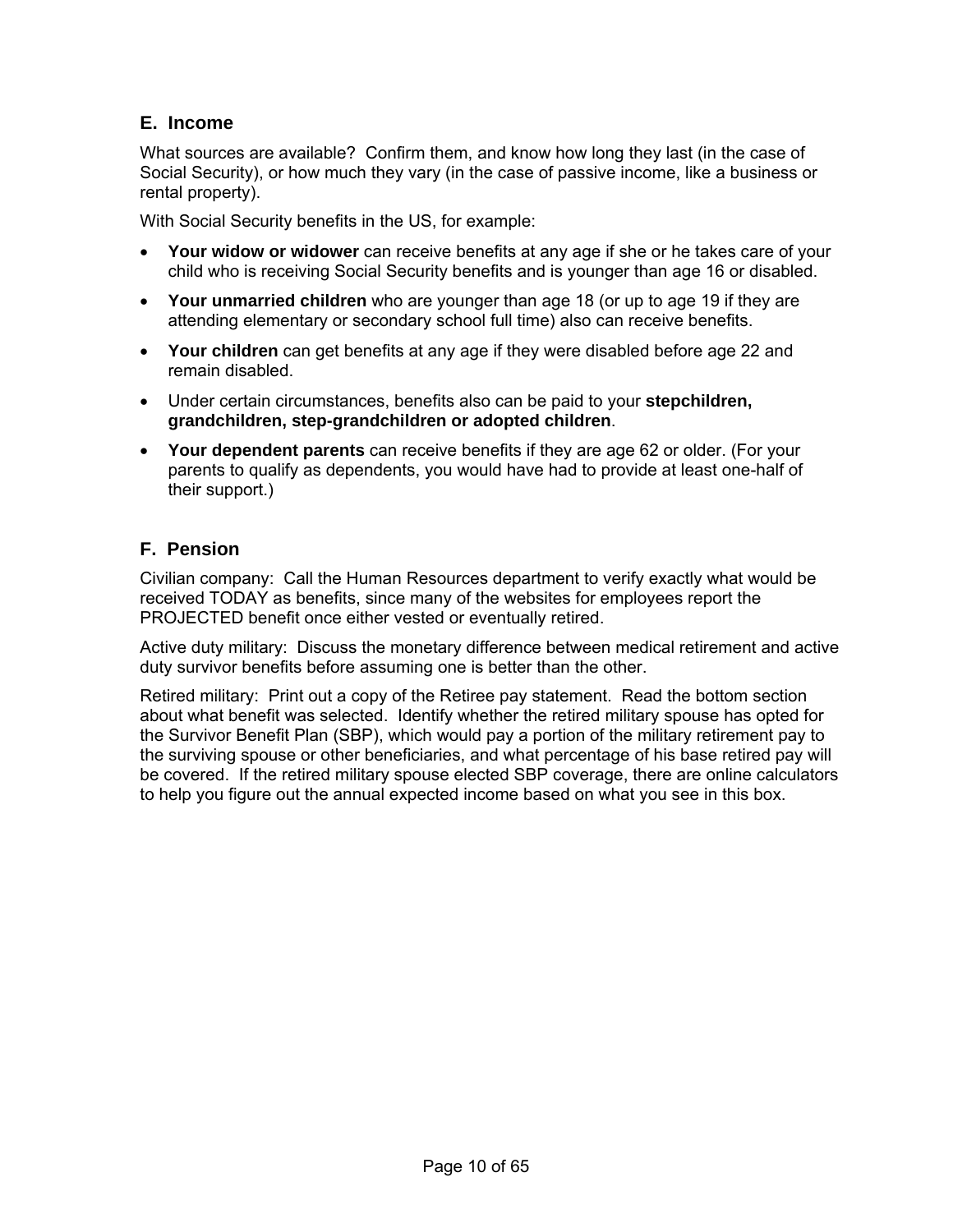#### **G. Employment**

There are three scenarios:

- I am able to continue to work in my present position
- I would like to return to work
- I am unable to work (disabled or ill). The automatic assumption that a survivor returns to work will ruin a plan if that person is unable to do so.

Other considerations:

- Will you need retraining or education IF you ARE able to return to work?
- Do you have disability income insurance either through your own policy or through your employer? What are the benefits?
- How much income will be lost to child care? Would it be less expensive to hire a nanny?
- Will you need to hire a housekeeper? What will happen to your time and family if you take up this responsibility too?
- How much is your Social Security payment impacted if you do earn income?
- What costs of working would be new that are not presently part of the budget?

#### **Answers to these questions usually result in something like this example regarding Sophie and Ben:**

Ben is the breadwinner. He was born in 1973 and makes \$100,000/year. Sophie is a stayat-home mom. They have two children, 8 and 5. If Ben were to pass away, Sophie would like to be able to live at the household's present \$100,000/year. They have no other income sources.

(All of the numbers below are made up of typical examples):

#### **Major Decisions:**

1. **Home:** Sophie desires to stay in their present home, and pay off the mortgage to remove that expense from the family's income requirement. The balance on their mortgage is \$330,000 and their monthly payment (principal and interest only) is \$2,147.

2. **Income:** Sophie and Ben have decided it is best for their family for Sophie to care for the children at home. Sophie and Ben are currently living on \$100,000 per year, or \$8,333 per month.

| Present Monthly Income: (\$100,000/Year divided by 12 Months/Year)                                                         | \$8,333   |
|----------------------------------------------------------------------------------------------------------------------------|-----------|
| Other Sources of Income:                                                                                                   | None      |
| <b>Total Income:</b>                                                                                                       | \$8,333   |
| Subtracting the monthly mortgage payment (principal & interest only)<br>which is not required if the mortgage is paid off: | (\$2,147) |
| Shows that Ben and Sophie will still require a monthly income of:                                                          | \$6,186   |
| How will Ben and Sophie acquire this additional income?                                                                    |           |
|                                                                                                                            |           |

#### **Social Security Income:**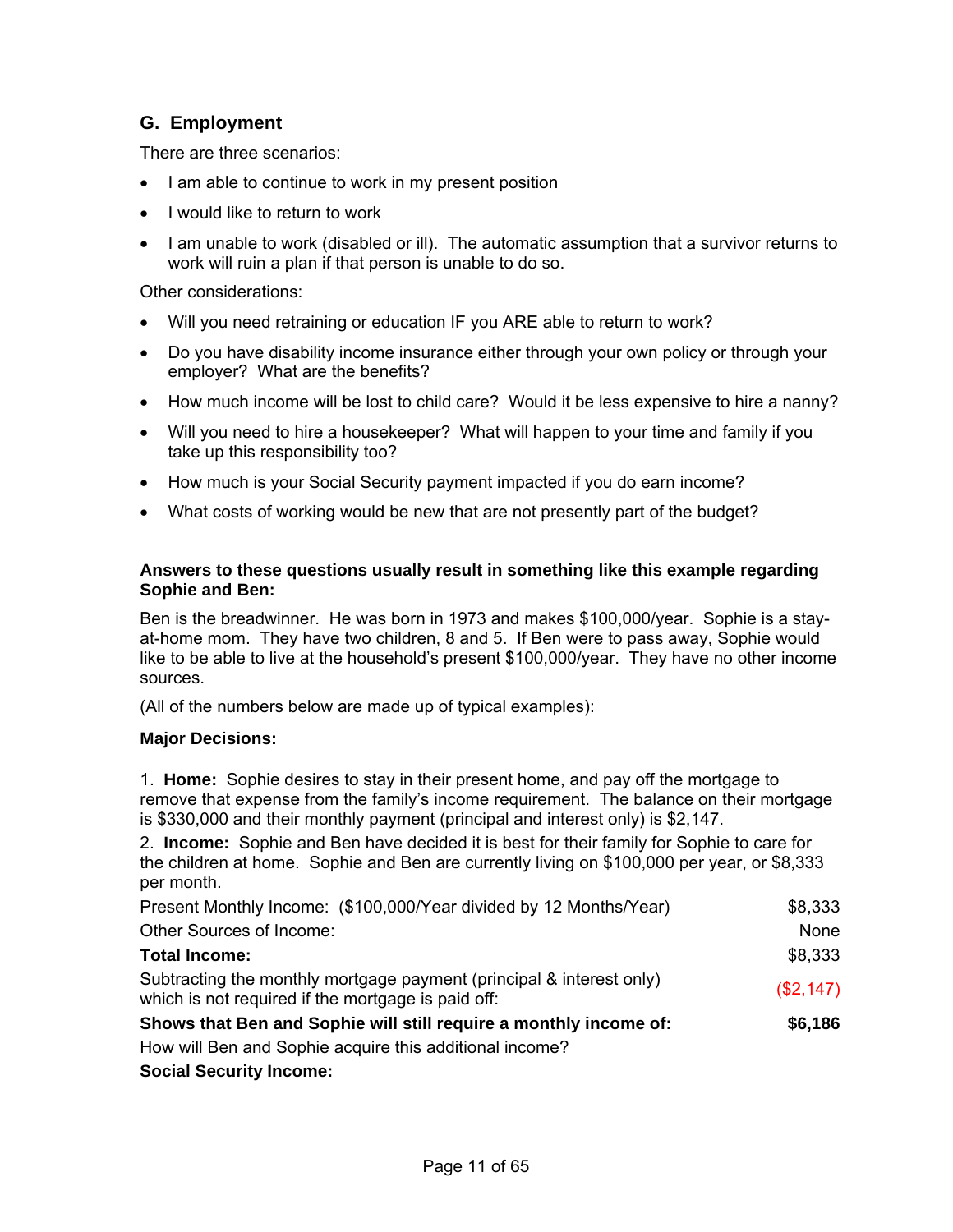| If Ben were to pass away and his last annual income was \$100,000, the monthly benefit<br>amount for his survivors would be (These amounts are shown in the Social Security |           |           |
|-----------------------------------------------------------------------------------------------------------------------------------------------------------------------------|-----------|-----------|
| calculators online as of the date of publication of this handbook):                                                                                                         |           |           |
| For a child:                                                                                                                                                                | \$1,671   |           |
| For a spouse caring for a child:                                                                                                                                            | \$1,671   |           |
| For a spouse at normal retirement age:                                                                                                                                      | \$2,229   |           |
| Family maximum:                                                                                                                                                             | \$3,902   |           |
| Social Security Income: The family maximum (for 8 yrs, when the first<br>child reaches the age of 16). Subtract this from the Monthly Income still<br>required (above):     |           | (\$3,902) |
| The monthly income still required is:                                                                                                                                       |           | \$2,284   |
| Financial calculators will tell you that a total lump<br>sum of \$550,000 will be required to supply this<br>\$2,284 income need.                                           | \$550,000 |           |
| The balance on the mortgage that Sophie intends to<br>pay off is:                                                                                                           | \$330,000 |           |
| Thus, the total lump sum Sophie will require for housing and income is:                                                                                                     |           | \$880,000 |
| <b>Sophie and Ben's Assets:</b>                                                                                                                                             |           |           |
| Savings                                                                                                                                                                     | \$12,000  |           |
| IRA's                                                                                                                                                                       | \$60,000  |           |
| 401K                                                                                                                                                                        | \$75,000  |           |
| Ben's Life Insurance                                                                                                                                                        | \$250,000 |           |
| <b>Sophie and Ben's Total Assets:</b>                                                                                                                                       |           | \$397,000 |
|                                                                                                                                                                             |           |           |

#### **Which means that Sophie and Ben are still short:** \$483,000

From this example, Sophie and Ben will need to purchase an additional \$483,000 of life insurance to meet their income and housing needs. With this additional life insurance, if Ben dies, Sophie will have enough money to pay off the mortgage and meet her desired monthly income need. Her monthly income will then be \$3,902 (Social Security) plus \$2,284 from her (now) \$550,000 in Total Assets or \$6,186 per month (without a mortgage payment).

In this example, we did not address any other desires like, for example, a college education fund for the children, or a payoff of debts. Sophie is receiving an amount from Social Security because her husband was an eligible worker, they have children she is caring for and she does not work outside the home. Here are some important considerations when including this income: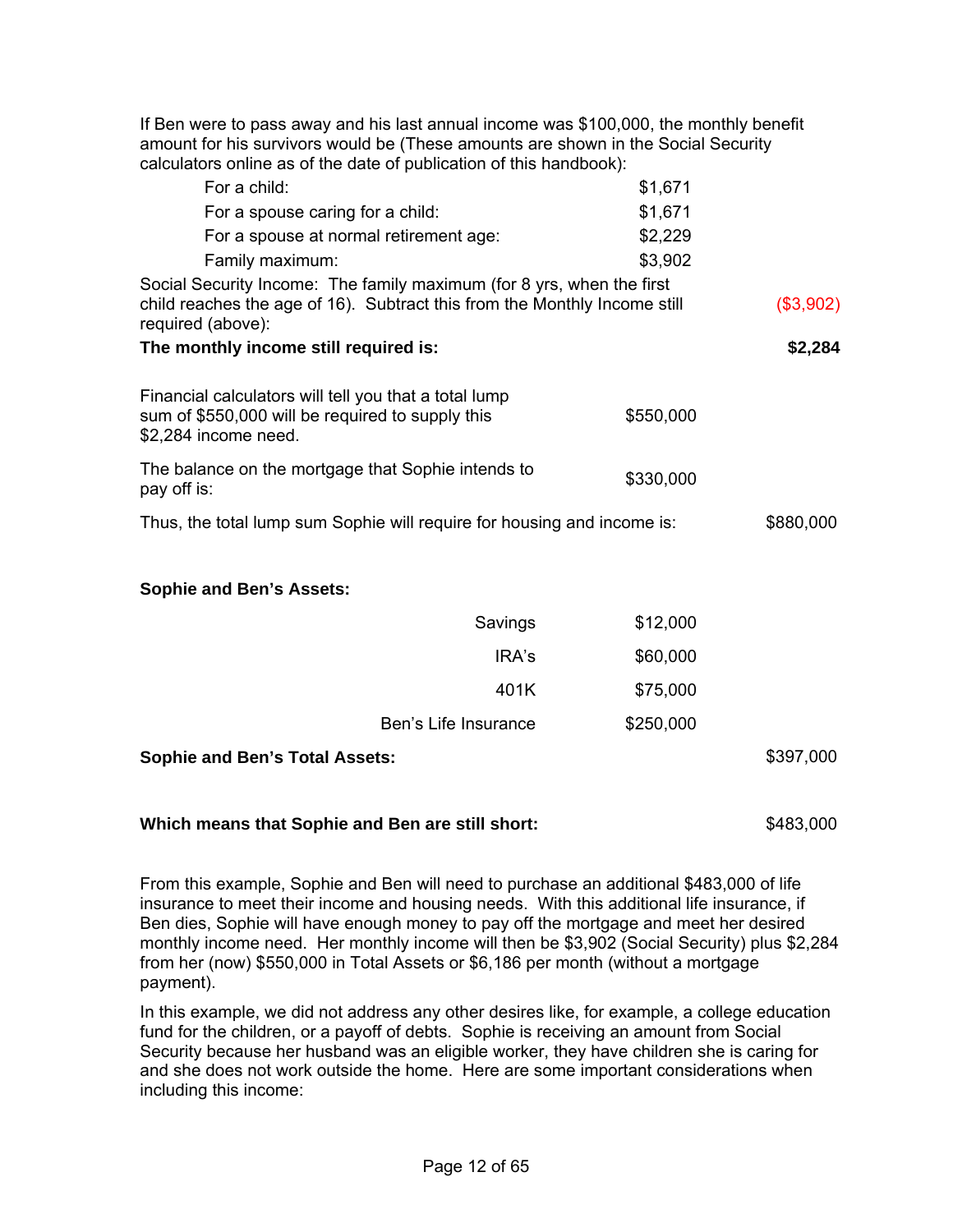- If Sophie returns to work, her social security award will be reduced \$2.00 for every \$3.00 earned. Meaning her employment income will impact the amount of social security she receives.
- The social security income will diminish as each child turns 16, and will end payments to her when the youngest turns 18. She will be eligible again at age 62, if she has not remarried.

Remember that this example is just a rough estimate. There are many more sophisticated calculators and programs available, but our best recommendation is to work with a professional who can guide you through this process.

#### **Life Insurance and the Income it can Generate**

Most people are lulled into a false sense of security with what they perceive to be a large amount of money in benefits, without considering how far that amount will go in terms of income. LIMRA (Life Insurance Markets Assessment) International studies show Americans are the most poorly insured they have been in the last half century. Included here is a table to break that large number down to the monthly reality of what kind of income the amount will bring to a surviving family.

| If you buy this much death<br>benefit coverage | \$50,000 |  | <b>↓ \$100,000 \$250,000 \$500,000 \$1,000,000</b> |
|------------------------------------------------|----------|--|----------------------------------------------------|
|                                                |          |  |                                                    |

#### **You will have income as follows for each of the terms listed:**

| Monthly income for 10 years,<br>or  | \$495 | \$990 | \$2.475 | \$4,950 | \$9,900 |
|-------------------------------------|-------|-------|---------|---------|---------|
| Monthly income for 20 years,<br>.or | \$292 | \$585 | \$1.463 | \$2.927 | \$5,855 |
| Monthly income for 30 years         | \$228 | \$457 | \$1.144 | \$2,290 | \$4,578 |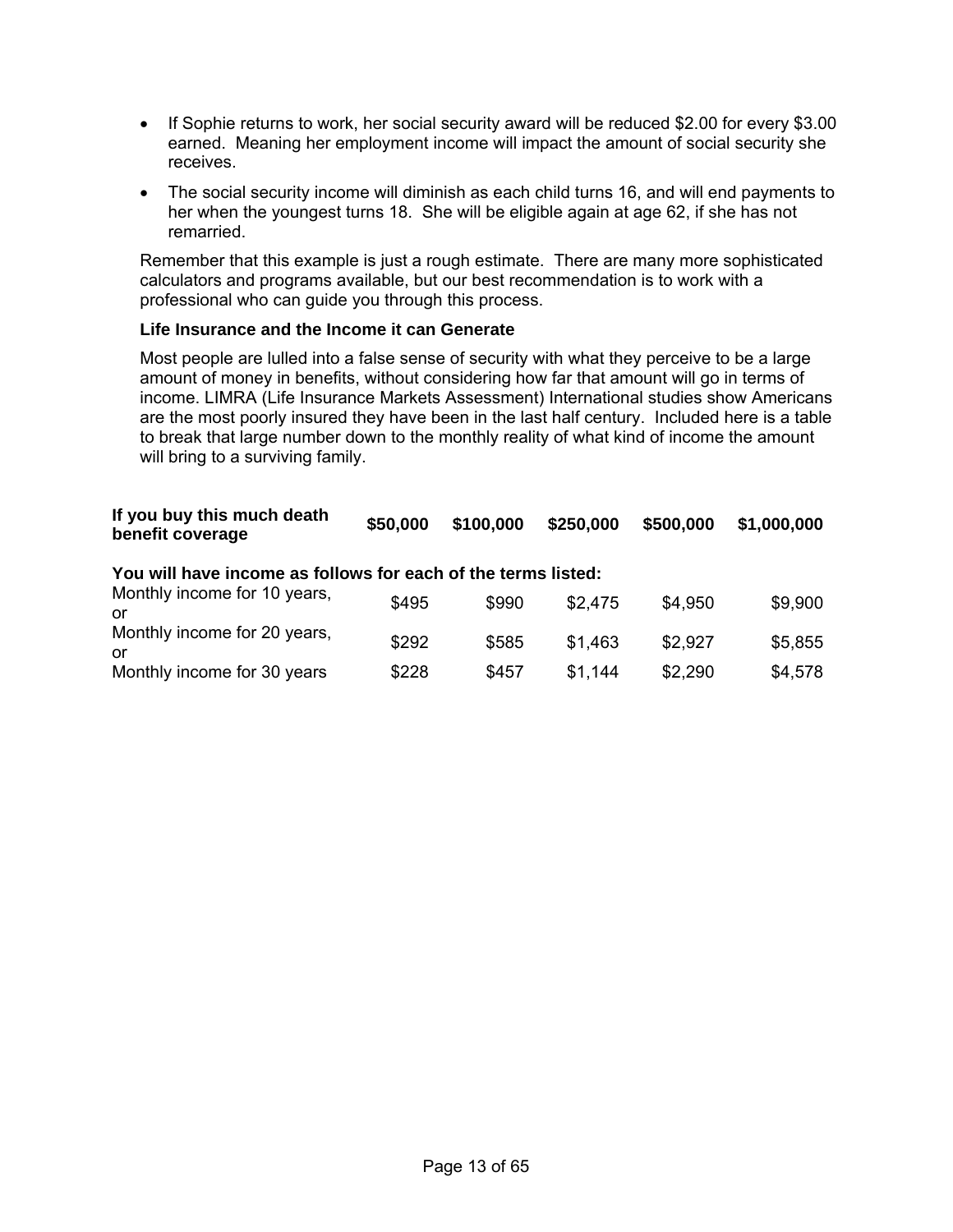# <span id="page-13-0"></span>**III. Estate Planning**

When most people think of "estate planning," they think of wealthy family dynasties, and most don't see it as applying to the average person. In fact, "estate planning" is simply the process which includes:

- nominating a guardian for your children,
- deciding what you want done with your personal effects,
- nominating someone to take charge of your affairs in the event of your death or incapacity.

It involves at minimum a Will and/or a Trust. Not planning ahead costs more in terms of money, time, and grief than spending some time discussing these subjects and

setting your wishes down in writing with an estate planning attorney who specializes in Wills and Trusts.

In general terms, estate planning is just deciding in advance how you want your family to be able to live after you pass away.

In the next two sections, we will examine Wills and Trusts. Below is a high-level comparison of some of the key aspects of each.

IV. Wills vs. V. Trusts

#### • Documents your intentions for the courts.

- Nominates a guardian for any children.
- Public Record.
- Requires probate to settle your estate.
- Arrangement for management and distribution of your property.
- Nominates a guardian for any children.
- Non-published and non-public transfer of assets.
- Probate not required.\*
- \**Therefore, a court cannot override the decisions within*

Will Trust **Important Core Documents** 

**Estate Plan**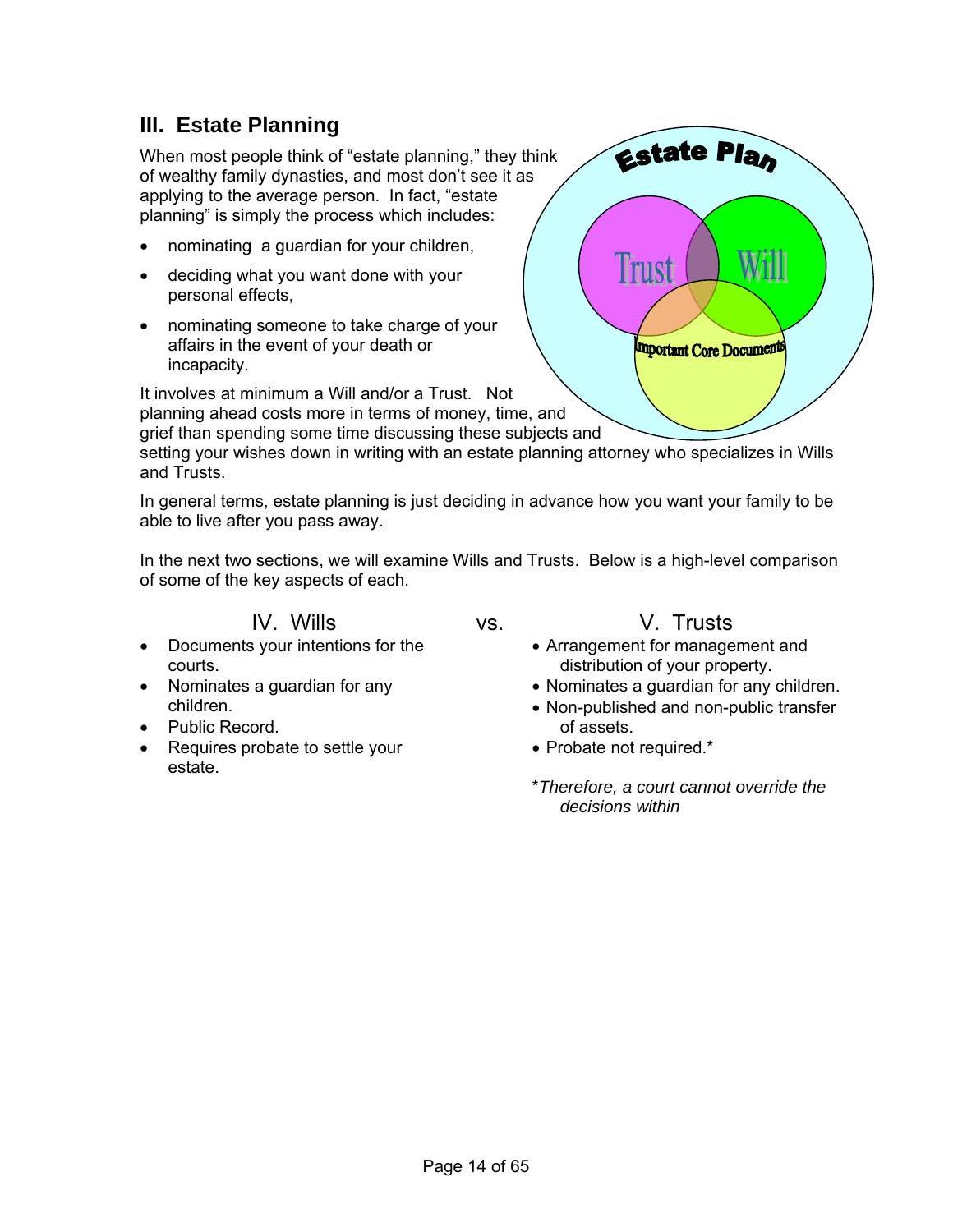# <span id="page-14-0"></span>**IV. Wills**

#### **A. What Is a Will?**

The Will is the cornerstone of every Estate Plan. A Will is a document that lets the courts know what your intentions are. Without one, the court will make the decisions about what will happen, regardless of your family's preferences.

#### **What types of Wills are there?**

A **"holographic"** Will is one that is written in your own handwriting. It's better than nothing; but not all states will recognize its validity. Many states have templates for Wills online called **"statutory Wills,"** which are a witnessed Will in a fill-in format (example: the California State Bar Association has one available through their website at [http://www.calbar.org\)](http://www.calbar.org/). Even this type of document should be prepared with a qualified attorney, and again, not all states will recognize its validity, and won't necessarily honor another state's statutory Wills. Consulting with an attorney will ensure that you obtain a Will which complies with the technical requirements of the state in which you reside.



#### **What does a Will do?**

Upon your death, a Will "speaks" for you – it doesn't matter if you stated your wishes to your relatives a thousand times. What the court believes is what it sees in the Will, which is an invaluable document that represents you and lets everyone know your final wishes. Therefore, having ANY Will is better than having NO Will.

#### **Guardianship – Who will care for my children?**

The FIRST THING a Will should do, in the case of families or individuals with minor children, is to nominate a guardian in the event that both parents are deceased. There are situations in which one person is nominated as the physical guardian, but another is named as the monetary guardian. This does not guarantee the court will agree with the nominations, but it is better than having the court determine who the pool of candidates are from which it will ultimately select. It also helps diminish the potential for family fights over the children, or having the court name someone as the guardian whom you would vehemently disagree with naming.

#### **Where can I obtain an attorney-written Will?**

If you are active duty, or retired military, you may use the Judge Advocate General's office for a simple Will. They will not be able to set up a Trust (more on that later).

If you are a civilian, attorney's fees for preparation of a simple Will range from \$200 to \$750. All attorneys should provide you with a complimentary meeting to determine the correct course of action, and the costs should be detailed before you proceed. The best way to find a good attorney is to get referrals from your financial advisor, life insurance representative, friends or co-workers who have used one and obtained honest, transparent and respectful guidance. The cheapest one out there is not necessarily the best choice, but neither is the most expensive one – it depends on their referrals and the service they provide.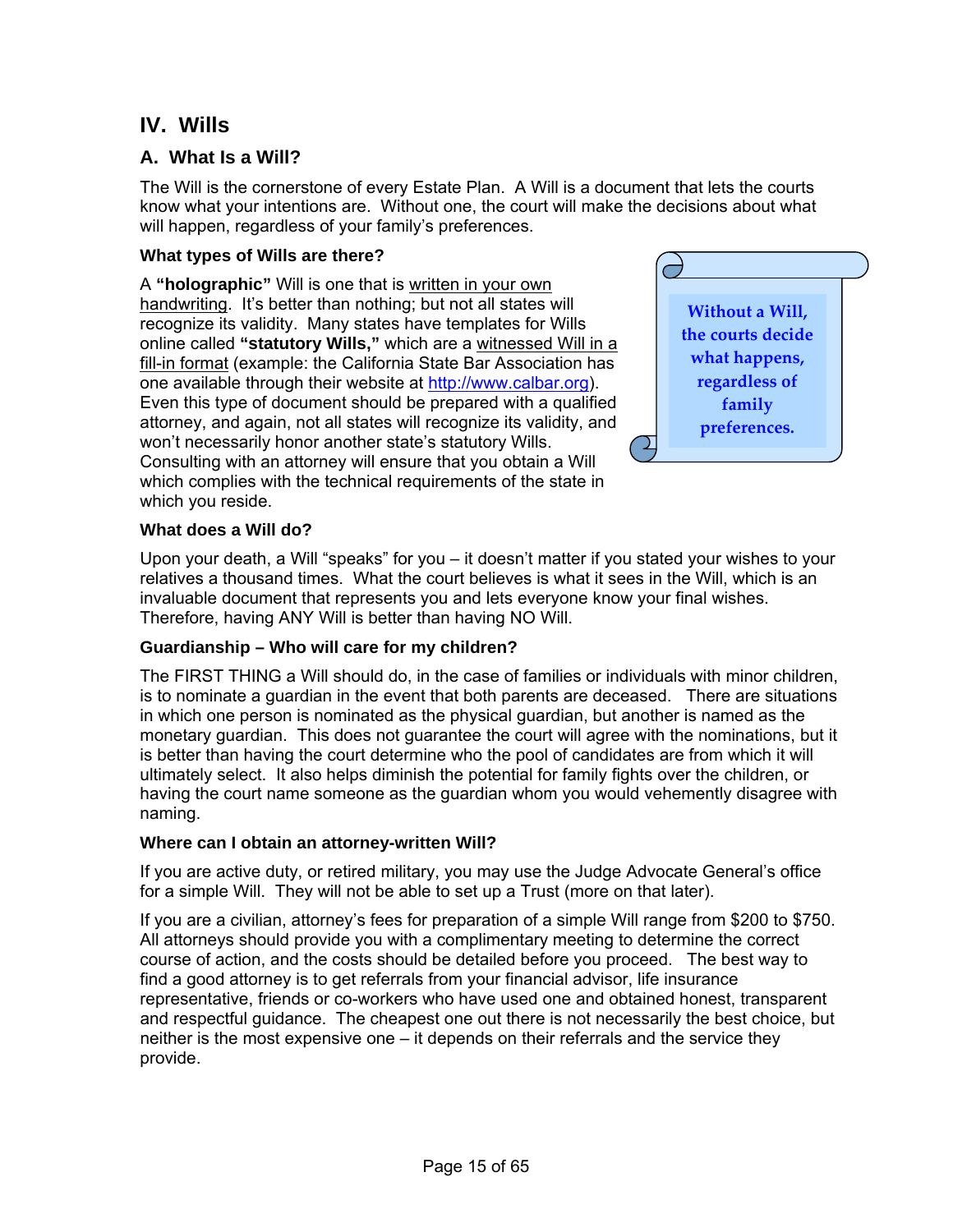#### **B. Probate**

Probate is the process of "proving" the estate, and the intentions and directions of the decedent (the person who has died). It closes the estate to future creditor claims. It supervises the transfer of assets and guardianship.

#### **What does "probate" mean and what does it do?**

Probate is from the Latin word "probare" and means "to prove." What is being proved is that the Will:

- Was signed by its maker (Testator or Testatrix).
- Is the most current one (and has not been revoked).
- Was made by a legally competent individual (of sound mind and age 18 or older).
- Was made under lawful circumstances (witnessed by at least two competent witnesses, and not made under duress, fraud, undue influence or act of forgery).

#### **To whom is the Will being proved?**

The Will is being proved at the Superior Court in the county in which the decedent resided at death, AND also in every place that the decedent owned real property at the time of death. Therefore, if you own a home in one state, a vacation home in another, and maybe a rental in a third, the Will might probate in three states.

#### **Why does the Will have to be proved?**

The Court has to agree that the personal representative nominated to be Executor / Executrix can be appointed by the Court to carry out the decedent's wishes as expressed in the Will, to ensure the decedent's bills are paid and the property accounted for, transferred to, and then retitled in the beneficiaries' names.

#### **What happens if someone dies without a Will?**

The Court turns to State law and appoints a personal representative according to a prioritized list of people provided by the law, and they ultimately distribute the decedent's property in shares according to a legally prioritized list of recipients.

#### **What assets go through probate?**

The only assets that are subject to probate are those held in the decedent's name *without designated beneficiaries* (unless they named their estate as the beneficiary).

#### **Probated Assets include:**

- Any inherited property (which was separately maintained in their name)
- Decedent's home (his / her one half interest in community property NOT jointly owned with right of survivorship)
- Any interest in boats, airplanes, vacation homes as a tenant in common
- Any life insurance policy where the decedent named his / her estate as the beneficiary (instead of a person or entity)
- Any IRA or Qualified Plan whose beneficiary was listed as "the estate"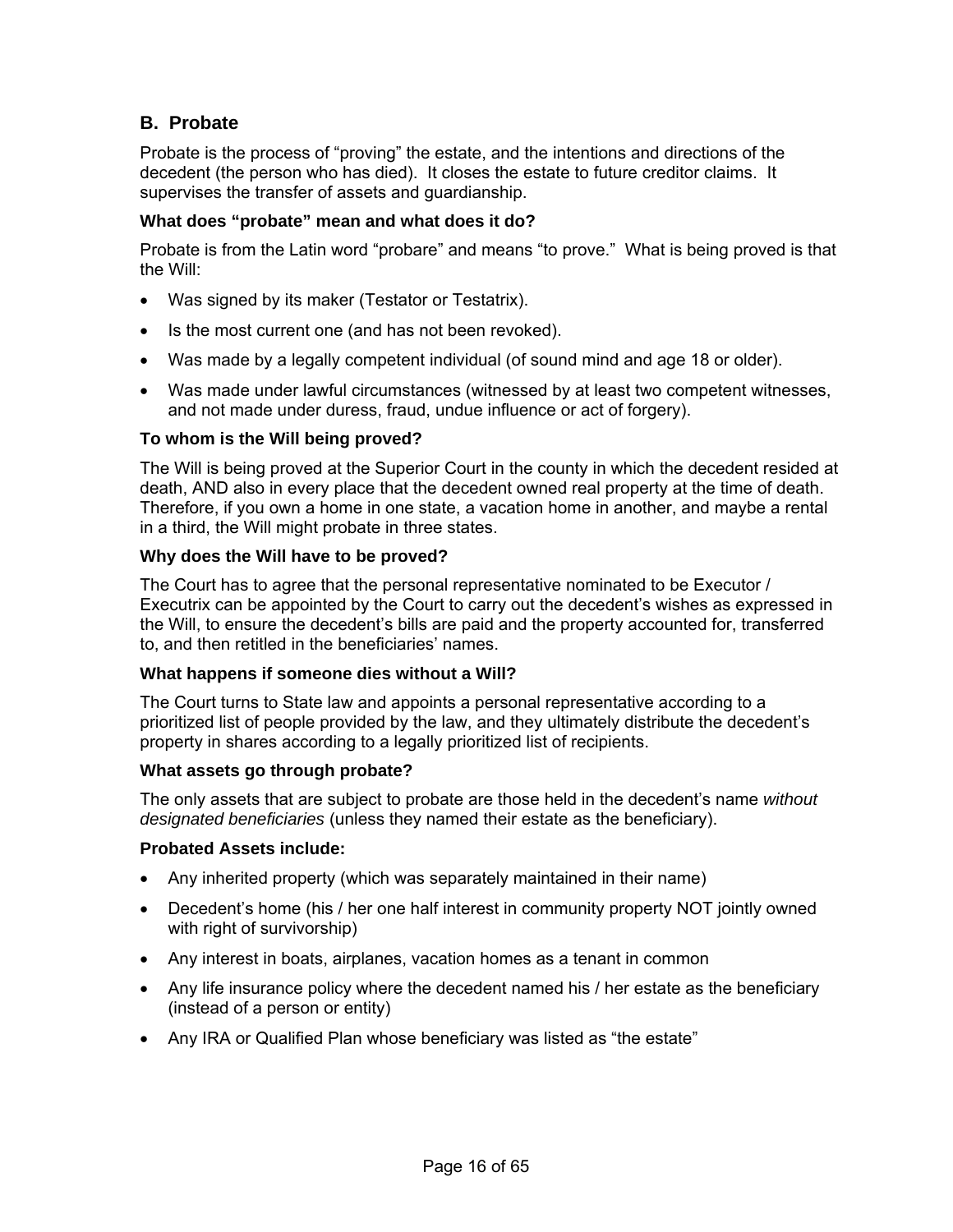**Non-probate (means these transfer without Court approval or ruling) assets may include:**

- Any accounts registered as "Joint With Right of Survivorship" where the survivor remains alive
- Any accounts registered as "Payable on Death"
- Any IRA or life insurance policy where there is a named beneficiary
- Any property held in Trust (for example: A Revocable Living Trust)

#### **IMPORTANT TAKE-AWAYS on how assets or accounts or policies are registered:**

**IT DOES NOT MATTER WHAT THE CURRENT RELATIONSHIP STATUS IS OF A DECEDENT.** IF HE / SHE HAD AN IRA. LIFE INSURANCE POLICY, OR ANY ACCOUNT WHOSE BENEFICIARY IS LISTED AS A SPECIFIC INDIVIDUAL, AT THE DEATH OF THE DECEDENT, THAT SPECIFIC INDIVIDUAL IS GOING TO SOLELY OWN THE ASSET. No insurance company or investment company can overrule how the account is registered. There have been circumstances when people have divorced, remarried and forgotten to change their beneficiary designations, and the ex-spouse has remained the rightful beneficiary. People who were single have forgotten to change beneficiary designations from a brother or a sister to the new spouse. It is VERY important to check who the beneficiary is on those assets, and make updates as necessary.

#### **The registration of the accounts (how it is titled: such as JOINT WITH RIGHT OF SURVIVORSHIP or TENANTS IN COMMON, or IRA), and the beneficiaries listed on those accounts WINS OUT over anything the Will says!**

If there is NO beneficiary listed on an IRA, Qualified Plan, or life insurance policy, the default is the insured's / owner's ESTATE. This takes a non-probate asset and makes it a probate asset (costing the estate money in the process).

See a special section on BENEFICIARIES for more specific information.

#### **How long does Probate take?**

That depends on numerous factors. The personal representative can take advantage of something called, "The Creditor's Claim Law." In states like California and Washington, this law balances the desires of the creditors of the decedent to have the debts due them be paid, and the beneficiaries and heirs desires to have clear title to and receive their inheritance. (Check to see if your state has a law like this on their books by "Googling" the law name.)

The law puts into place a rigid procedure for everyone to follow, and provided that is followed, within four months, the creditors will have been notified, have sufficient time and opportunity to make claim against the estate, and the remaining assets can be distributed to the heirs.

THIS PROCEDURE IS ENTIRELY OPTIONAL AND NOT REQUIRED BY LAW. It takes a little effort, four months of waiting for the Statute of Limitations to expire and a small fee (\$100 in Washington State, for example). The BENEFIT IS THAT IT REDUCES THE TIME THAT CREDITORS HAVE TO FILE CLAIM FROM 24 MONTHS TO 4 MONTHS (dated from the time the notice was published).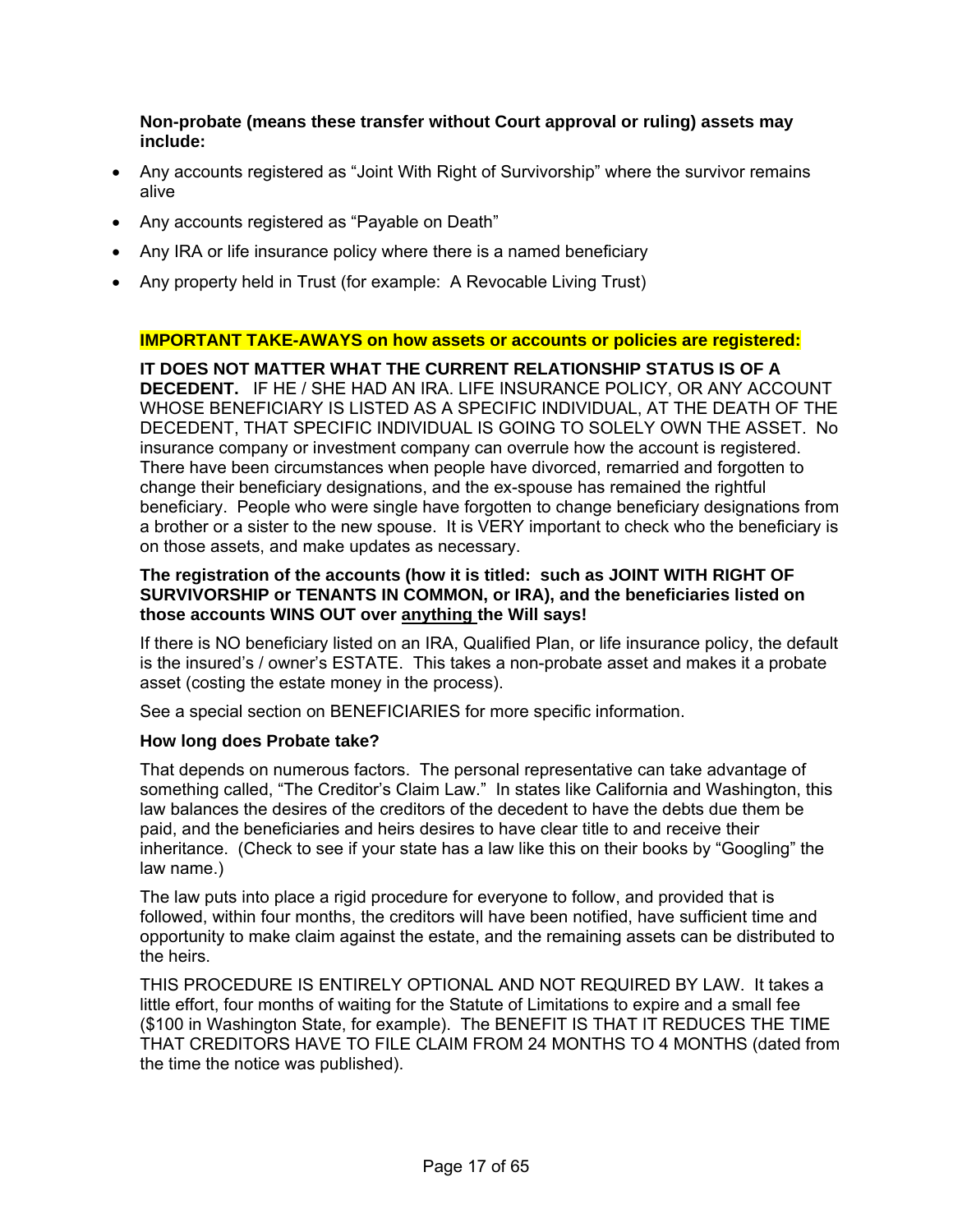In general, probate can last from 6-9 months with a personal representative who is knowledgeable and efficient, or 9-12 months with a personal representative who is less experienced or busy with work, or when a lot of tax is due. It wouldn't be unusual for it to last well beyond 18 months to 3 years depending on the complexity of the situation and the state laws and courts.

#### **What does Probate cost?**

Each state has different costs and a different way of assessing. Some are flat fees plus court costs, attorney costs (all billed by the hour), and personal representative fees. Some (like California) are based on the value of the entire estate (example: in 2009, a California estate of \$1 million had a basic probate fee of \$21,150 before attorneys or court costs). A reputable estate planning attorney can give you a good idea of both the time and the cost issues pertaining to your situation.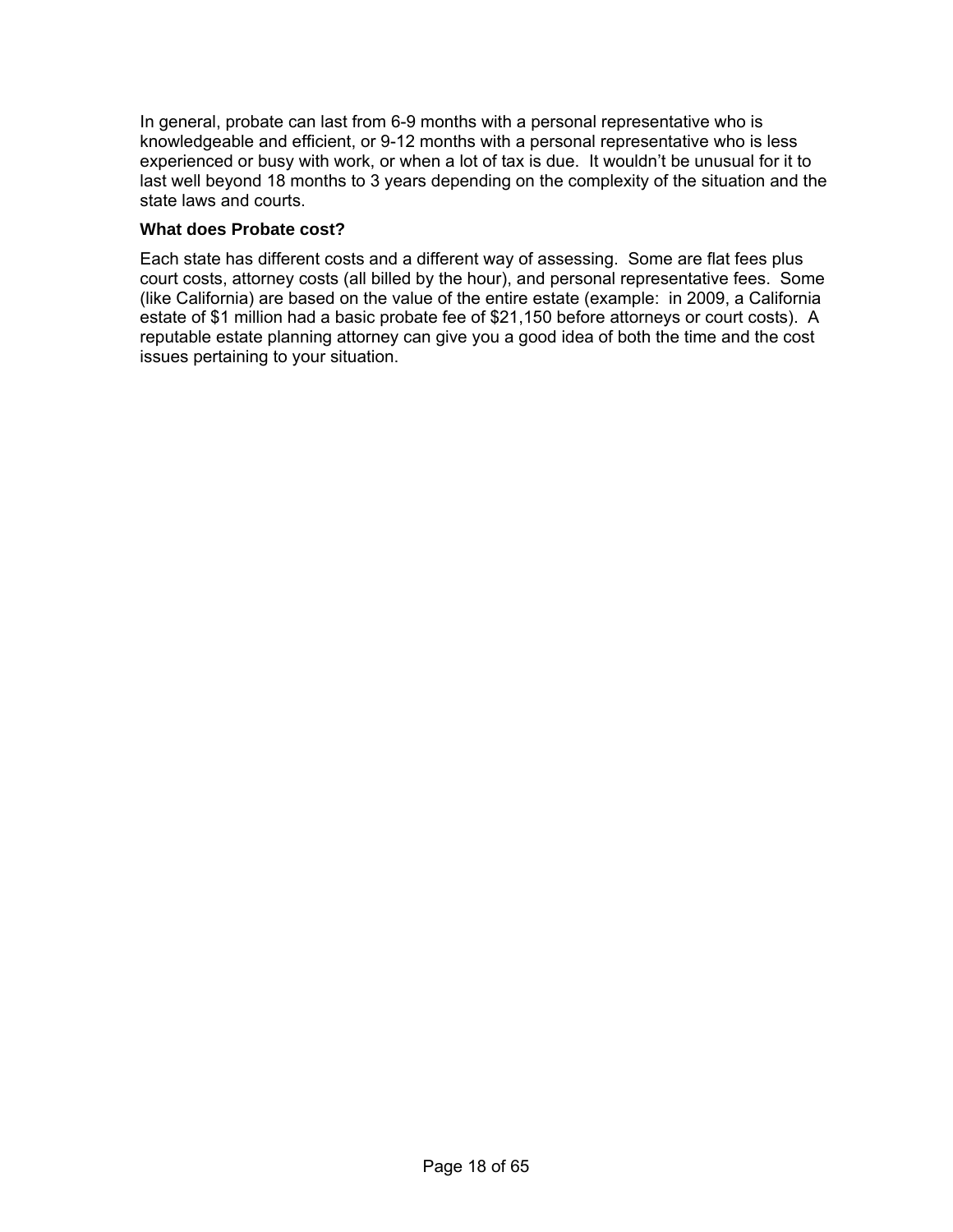- **C. Important Documents to Have in Addition to a Will**
- **Durable Power of Attorney**
- **Living Will**
- **Durable Power of Attorney for Healthcare (Health Care Proxy)**

#### **What is a Power of Attorney?**

It is often convenient, and sometimes necessary, to have someone else act for you. When you give that person authority to act for you, you give what is called a *power of attorney.* The powers you give can be specific, or general. You can authorize your agent to make health care decisions for you or your children, buy or sell things, collect on debts or manage a business, cash checks, invest on your behalf, etc. It can be written to either take effect immediately or delayed to some point in the future, which can either be a specific time or a specific occurrence of an event. It can last a limited time period, or indefinitely. It ends when you die, and is NOT a substitute for a Will.

#### **What is a DURABLE Power of Attorney?**

Unless your power of attorney specifically says otherwise, your agent's power ends if you become mentally incapacitated. If it is set up to remain in effect in the event of future incapacity, it is called a *durable power of attorney.* These can be written to cover two scenarios: you want the agent to ONLY have authority in the event you can't act for yourself (but not before), or, you want the agent's power to take effect immediately and to continue in effect if you become incapacitated.

#### **What is a Living Will?**

A Living Will is also known as a "Directive to Physicians" or "Advance Directive" (See Appendix C). This document directs what life-sustaining procedure(s) you want withheld or withdrawn if death from an incurable, terminal condition is imminent. You may also stipulate what you want done with your organs, and define the terms of what is "incurable", or "terminal".

#### **What is a Durable Power of Attorney for Healthcare?**

In the event of your incapacity, you won't be able to make healthcare choices for yourself. It is also possible that you might not be married or that your relationship to the person to whom you would want information on your condition released to is not recognized by the state in which you are receiving care. This document allows your named agent / representative to make decisions about your healthcare, and to decide upon life-sustaining treatments. It also allows that individual to have information about your health status released to them.

#### **Important Tips**

- Be very careful about relying on forms you have found online and have completed by yourself. You may find that your hospital, state, or bank / financial institution won't allow you to use them. It is best to have an attorney who is well-versed in this area of law, review whatever you come up with or have him / her prepare it for you.
- Some states have a registry or database for you to register your living Will. Some also have registries for a durable power of attorney for healthcare. If you use one of those, it's a good idea to tell your loved ones you've done that.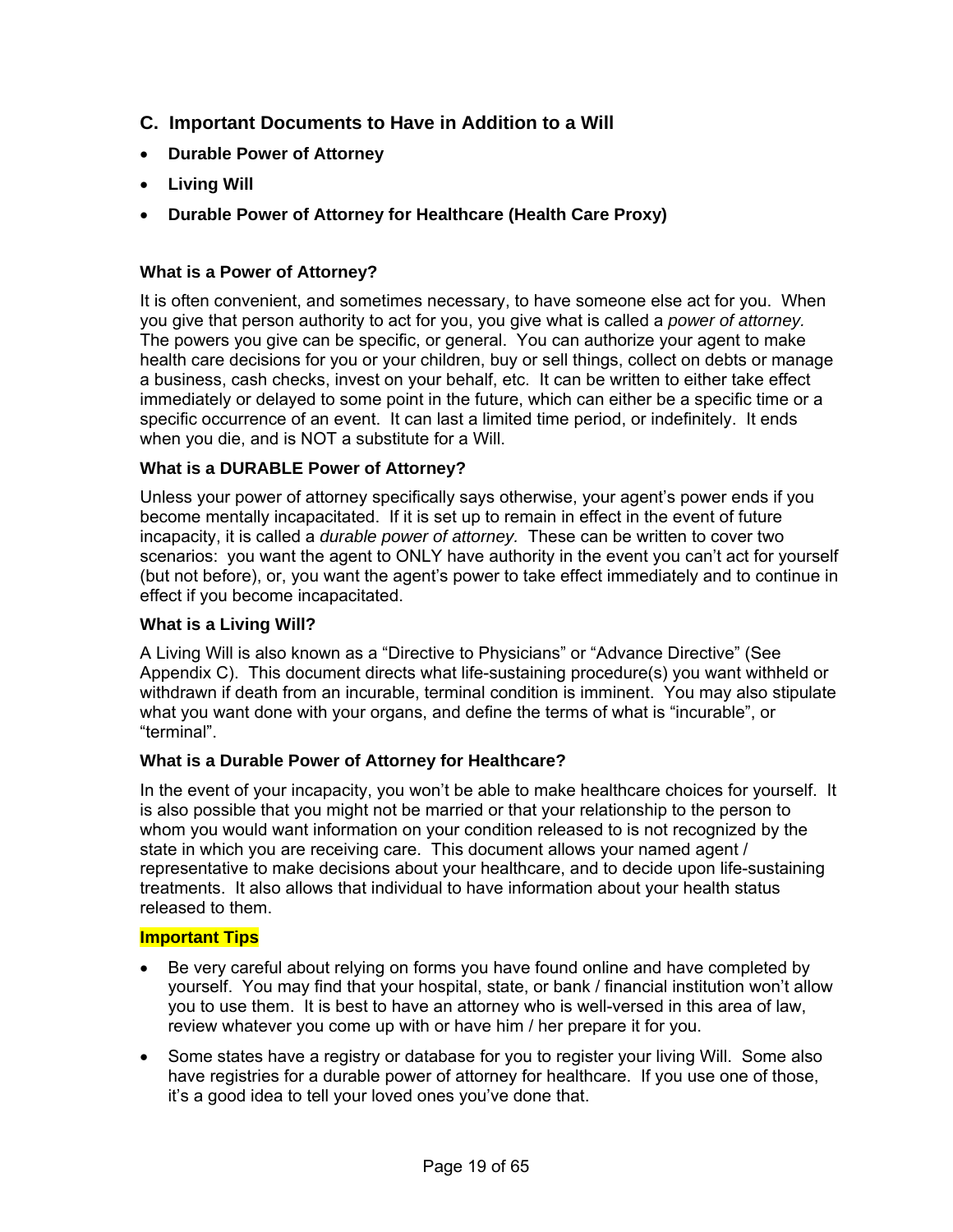- Another great idea, if you have a smart phone, is to load the location of your documents in your Contacts. Some phones also let you load the actual document, or you can store those on a "cloud" server for your loved ones to access in an emergency. If you can access your email account from your phone, then send an email to yourself and attach the documents to that email. As long as you don't delete them, those documents can be accessed from the phone in an emergency.
- More traditional methods of accessing the documents in an emergency include giving your doctor a copy of both the healthcare proxy and your living Will, and having your representative keep a mini copy of your durable power of attorney somewhere easily accessible.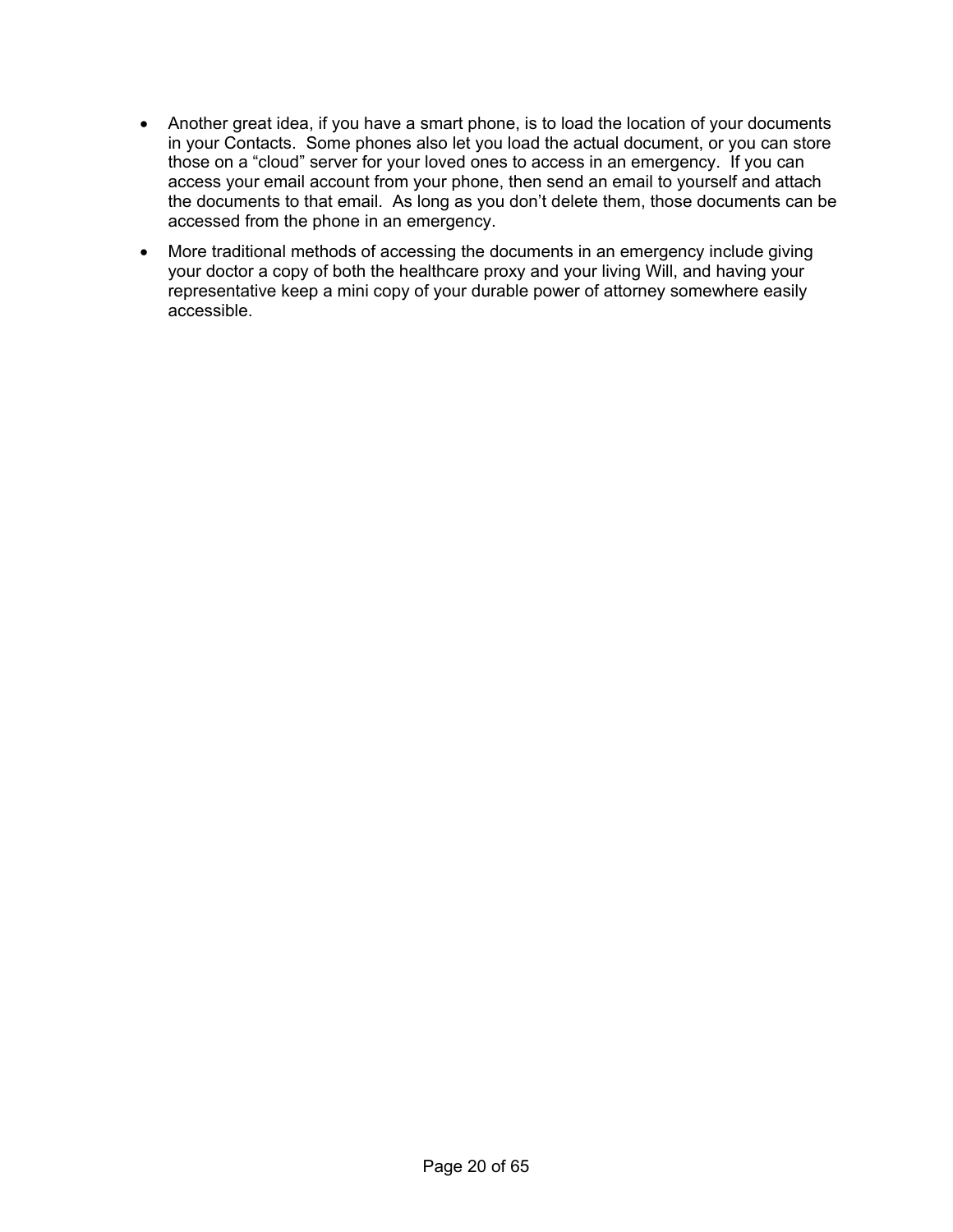# <span id="page-20-0"></span>**V. Trusts**

#### **A. Trusts – What Are They and Do I Need One?**

A Trust is an arrangement you make in advance for the management and distribution of your property. It can be for anyone's benefit: a surviving spouse, a spendthrift child, a minor, a special needs dependent, a charity…just to name the most popular. It lives on after the person who set it up dies, or it can be activated by a set of circumstances that a person decides upon in advance. Because it lives on after someone dies, it has several key benefits:

- Assets in a Trust do not go through probate (avoiding the time, expense, and court decisions which can overrule a Will). For people with assets in multiple states, you avoid probate in every state in which you own property.
- They are private (non-published and non-public transfer of assets; whereas Wills and probate ARE a matter of public record).
- They can be set up to minimize estate taxes (no matter how the laws change on this subject).
- They "live on" to provide prudent financial management for minor children or special needs dependents.
- $\bullet$  A court cannot override the decisions within, because a court does not see it  $-$  since assets in it do not go to probate. This is key for naming guardianship (especially if someone wants to name a guardian who is a foreign citizen or a non-family person).
- They reduce in delays in delivering the assets of the estate to the survivors.

#### **B. Revocable and Irrevocable**

A revocable Trust is one where the parties who created it still own and have use of the property, and can make any changes they want to the Trust and its design.

An irrevocable Trust removes the property from their control – it takes on a life of its own, according to how it was set up. You can't make changes to it after the fact, or it voids the protection this type of Trust provides.

#### **Revocable Living Trust**

Most commonly used are revocable living Trusts, which are a way to pass property on after you die. The Trust doesn't do anything to manage or control assets while the trustee is still alive; that person manages everything as if all was normal. No separate taxpayer ID number is required, and nothing changes in the filing of income taxes. There are no management or administration fees on the Trust because nothing happens until the trustee dies. The only difference is the titling of the assets – the Trust is listed as the owner, for the benefit of the trustee. When that trustee dies, the detailed instructions he / she provided are followed, and the property is managed and distributed according to those instructions.

During the trustee's lifetime, he / she can buy / sell or do whatever he or she wants with the property titled in the Trust's name (usually this name takes the name of the family, for example: The *Smith Family Revocable Living Trust, dated May 31, 2001)*. Having to remember to title property in the name of the Trust is the major disadvantage, and having to provide copies of your Trust when you do buy property can be an inconvenience, but the benefit of having a Trust far outweighs this.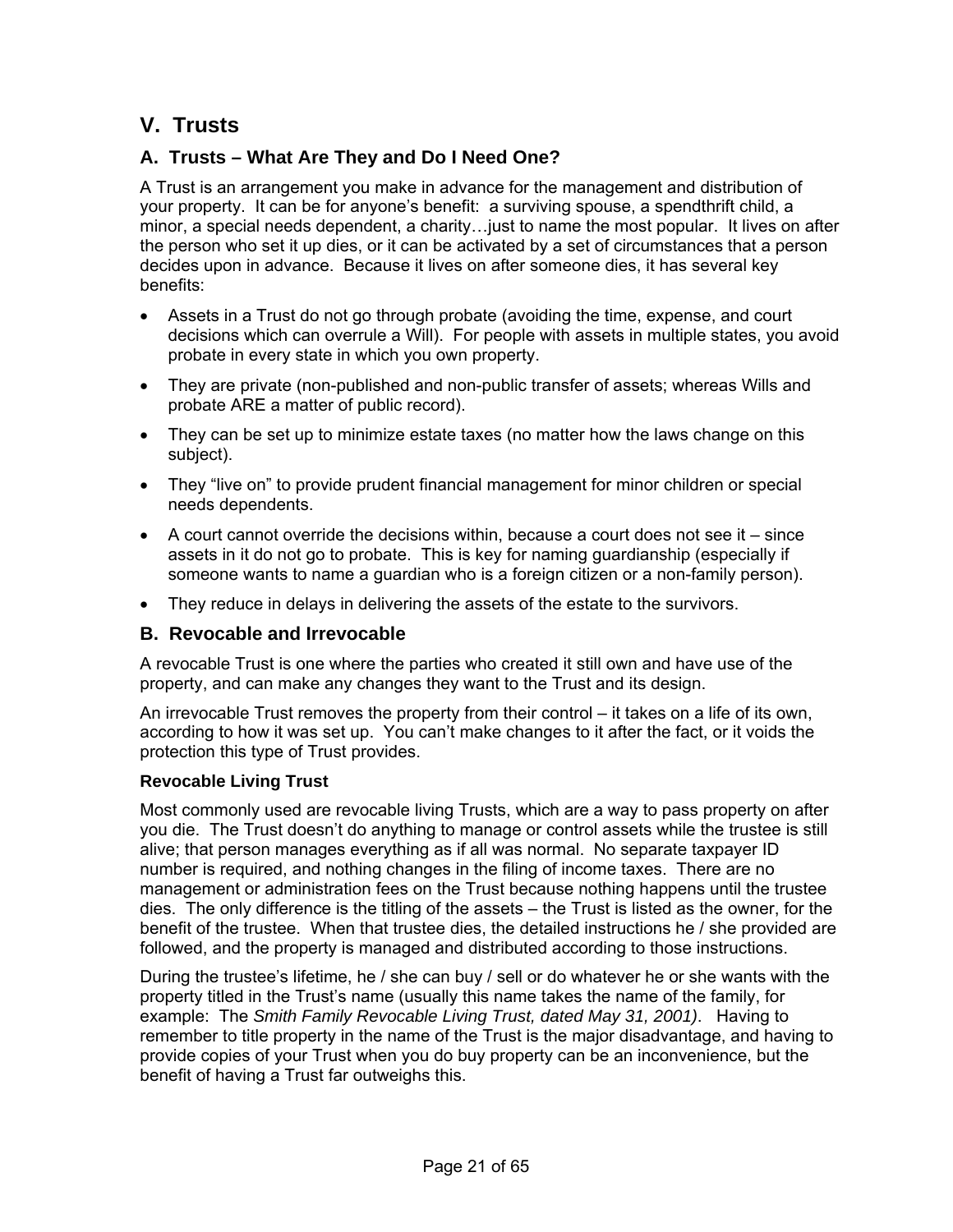The cost of setting up a Trust depends on how complicated your situation is. A reputable attorney will guide you through a set of "If Then" questions to determine what type of, if any, Trust is appropriate for your circumstances and wishes. He/She should give you a price up front which should be all-inclusive (not billable hours related). Make sure that all subsequent meetings, phone calls, photocopying, mailing, etc. are included in the price. That way you won't feel hampered from calling with questions and clarification during the process of designing it.

Cost varies with where you live, how complicated your situation is and how much work is involved in retitling your assets. A good set of Trust documents will include: Your Living Will, Durable Power Of Attorney, Healthcare Proxy, a Pour-Over Will (if you forget to put something you bought in the name of the Trust, this document says you meant to and does it for you), and the Trust documents themselves. It will range in cost from \$750 to \$3,500, on average.

If you choose to set up a Trust, it must be reviewed on a regular and periodic basis. The tax laws and estate tax laws are NOT fixed, and can be changed by Congress at any time. What you set up today may be void or obsolete within five years. It is important to ask about follow on costs with your attorney and build that into your budget, and to set a date with yourself to review these documents, your stated beneficiaries, your life insurance and other benefits, on at least an every other year basis (or whenever a life or income or asset change happens).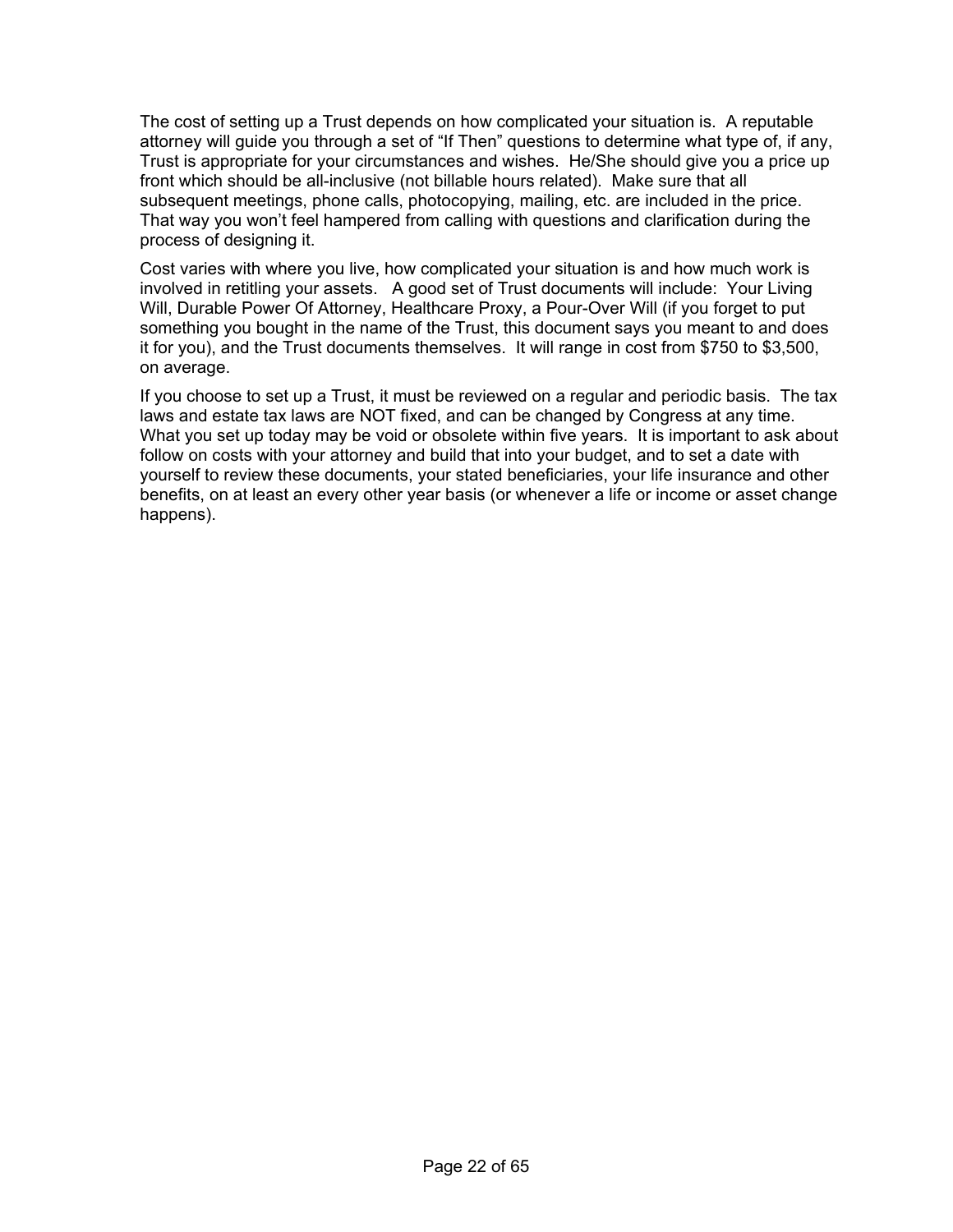# <span id="page-22-0"></span>**VI. Pulling Your Team Together**

**Note:** The following is not intended to direct our members to anyone specific. It is designed to explain the advice likely to be obtained from various sources given their training and licensing, and provide a starting point for the search for a credentialed individual who can help in the areas this handbook covers.

#### **A. Meeting with an Advisor**

- Most people find financial advisors through referrals from friends and co-workers.
- You can also find them through organizations like the Financial Planning Association (www.fpanet.org), who maintains a list of professionals in your area with a focus on financial planning, or the Certified Planner Board of Standards ([www.cfp.net\)](http://www.cfp.net/), who grant the CFP® certification (not an exhaustive list: there are many organizations who list people who meet their qualifications for financial planning, and put the contact names online at their websites).
- There are broad categories of advisors and professionals who can help you put together your documents and plan of action: Advisors, Planners, and Agents

**Financial Advisors** are licensed through the Financial Industry Regulatory Authority, the largest independent regulator for securities firms. People who conduct business involving stocks, bonds, mutual funds, annuities (i.e. wealth management) will hold at least two licenses, one in securities they focus on, and one on the laws pertaining to the sale of securities. In order to earn the title of "advisor", they must hold one additional license, which changes their title from "Registered Representative" to "advisor."

**How they are paid for their service:** They may charge fees for service, a percentage of assets under management, or commissions. Under very rare circumstances they might be salaried. Stockbrokers and bank wealth managers might not focus any of their business on insurance at all – you should ask what percentage of their business is in full financial planning, and what percentage of their experience and business is focused on insurance.

**Fee Based and Fee Only Financial Planners** are likely to be licensed as above, and likely to be licensed in Life, Health and Disability and Long Term Care insurance. They should meet first with you at no charge to determine the scope of the work you want to do with them, how it will be delivered, and what it will cost. They should be able to show you examples of what you might receive. Fee only planners only create a plan for you, but do not implement any of the recommendations (i.e. make no product recommendations or help you execute. Their recommendations will be generic, such as "Buy \$100,000 more Life Insurance on Wife", but not specific as to type or company or price.) . Fee based planners might do both, but under separate agreements with you so there is no requirement to make a purchase through them of any product they might recommend.

**How they are paid for their service:** They may charge a fee for service, a flat fee for a plan (determined after they and you come up with the scope of the plan), or a percentage for assets under management in the case of fee-based planners. Some assess a retainer payable annually or quarterly. Many will adjust their pricing according to what the client needs done, and how extensive the planning is. Some have set fees in accordance with the family income. This is all negotiable.

**Insurance Agents** are licensed by the states in which they practice to represent anywhere from one to many insurance companies. Those operating as "captive" agents may only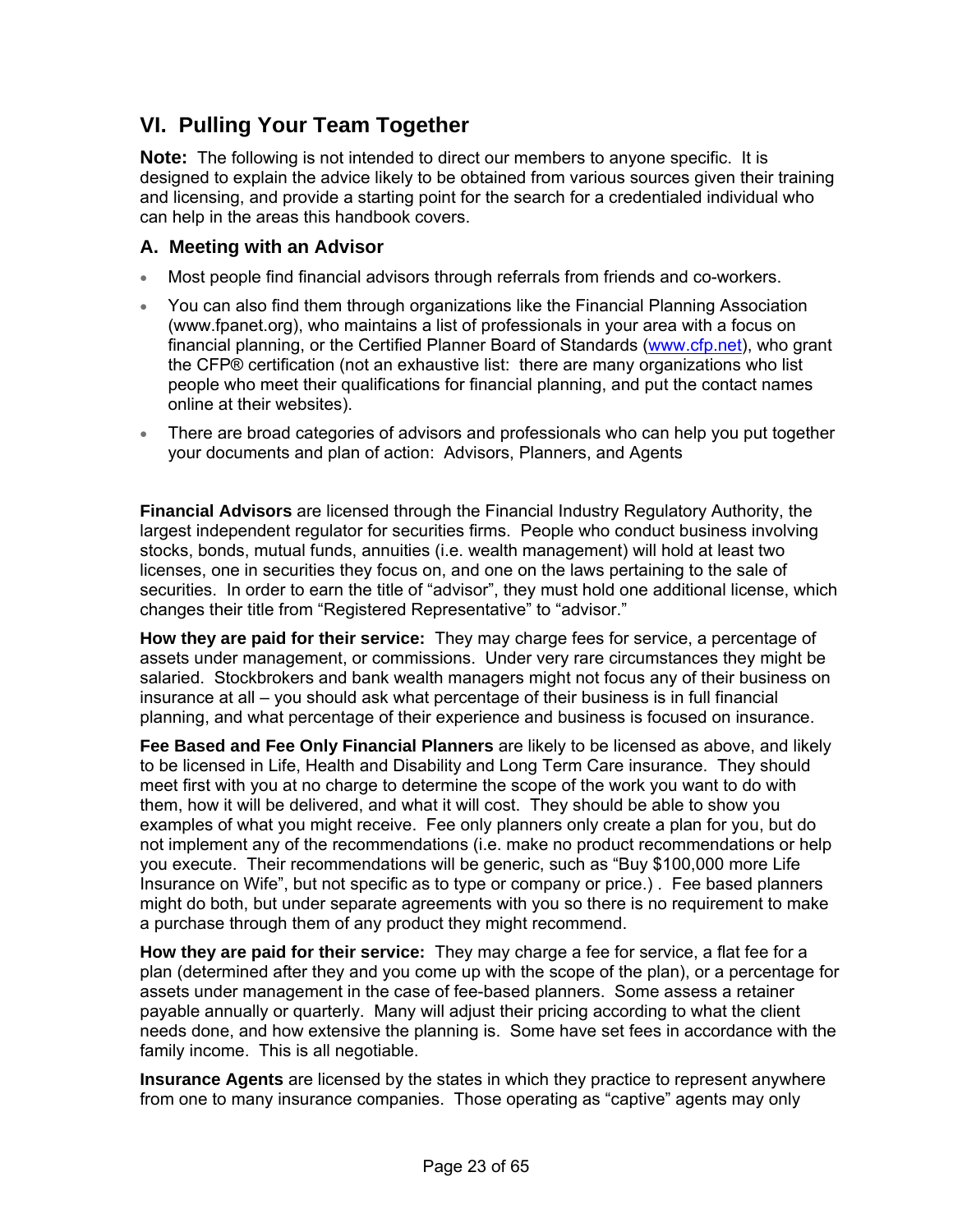represent the products of one company. Those operating as "brokers" can represent many companies and their products. They help determine your need for insurance both now and in the future, and help explain the pros and cons of the different products. They should help you through the process of application, underwriting, and service after purchase, to include updating beneficiaries.

**How they are paid for their service:** By commissions built into the pricing of the policies. There is no fee for additional service after purchase. Commissions are largely the same across all of the companies. The differences in prices of policies are related to the company's financial strength, the claims experience, and how they underwrite.

#### **B. Meeting with an Attorney**

Again, most people find an attorney who specializes in estate planning or Wills by asking their friends or coworkers for a referral. Most financial advisors, planners, and agents have knowledge of attorneys who specialize in this area of the law and can make referrals.

You do not need a large estate to meet with attorney! If all you need is a simple Will, they will execute that for you. If you need more detailed planning, they will recommend more as is appropriate according to your circumstances. The first meeting with an attorney is complimentary.

In this first meeting, you will share details about your family and a general idea of your wishes. The attorney will explain the options with the pros, cons, and costs of the arrangements that can be made. Most will quote you a comprehensive price: meaning it will include all the documents we talked about in this handbook, all the meetings and phone calls and any other communication with the lawyer during the process of completion. He / she will send you home with "homework" which might be a packet of questions to answer about what you want to happen in a set of circumstances.

It is likely that you will need a minimum of two meetings – the first one to outline desires and the last one to sign and witness the final document. Otherwise the rest can be done via email and phone call.

Finally, it is normally LESS expensive to set up a basic Trust, which will include a Will, Healthcare proxy, and Durable Power of Attorney, than to do a Will and have the estate go through probate later on. Consider the long term costs when you are considering your options.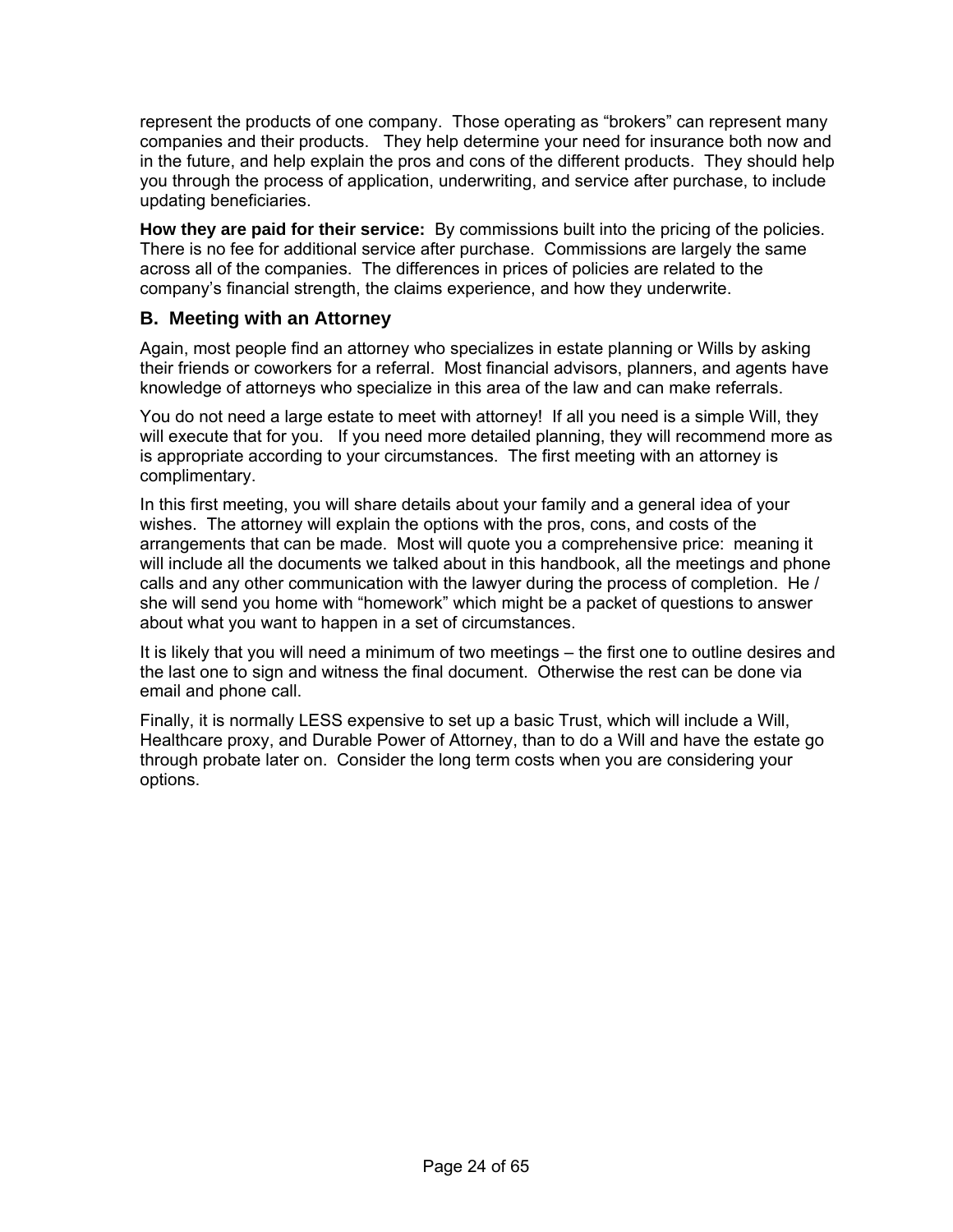#### <span id="page-24-0"></span>**VII. Preparation for the Important Documents Checklist**

#### **A. Where to Begin?**

Now that you've established your vision and started to implement that vision with your team of advisors, it's time to document your plan. You can make life easier for your executor and survivors by putting together a notebook where your family can find important information like bank account numbers, passwords, insurance policy declarations, military orders and forms, birth certificates and so forth.

You probably already have the original information in various locations: file cabinets, a fireproof box, or a safe deposit box. It is important you keep a copy, inserted in page protectors of any important information, and place all of these in a binder. You would want to keep the binder in a locked cabinet or a fireproof box/safe, but make sure your loved ones know where to find the key!. Don't forget an electronic scan, if you have a scanner, of the important documents and note where your family can find the originals. Survivors have shared that having one place to go to for information greatly helped them during their time of mourning. It was certainly much easier than having to spend time trying to track down paperwork they needed to file for claims and benefits and to update accounts.

A complete list of important documents can be found at the end of this section; however, here is a summary of some of the things you should consider and begin collecting:

- **Step 1: Declaration and beneficiary information:** For each insurance policy and financial account, contact the company today and request the current beneficiary designation form. This will provide you with an excellent opportunity to make sure this information is accurate and up-to-date. Many of us remember to add beneficiary information to investment accounts, but forget about regular checking and savings accounts. Make sure if checking and savings accounts are held individually, rather than jointly, that you have listed your spouse or other beneficiary as "Payable on Death" so that they can access the money in case you are no longer around. Make sure you aware of any bank account and credit card insurance policies to which you are entitled, as well as exclusions, as many policies exclude payouts if the owner died while piloting an aircraft.
- **Step 2: Financial Institution/Utilities Statements:** Make a copy of a statement from each of your financial institutions (banks, investment companies, credit card companies, lenders, utilities, cell phone, etc.). You just need the page that has the customer service number/account, which you could even highlight. You don't want to be digging through folders in your filing cabinet to find the phone numbers for customer service.
- **Step 3: Information which will be needed for the death certificate:** When did you first move to your current address? It seems like a simple question but your brain isn't working normally during extreme shock and sorrow and for those of us who moved a lot, it's sometimes hard to remember just how long you've lived at a current address. You will also need to know spouse's mother's maiden name and place of birth and middle name for both spouse's parents. We've included a blank death certificate, so you'll know what information you might need.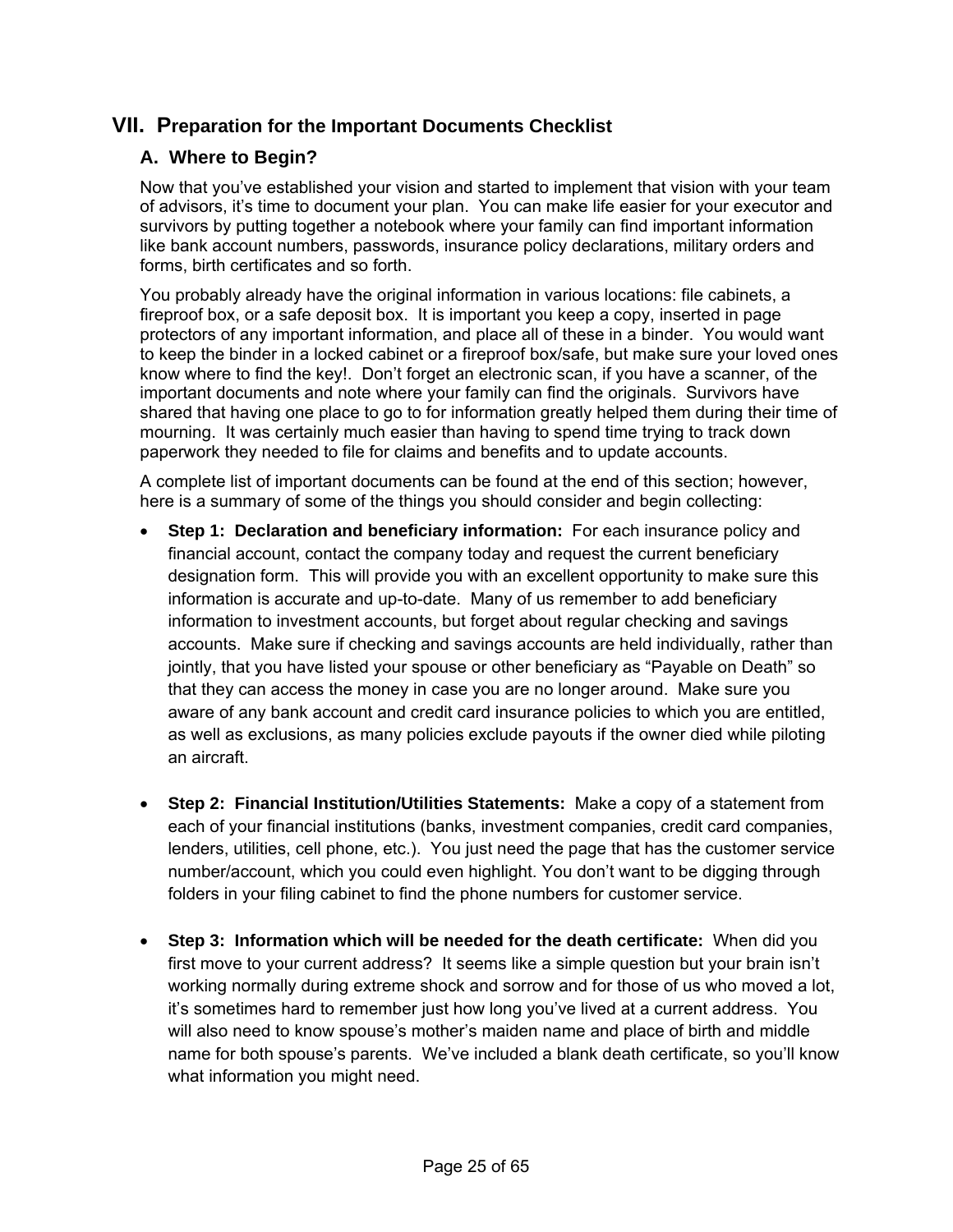- **Step 4: List of emergency contacts:** Have a list of emergency contacts and close family members with home phone and cell numbers. Plan to have a trusted friend or close family member make the phone calls informing friends, relatives, and colleagues of the death of your loved one. Even if you have the numbers memorized, spouses who have been left behind have stressed that your brain just won't be working at full capacity and you may not remember the phone numbers. Plus, you will need help with all of your arrangements, and being able to hand someone a phone list as you ask them to complete phone calls and other tasks is a great help.
- **Step 5: ALL Email and internet accounts and passwords:** Make sure you know each other's email and internet accounts and passwords. Customer service for email and social media sites like Facebook, MySpace, etc. may be less than helpful when you try to close a deceased spouse's, or significant other's, account.
- **Step 6: Picture for the obituary as well as what you'd like to say in it:** This may seem bizarre, but it is very hard to think about this when you're at the mortuary picking a casket, deciding on a headstone and trying to answer all the important questions for the death certificate. One widow shared that she didn't even think to bring a picture of her husband to the funeral home, but happened to have one in her wallet, otherwise someone would have had to return to the funeral home to provide one for the obituary. She also mentioned that there were many people who wanted to make donations to charitable causes, in her husband's memory, but she didn't think to include a request for donations to the SETP Scholarship Foundation, the SETP Foundation or other worthy cause in her husband's obituary. We've included information in Section V, Paragraph 11 to help you get thinking about the type of information you might want to include in an obituary. You might even consider writing it now and keeping it up to date. Yes, both of you, in the event that something happens tomorrow. When the inevitable does happen, wouldn't it be nice if your obituary says what you want it to say, and you have a picture already available. Your loved one, at the time, will sure appreciate having it already completed, with a picture embedded in it. Collecting this information beforehand can also be helpful in case your loved one's death becomes a news item. If you can find out now how your spouse would like to be remembered and write it down, you can hand this to your friend, family member or spokesperson to hand to the press.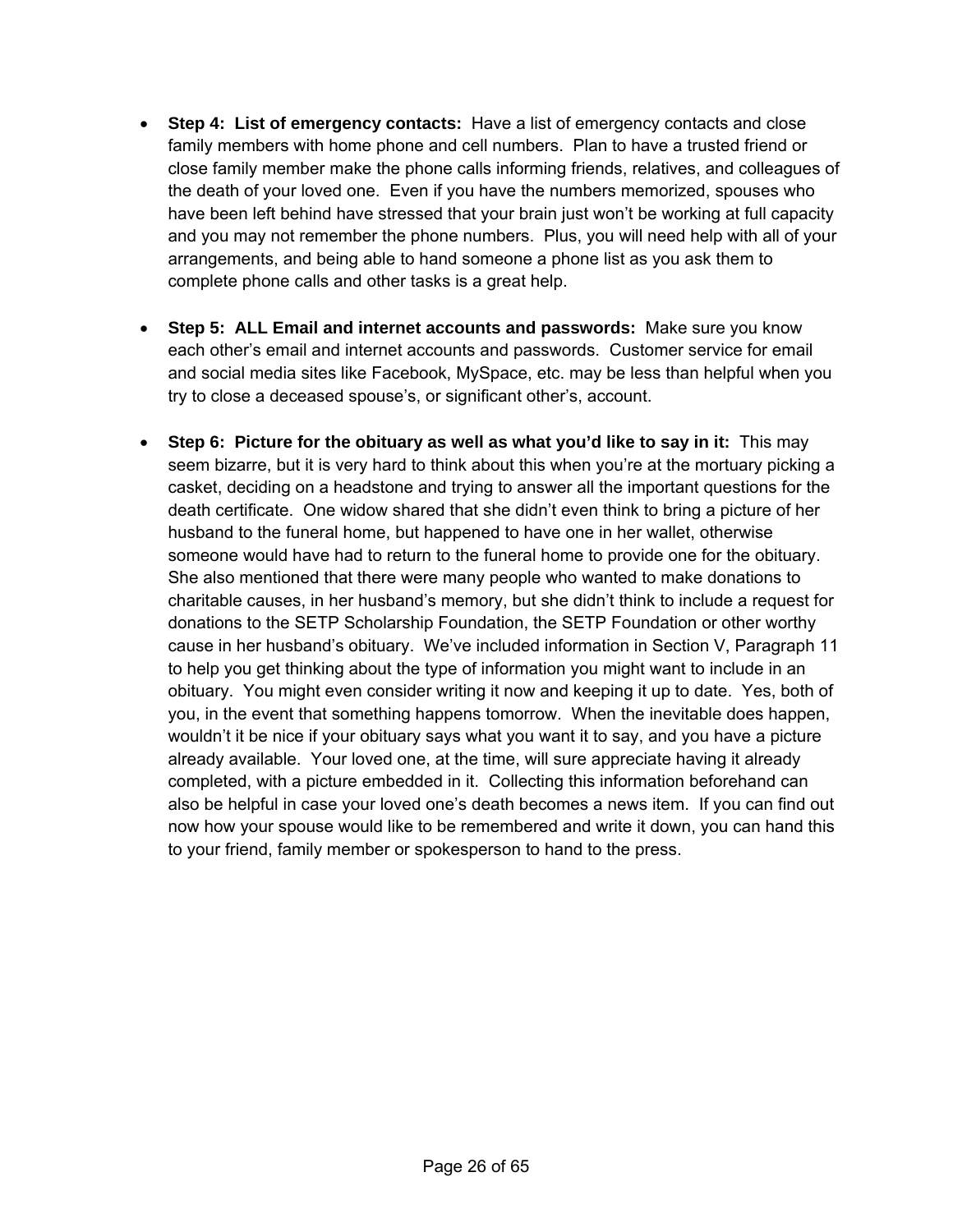#### **B. Important Documents Checklist**

No matter what your Estate Plan, you can make life easier for your executor and survivors by putting together a notebook with the following information. Much of this information typically would be contained in a "Letter of Last Instructions." You may already have this information in various locations around your house, for example file cabinets, a lock box, etc. However, by putting all of this information in one place (and letting people know where it is in advance), you can help ensure that things will go much more smoothly in the event a death occurs. (NOTE: Because this notebook will contain a lot of sensitive information, you are encouraged to keep it behind lock and key).

#### **1. Insurance**

*Make a copy of the Declaration/Cover page of each of the following and note the location of the original. Include addresses and contact information.* 

| Life insurance policies (including beneficiary designation)                      |
|----------------------------------------------------------------------------------|
| Location of original declaration/cover page:                                     |
| Veterans Group Life Policy (If Serviceman's Policy was converted)                |
| Location of original declaration/cover page: ___________________________________ |
| Disability insurance policies                                                    |
| Location of original declaration/cover page: ___________________________________ |
| Medical and dental insurance policies                                            |
| Location of original declaration/cover page: ___________________________________ |
| Health/dental insurance membership cards                                         |
|                                                                                  |
|                                                                                  |
| Long-term care insurance policies                                                |
| Location of original declaration/cover page: ___________________________________ |
| Home owner's/rental insurance policies                                           |
| Location of original declaration/cover page: ___________________________________ |
| Auto insurance policies                                                          |
|                                                                                  |
| Umbrella liability insurance policies                                            |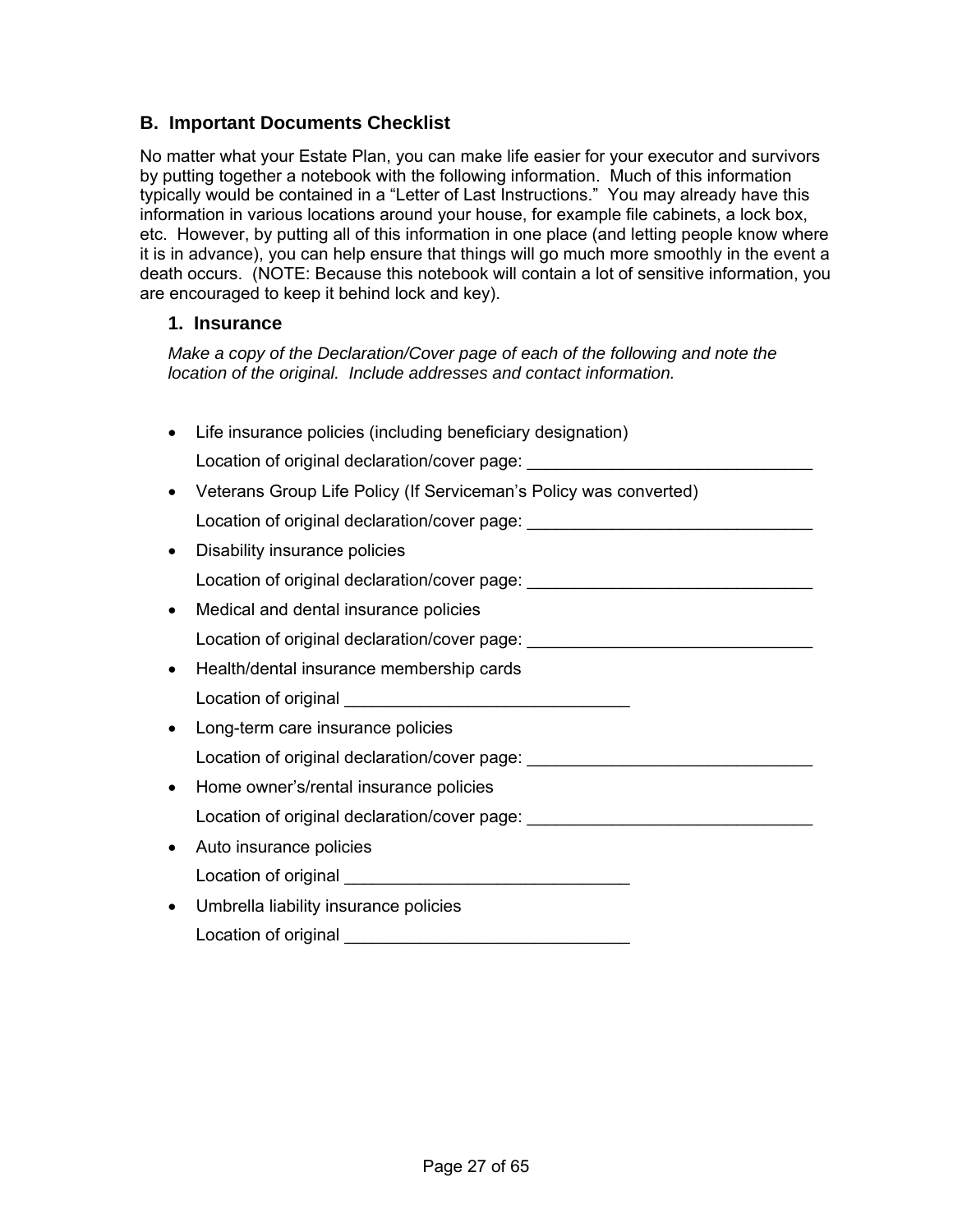#### **2. Assets**

#### *Property*

- Copy of deed for home (this is issued at the time you close on a house, and is with your closing paperwork)
	- Location of original **Exercise 20**
- Copy of deed for car(s) Location of original
- Copy of deed for other real estate Location of original \_\_\_\_\_\_\_\_\_\_\_\_\_\_\_\_\_\_\_\_\_\_\_\_\_\_\_\_\_\_
- Asset appraisals
	- Location of original
- Business documentation, for example buy-sell agreements, employment contracts Location of original **Exercise 20**

#### *Financial Accounts*

- List and/or copies of savings bonds, including value and who they were issued to. Location of original: \_\_\_\_\_\_\_\_\_\_\_\_\_\_\_\_\_\_\_\_\_\_\_\_\_\_\_\_\_\_
- List and/or copies of stock and bond certificates
	- Location of original:
- Copy of a recent statement (with account number, address and contact phone number) for:
	- $\triangleright$  Checking accounts (Include user name and password for online access)
	- $\triangleright$  Savings accounts (Include user name and password for online access)
	- $\triangleright$  Investment accounts (Include user name and password for online access)
	- $\triangleright$  Retirement accounts (Include user name and password for online access)
	- $\triangleright$  College savings accounts for dependents (Include user name and password for online access)

#### **NOTE: IF ACCOUNTS ARE NOT HELD JOINTLY, IT IS IMPORTANT THAT A "PAYABLE ON DEATH" OR "TRANSFER ON DEATH" BENEFICIARY DESIGNATION BE MADE SO YOUR PARTNER/DEPENDENTS HAVE IMMEDIATE ACCESS TO NECESSARY FUNDS**.

- Primary and contingent beneficiaries for (list company, account number and beneficiary for each):
	- ¾ IRAs
	- $\triangleright$  Retirement plans (including Thrift Savings Plan, if applicable)
	- $\triangleright$  Annuities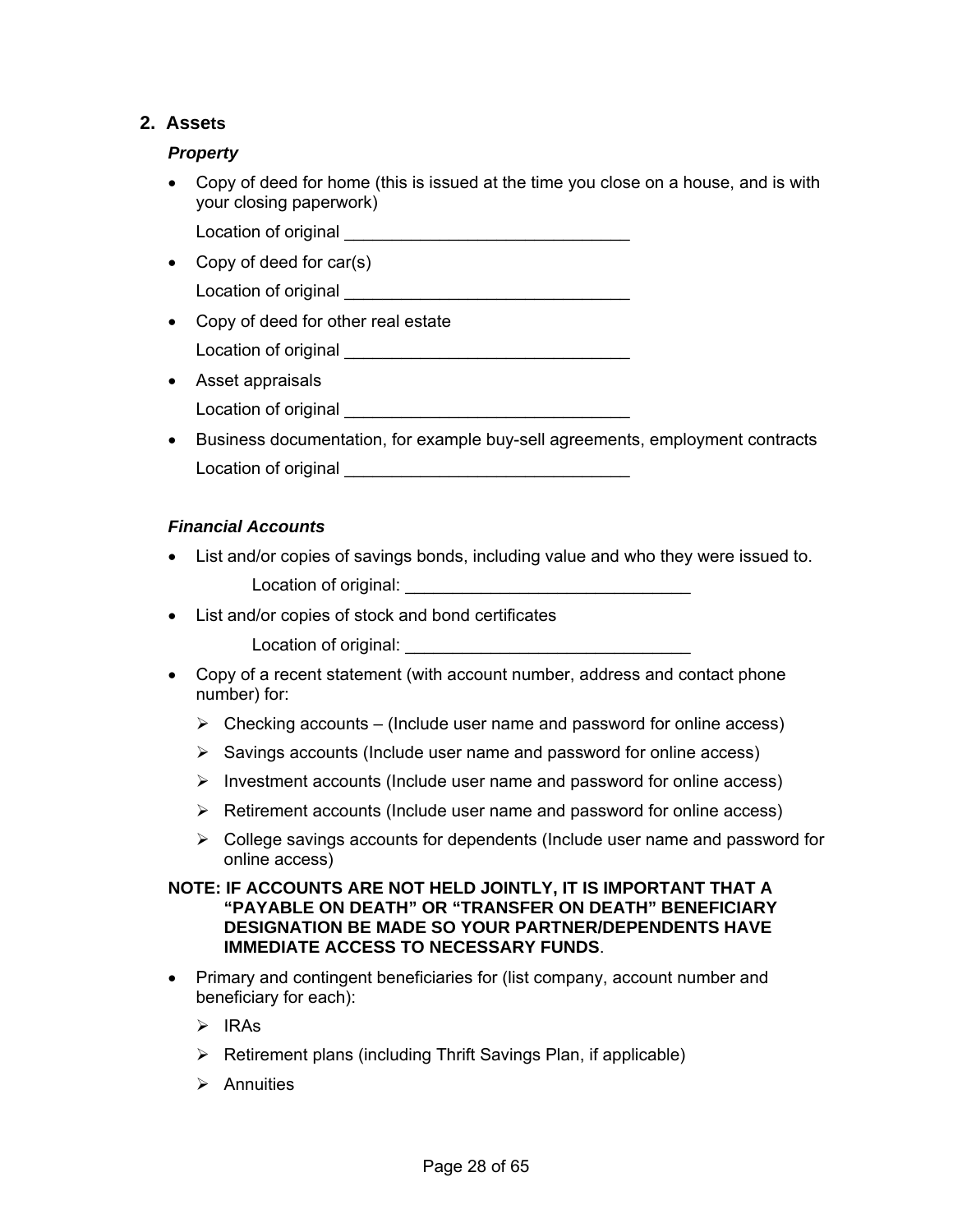- $\triangleright$  Non-qualified deferred compensation plans
- $\triangleright$  Qualified pension places
- $\triangleright$  Other employer-provided plan
- $\triangleright$  Military Survivor Benefit Plan (if applicable)

#### **3. Debts**

- Mortgage/loan information or discharge paperwork (Include user name and password for online access)
- Auto loan statement (Include user name and password for online access, if applicable)
- Auto lease agreement (Include user name and password for online access, if applicable)
- Student loan statement (Include user name and password for online access, if applicable)
- Credit card statements (Include user name and password for online access, if applicable)
- Other secured or unsecured loan statements (Include user name and password for online access). Also include user name and password for online access, if applicable.

#### **4. Income**

- Copy of a recent pay statement
	- Location \_\_\_\_\_\_\_\_\_\_\_\_\_\_\_\_\_\_\_\_\_\_\_\_\_\_\_\_\_\_\_\_\_\_\_\_\_\_\_\_\_\_
- Retired pay data and addresses

Location

#### **5. Expenses**

• Copy of utility and other bills with account numbers and phone numbers (and how they are paid if paid automatically via bank account or credit card)

#### **6. Estate Planning**

• Wills

Location of original \_\_\_\_\_\_\_\_\_\_\_\_\_\_\_\_\_\_\_\_\_\_\_\_\_\_\_\_\_\_

- Durable power of attorney
- Location of original \_\_\_\_\_\_\_\_\_\_\_\_\_\_\_\_\_\_\_\_\_\_\_\_\_\_\_\_\_\_
- Medical power of attorney
	- Location of original \_\_\_\_\_\_\_\_\_\_\_\_\_\_\_\_\_\_\_\_\_\_\_\_\_\_\_\_\_\_
- Health care proxy Location of original \_\_\_\_\_\_\_\_\_\_\_\_\_\_\_\_\_\_\_\_\_\_\_\_\_\_\_\_\_\_
- Trust documents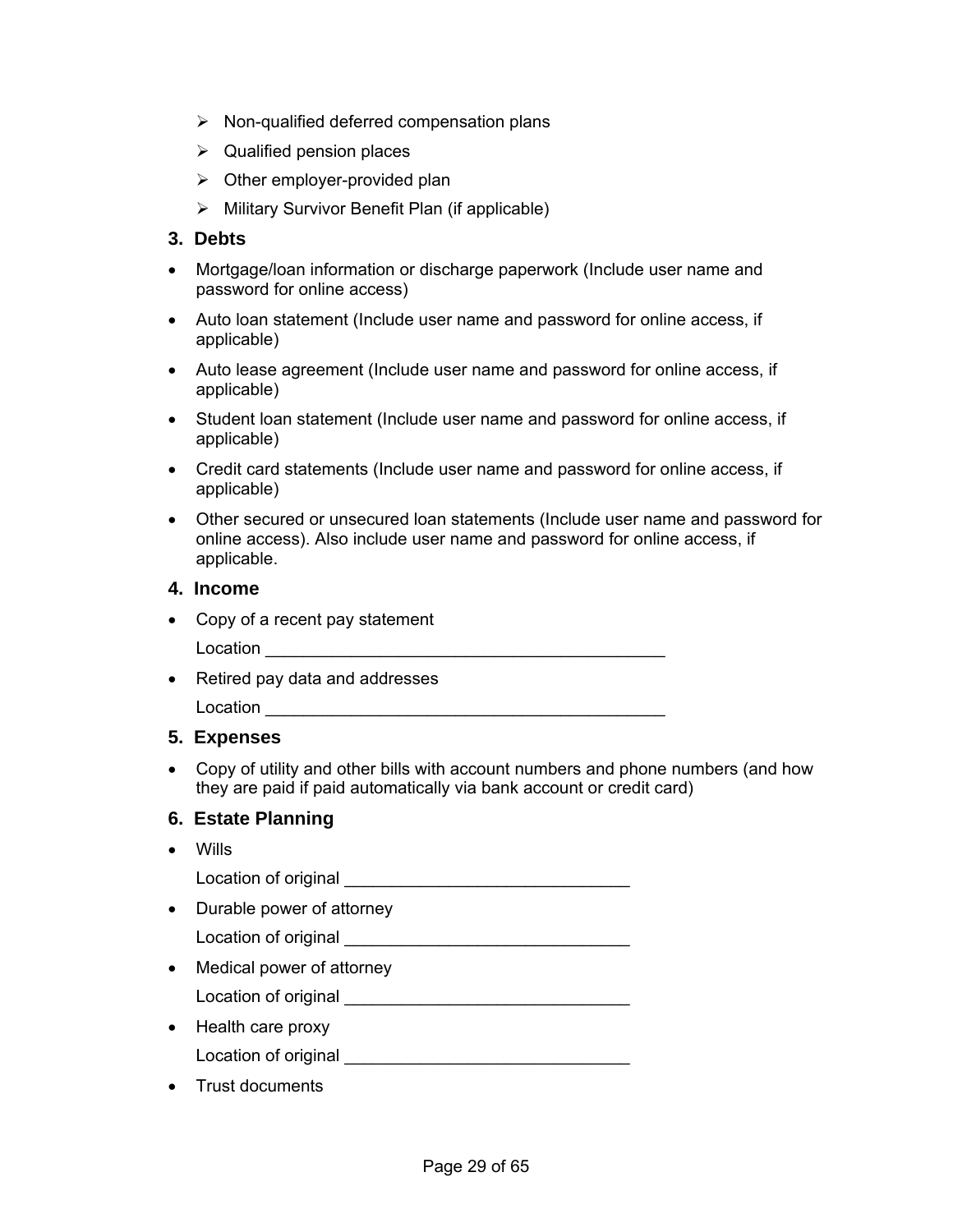| Letter of specific bequests                                        |
|--------------------------------------------------------------------|
|                                                                    |
| <b>Ethical Will</b>                                                |
|                                                                    |
| Annuity Claims such as Survivor Benefit Plan (SBP)                 |
| Include Beneficiary and Contact Information                        |
|                                                                    |
| 7. Personal Data - Make Copies of                                  |
| <b>Birth Certificate</b>                                           |
|                                                                    |
| <b>Social Security Card</b>                                        |
|                                                                    |
| Marriage license                                                   |
|                                                                    |
| Marriage Certificate                                               |
|                                                                    |
| Divorce Decrees from previous marriages                            |
|                                                                    |
| Prenuptial agreement                                               |
|                                                                    |
| Passport                                                           |
|                                                                    |
| Copies of Income Tax Returns (Previous Seven Years)                |
| Location of originals                                              |
| Summary of critical medical information (including family history) |
| Cemetery plot information                                          |
| <b>Funeral instructions</b>                                        |

• Obituary information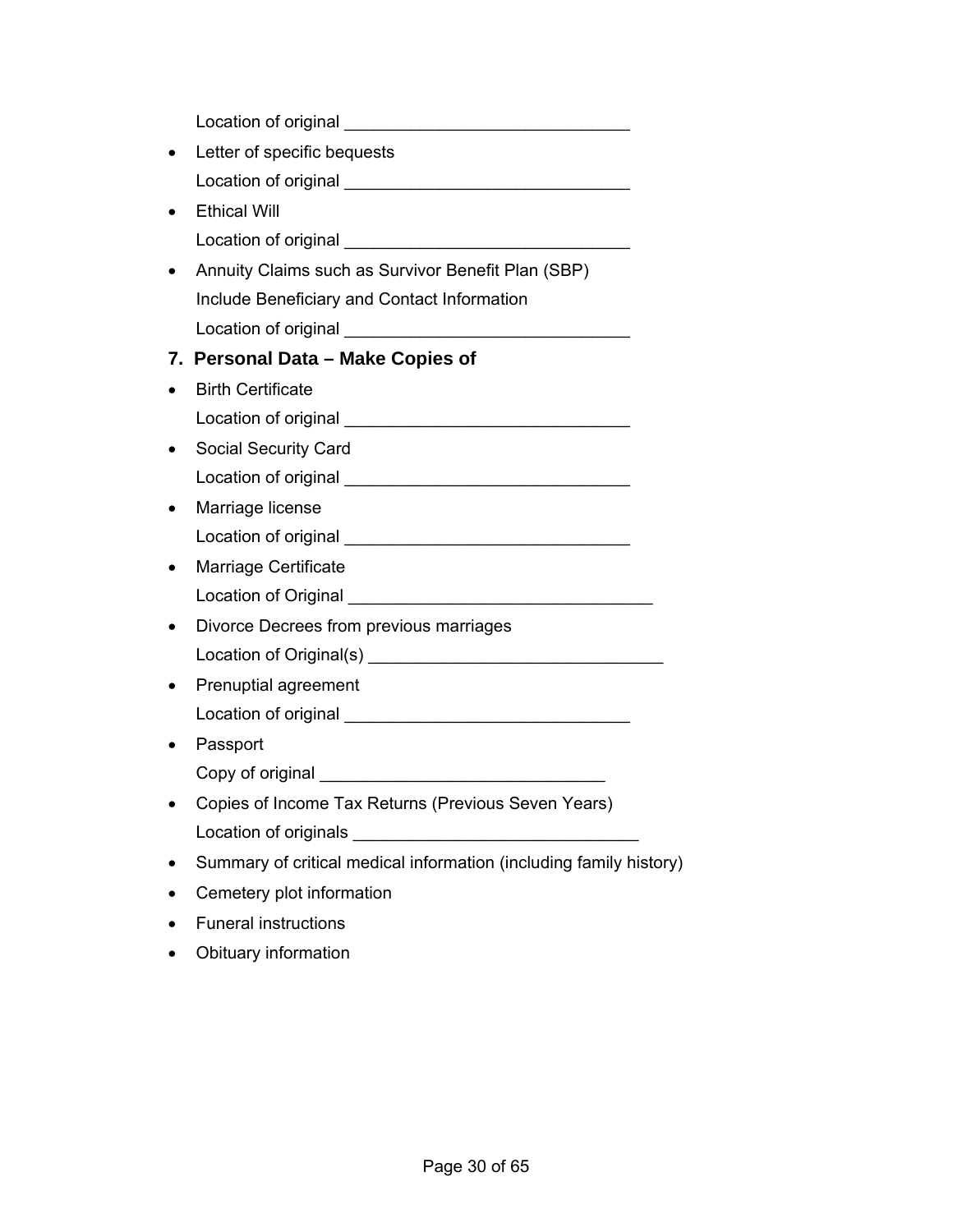| • If military or former military, ensure enrollment in the Defense Eligibility Enrollment |
|-------------------------------------------------------------------------------------------|
| Reporting System (DEERS), which is required for obtaining military benefits, for          |
| example, healthcare.                                                                      |

• Military

|           | DD-214 (U.S.A.) Release or Discharge from Active Duty or Equivalent Papers       |
|-----------|----------------------------------------------------------------------------------|
|           |                                                                                  |
|           | <b>Retirement Orders</b>                                                         |
|           |                                                                                  |
|           | Date of Transfer to the Retired Reserve: ___________________                     |
|           |                                                                                  |
|           | Age at Retirement: __________                                                    |
|           | Date of Initial Entry in Military Service (DIEMS): _____________________________ |
|           | <b>Retired Pay and Annuities</b>                                                 |
|           |                                                                                  |
|           | Military Installation Information:                                               |
|           |                                                                                  |
|           |                                                                                  |
|           |                                                                                  |
|           |                                                                                  |
|           |                                                                                  |
|           |                                                                                  |
|           |                                                                                  |
|           |                                                                                  |
|           |                                                                                  |
| $\bullet$ | Organ donor card                                                                 |
|           |                                                                                  |
| $\bullet$ | Adoption papers                                                                  |
|           |                                                                                  |
| $\bullet$ | Citizenship or Naturalization papers                                             |
|           | Location of original ________                                                    |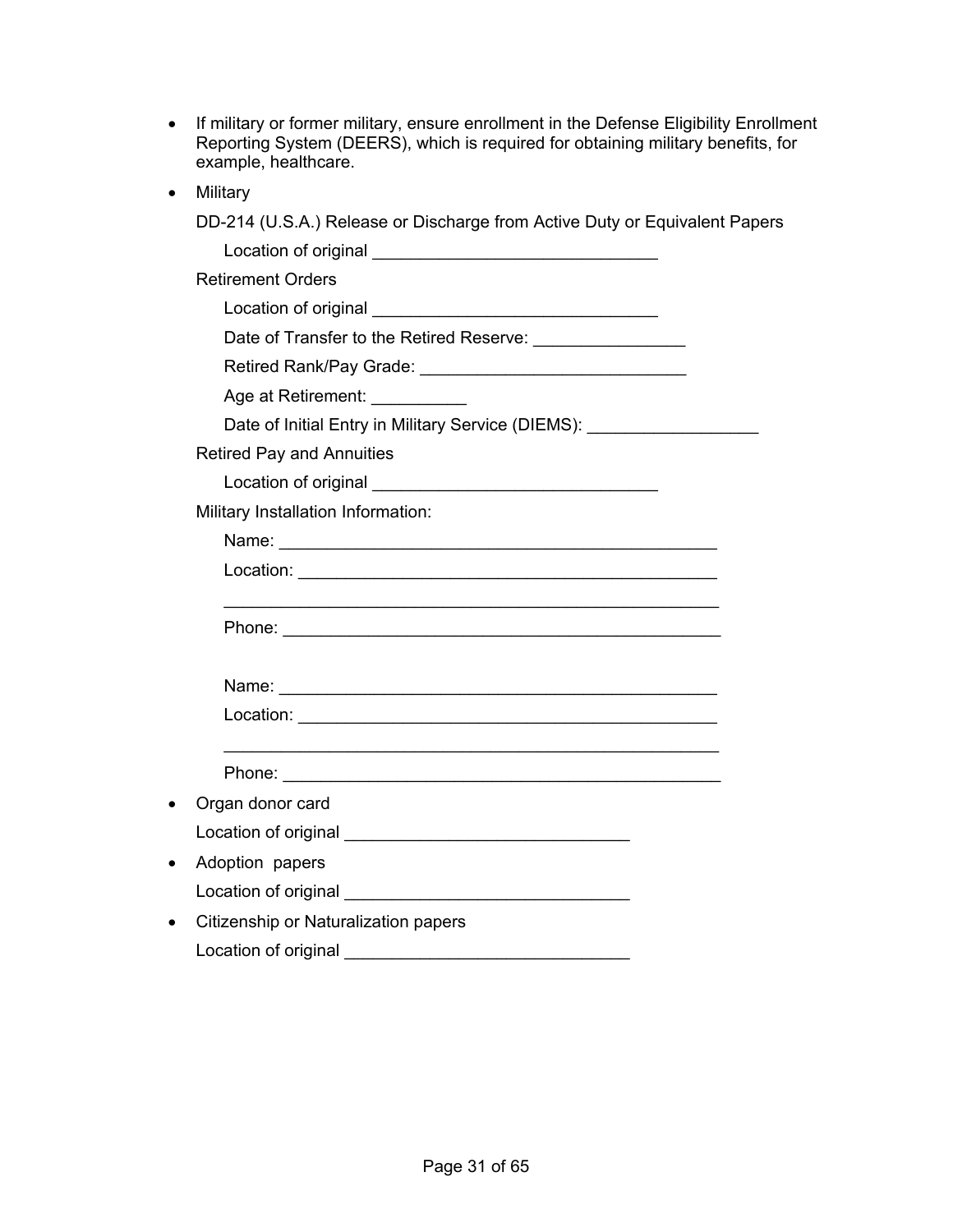# 8. Family Information

| SSN:                                                                                                                          |
|-------------------------------------------------------------------------------------------------------------------------------|
|                                                                                                                               |
|                                                                                                                               |
|                                                                                                                               |
|                                                                                                                               |
|                                                                                                                               |
|                                                                                                                               |
|                                                                                                                               |
|                                                                                                                               |
|                                                                                                                               |
| Who is dependent on you for their support (child, parent, other)?                                                             |
| Name:<br><u> 1989 - Andrea Santa Alemania, amerikana amerikana amerikana amerikana amerikana amerikana amerikana amerikan</u> |
|                                                                                                                               |
|                                                                                                                               |
| SSN:                                                                                                                          |
|                                                                                                                               |
|                                                                                                                               |
|                                                                                                                               |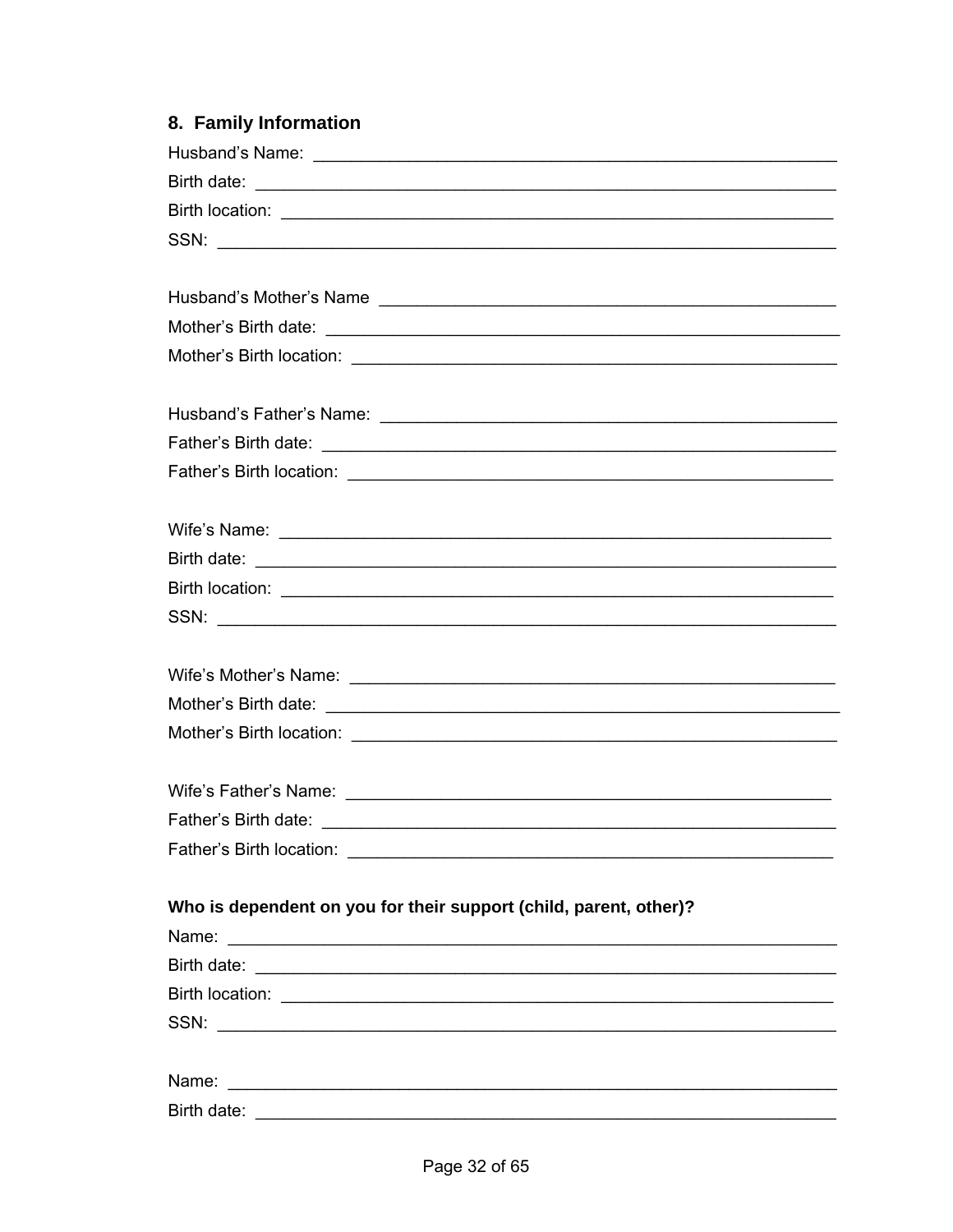Date moved to the current address (for death certificate): \_\_\_\_\_\_\_\_\_\_\_\_\_\_\_\_\_\_\_\_\_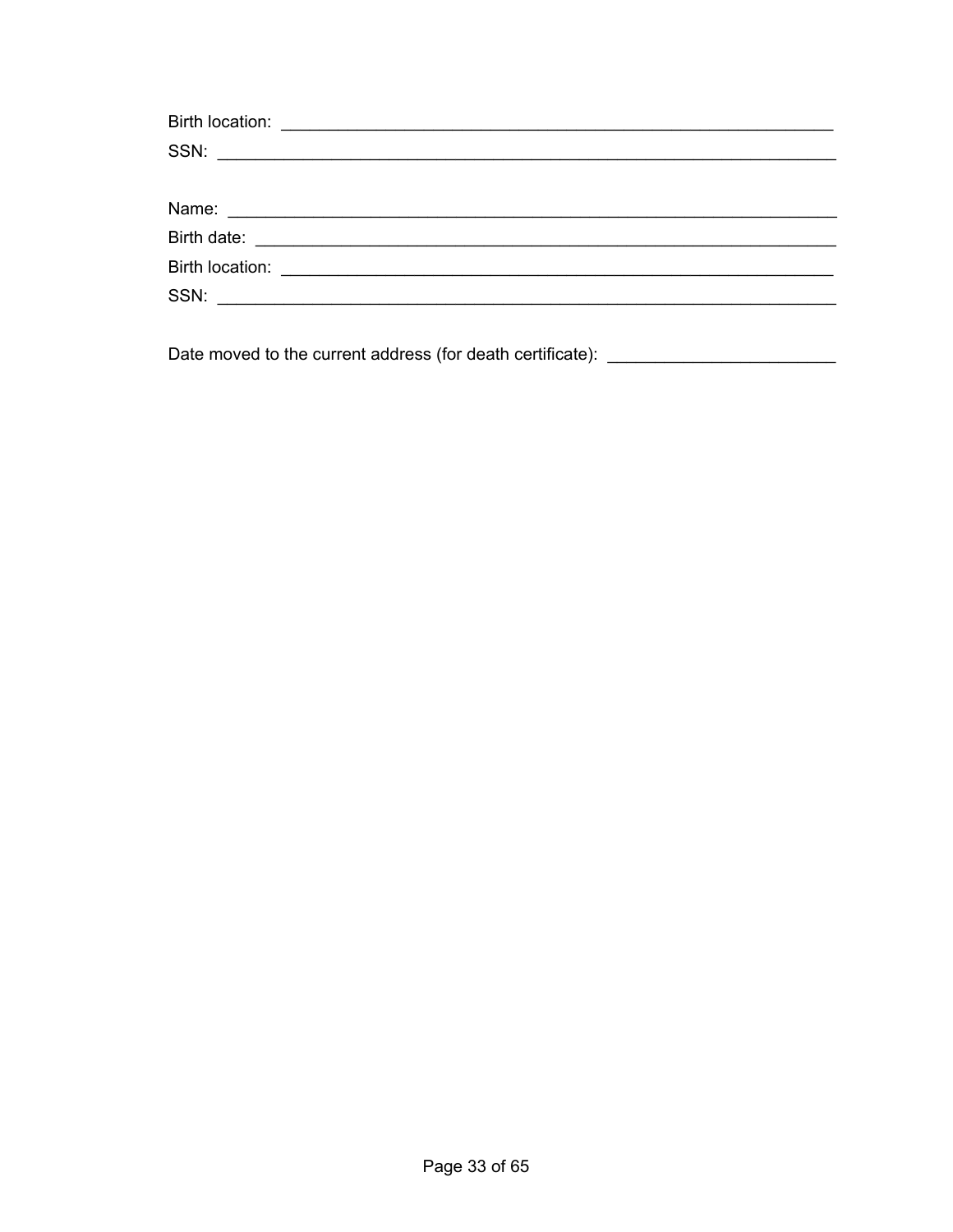# **9. Emergency Contacts CONTERN 2008 12 Create a phone**

 $\overline{\partial}$ **tree. Think about key people who will notify others for you**  $\Theta$ 

| <b>Name</b>              | <b>Phone/Address</b> |
|--------------------------|----------------------|
| <b>Husband's Parents</b> |                      |
| <b>Wife's Parents</b>    |                      |
| Sister/Brother           |                      |
| Sister/Brother           |                      |
| Sister/Brother           |                      |
| Friend 1                 |                      |
| Friend 2                 |                      |
| Friend 3                 |                      |
| Friend 4                 |                      |
| Relative 1               |                      |
| Relative 2               |                      |
| Relative 3               |                      |
| Relative 4               |                      |

| <b>Advisors</b>          |  |
|--------------------------|--|
| Church/Pastor            |  |
| Children's school        |  |
| Family doctor #1         |  |
| Family doctor #2         |  |
| <b>Financial Advisor</b> |  |
| Lawyer 1                 |  |
| Lawyer 2                 |  |
| Lawyer 3                 |  |
| Accountant               |  |
| Husband work information |  |
| Wife work information    |  |

| <b>Other Contacts</b>       |  |
|-----------------------------|--|
| Military                    |  |
| Pension                     |  |
| <b>Business/Association</b> |  |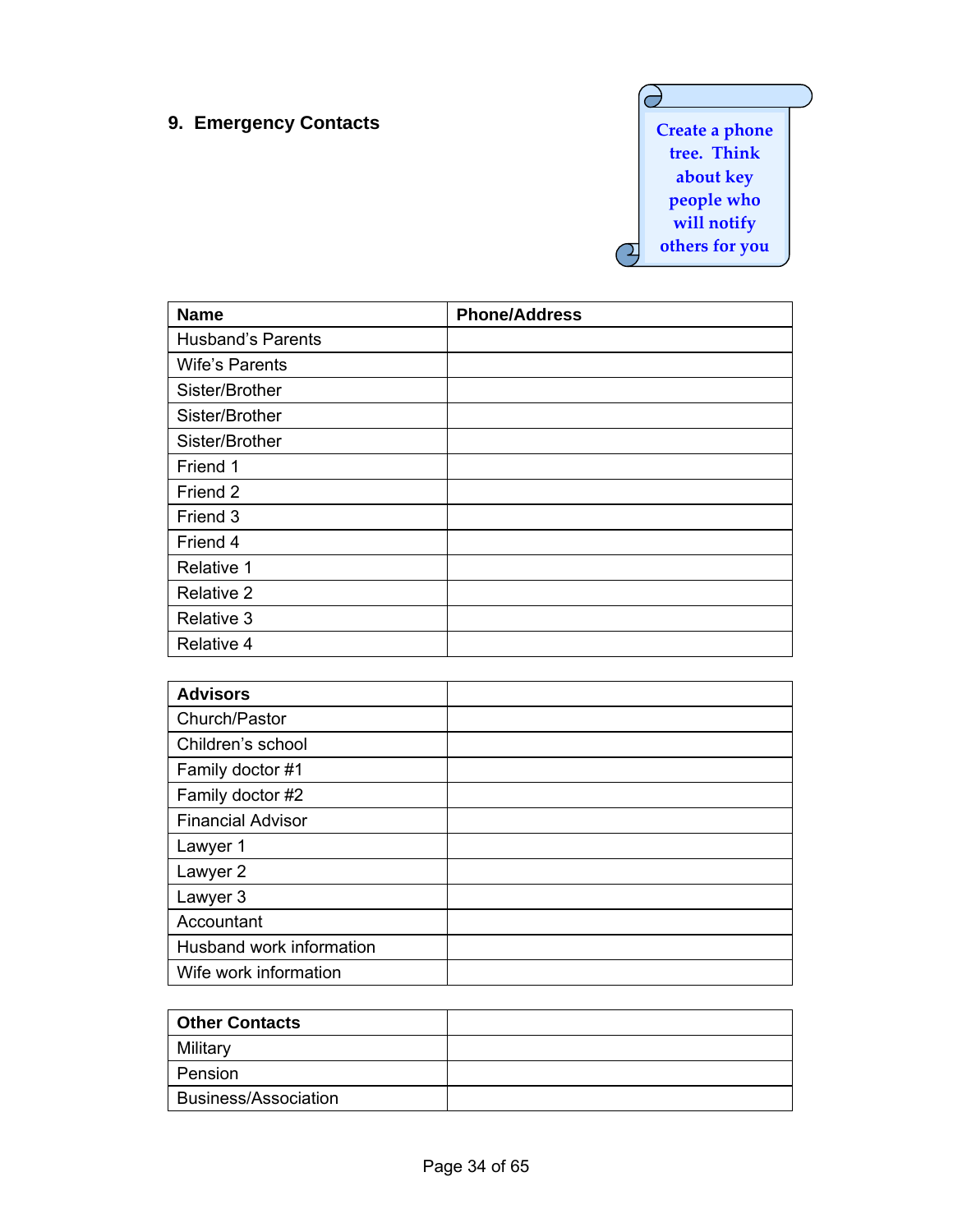#### **10. Funeral/Burial Instructions**

- Document if you have a preference for burial or cremation
	- *Notes:*

If your loved one is being buried, what do they want to wear?

Do they want to be buried with their wedding ring on?

Do they want their flight helmet in their casket with them?

Anything else?

**Planning Wisely for a Funeral** • **Plan ahead** • **Shop around and compare prices**

- **Ask for a price list**
- **Resist pressure**

**in advance**

- **Avoid emotional overspending**
- **Recognize your rights**
- **Apply smart shopping techniques you'd use for other major purchases**
- Determine which charitable organization or fund should receive donations in your loved one's name (The SETP Foundation or the SETP Scholarship Foundation? Note that both of our Foundations can hold donations for later submittal to the charitable organization of your choice.)
- Burial location
- Memorial type and inscription
- Determine casket type
- Vault or crypt
- Type of service (religious, military, fraternal)
- Special selection(s) from scriptures
- Special music for the service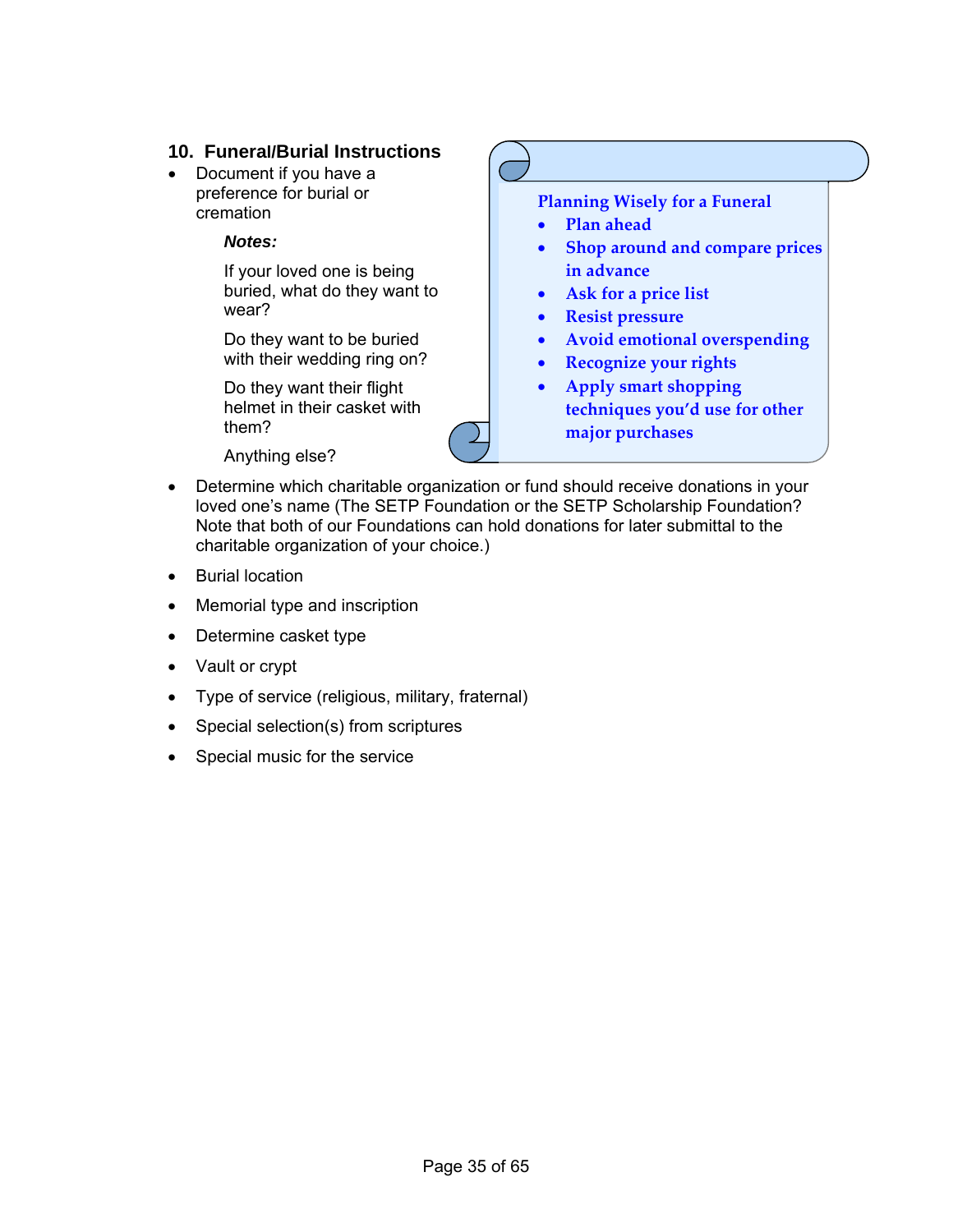#### **11. Obituary Information**

**(Note: You might want to create two versions, a lengthy one and a one-paragraph version.)**

- First paragraph
	- $\triangleright$  Name
	- $\triangleright$  Address (city/state)
	- $\triangleright$  Age
	- $\triangleright$  Date of death
	- $\triangleright$  City and state of death
- Second paragraph
	- $\triangleright$  Date of birth
	- $\triangleright$  Place of birth
	- $\triangleright$  Parents' names
	- $\triangleright$  Educational accomplishments
	- $\triangleright$  Military service, if applicable
	- $\triangleright$  Wars or conflicts in which he/she served
	- $\triangleright$  Where stationed if overseas
	- $\triangleright$  Marriage(s)
	- $\triangleright$  Residential history
- Third paragraph
	- $\triangleright$  Post high school education
	- ¾ Degrees earned
	- $\triangleright$  Licenses held
- Next paragraph
	- $\triangleright$  Work history and affiliations
- Next paragraph
	- $\triangleright$  Church membership and organizations within the church
	- $\triangleright$  Civic memberships
	- $\triangleright$  Fraternal memberships
	- $\triangleright$  Club memberships
	- $\triangleright$  With all the above, include positions or offices the person may have held
	- $\triangleright$  Hobbies
	- $\triangleright$  Other interests
- Next paragraph

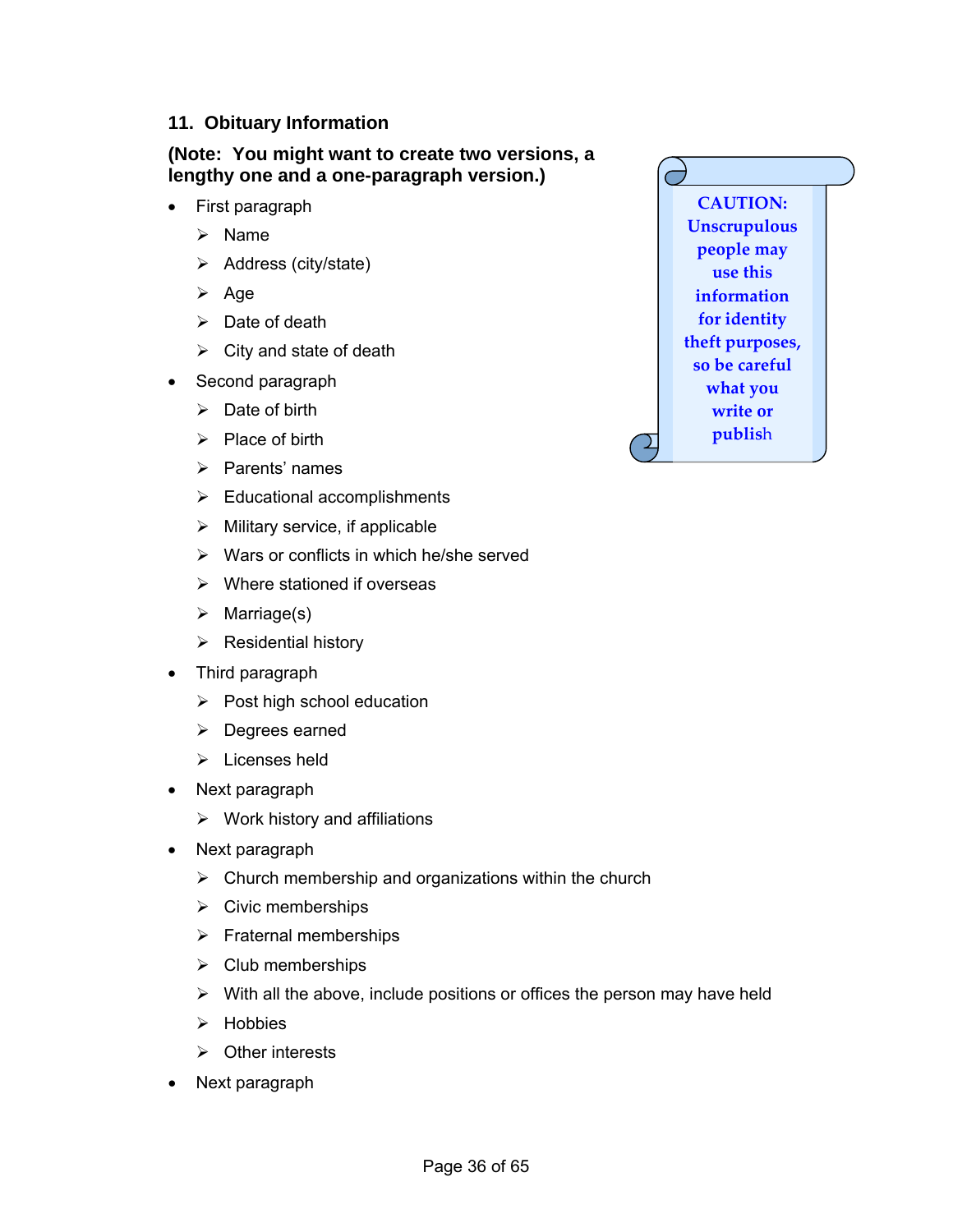- $\triangleright$  Survivors, include spouse in parentheses and city and state of residence
- $\triangleright$  Spouse
- $\triangleright$  Children
- 
- $\triangleright$  Great-grandchildren
- $\triangleright$  Parents
- $\triangleright$  Grandparents
- $\triangleright$  Brothers
- $\triangleright$  Sisters
- $\triangleright$  Nephews
- ¾ Nieces
- $\triangleright$  Cousins
- $\triangleright$  Friends



- $\triangleright$  List family that preceded him/her in death, usually spouse, parents, children, grandchildren, great-grandchildren, brothers and sisters
- Next paragraph
	- $\triangleright$  Service: include date, time and place
	- $\triangleright$  Name of officiate and title
	- $\triangleright$  Place of burial/entombment
	- $\triangleright$  Visitation information, if applicable
	- $\triangleright$  Memorial services held by others
	- $\triangleright$  Vigil or prayer services being held
- Next paragraph
	- $\triangleright$  Listing of any memorial funds that may be been established and for what causes or organizations
- Next paragraph
	- $\triangleright$  Mention of any people or groups you wish to publicly thank for care given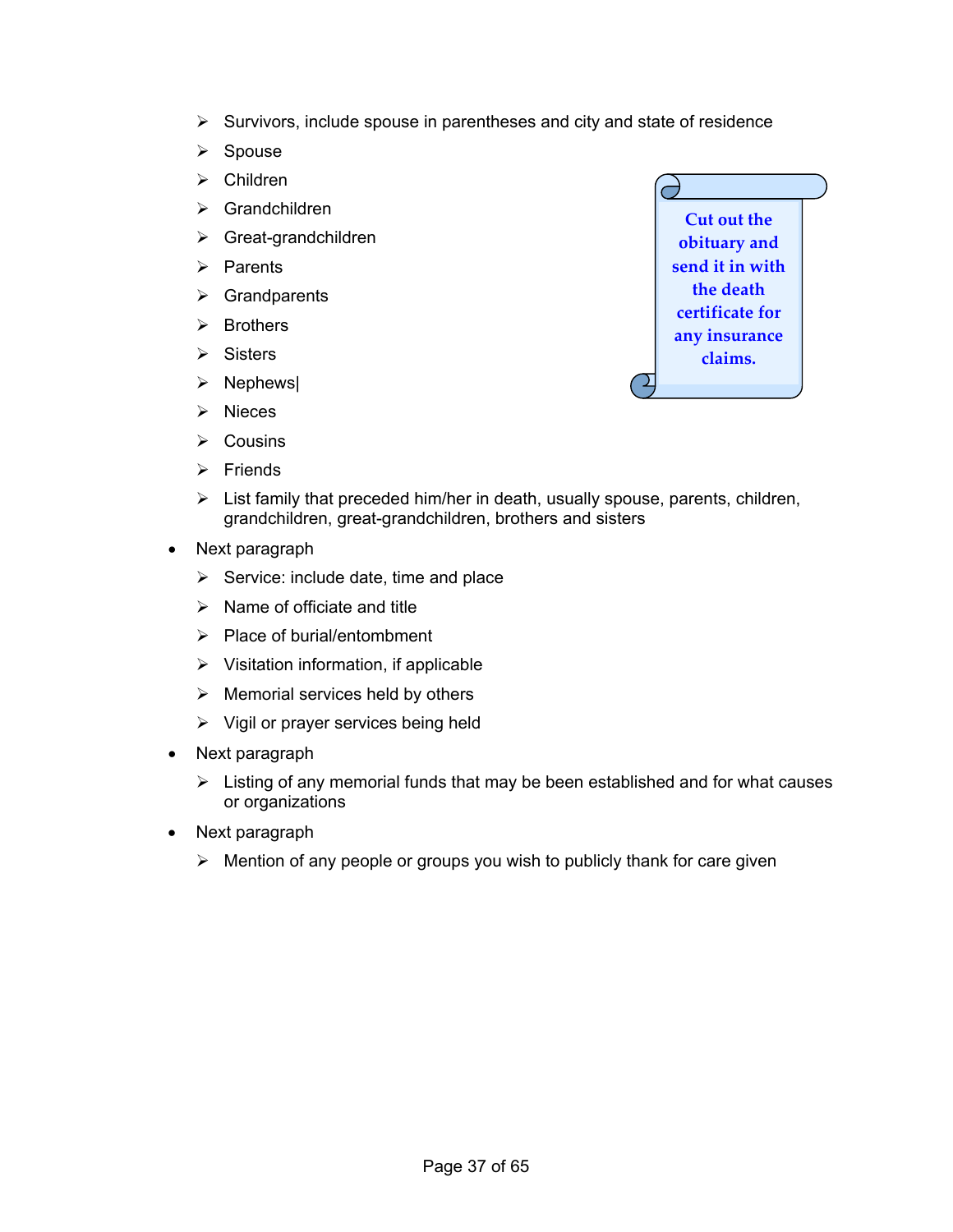For samples, see [http://www.Elegantmemorials.com](http://www.elegantmemorials.com/) and [http://www.Lippertfuneralhome.org](http://www.lippertfuneralhome.org/).

| <b>Account</b> | Login | <b>Password</b> |
|----------------|-------|-----------------|
|                |       |                 |
|                |       |                 |
|                |       |                 |
|                |       |                 |
|                |       |                 |
|                |       |                 |
|                |       |                 |
|                |       |                 |

#### **Internet/Financial Accounts: Logins and Passwords**

#### **C. Keeping it Relevant**

#### **1. Who Should have Copies and Where Should They Be Stored?**

- Best practice says anyone who would have a requirement to serve your family in the event of a death or incapacitation should either have a copy of the Important Document Checklist (Section B above) or be able to access one.
- Your attorney should have a copy on file of any completed Wills or Estate Plans, and updates.
- Your doctor(s) should be asked if they would like a copy of your Healthcare Proxy.
- The proxies themselves should have a copy they can access in case of emergency. These can be kept on a smart phone in documents, or on a flash drive.
- Always keep a copy in a page protector, and stored in a fireproof safe. If you choose to keep one offsite, make sure the people who need it know the location and the Username, Password, etc. for access.
- A copy can be made digitally, but store this on a flash drive, or an external hard drive. DVD copies degrade with time.
- There are registries within the state(s) to record Living Wills and Healthcare proxies. Information on them can be obtained by simple word searches online.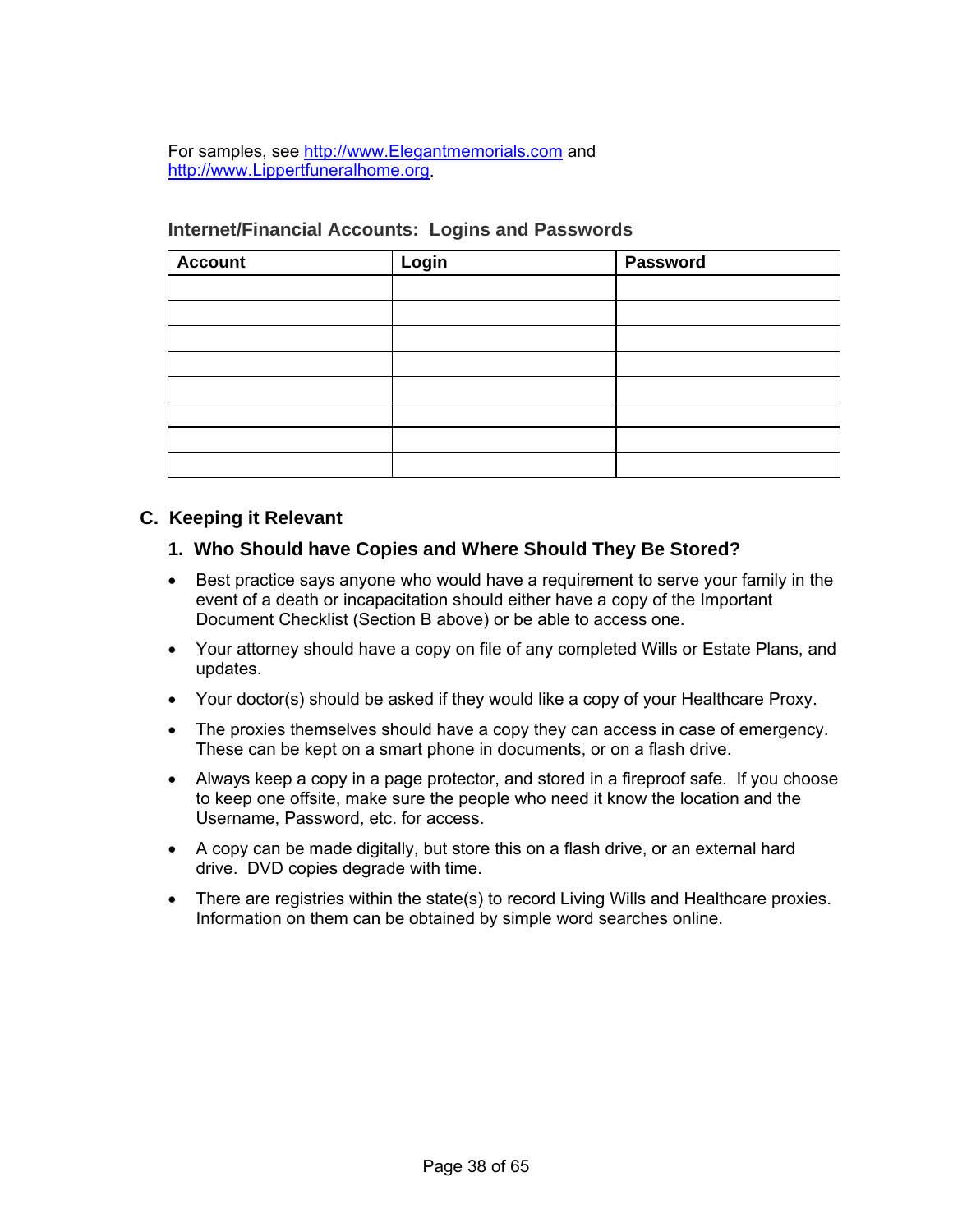#### **2. When Should They Be Updated or Revised?**

Any time there is a major change to your family's situation:

- Addition of family members (like a birth of a child)
- Change in assets (like buying another home, or a vacation property)
- Prior to separation and divorce
- After divorce is finalized

In the case of an Estate Plan:

- Most likely every two years as the estate tax laws change
- Anytime there is a family situation change as above

#### **3. How Should Updates and Revisions Be Done?**

It is best to review the documents with the professional who helped create them. If that person is not available, another professional can review them prior to your appointment, in which you discuss the changes the professional would recommend based on your family's desires and circumstances.

The process and cost of review should be something discussed at the establishment of the relationship initially.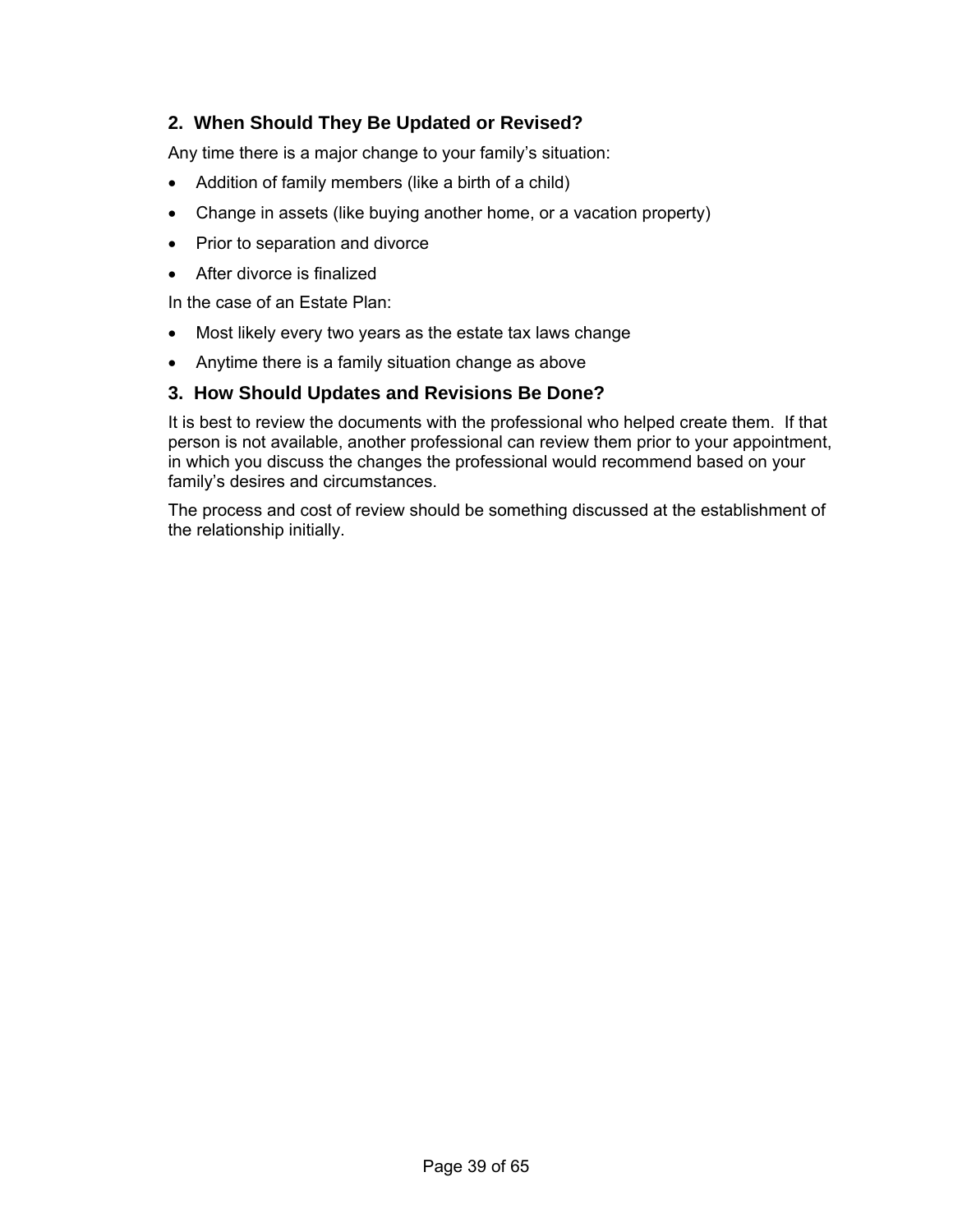# <span id="page-39-0"></span>**VIII. In Case of Death**

#### **A. What You Need to Do**

This section has been created to help you complete the many tasks that need to be accomplished after a loved one dies. Hopefully you've already made the preparations we've recommended, which will make many of these things go much more smoothly.



**First Things First! Take care of yourself so you can take care of others.** In addition, in talking with people who have gone through the process of settling a loved one's estate, they have made the following recommendations:

- **Friends: It is very important not to try to do everything yourself.** Designate one or two friends to assist you with carrying out some of the tasks below. Others can assist with making phone calls, organizing the memorial service, assisting with travel details for out-of-state family and friends and writing the obituary, if it's not already completed. Obviously, you have the final say. If your loved one's death is a newsworthy event, you might also want to designate a friend to talk to the press.
- **Business cards:** Take a business card from everyone you deal with, especially financial institutions. It is much easier to call back and talk to someone who you've already talked to and knows what you're going through. You don't want to have to keep repeating "your story".
- **Bereavement leave:** If you are employed and feel you need extended time off, contact your Human Resources Department right away to apply for "Bereavement Leave". You may have to see your doctor first. Survivors have told us that they are grateful for the time to off to sort through all the paperwork and have time to grieve.
- **Death certificates:** Request 5 to 10, or more, death certificates. Everyone seems to want one. Although many institutions return them right away or will accept a faxed one, you don't want to hold up paperwork because you don't have a death certificate to prove your spouse's death.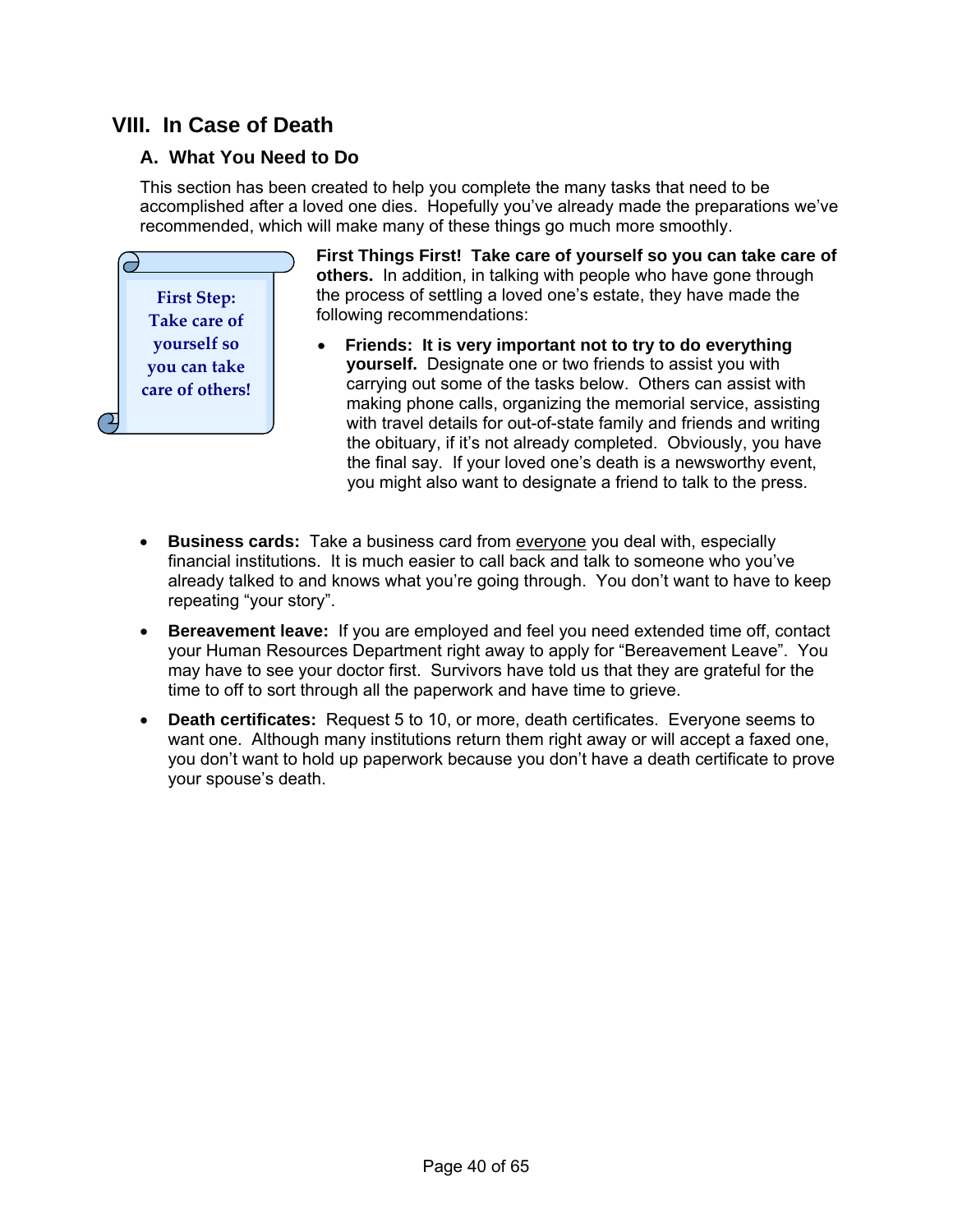- **Notifications:** It is very important that **YOU** notify the military Defense Finance and Accounting Services (DFAS), The Veteran's Administration, Social Security, credit reporting agencies (Equifax, Experian and TransUnion), credit card companies and your Department of Motor Vehicles, or the equivalent in your area, of your spouse's death. Unscrupulous people read obituaries and will happily try their luck at identity theft. As of the date of the writing of this publication, the contact information for the above mentioned credit agencies are: (The included web links should be referenced for the most up to date information):
	- $\triangleright$  Equifax

P.O. Box 740256, Atlanta, GA 30374-0256. (800) 685-1111

[http://www.equifax.com](http://www.equifax.com/)

 $\triangleright$  Experian

P.O. Box 9556, Allen TX 75013. (888) 397-3742

[http://www.experian.com](http://www.experian.com/)

¾ TransUnion

P.O. Box 1000, Chester, PA 19022. (800) 916-8800

[http://www.transUnion.com](http://www.transunion.com/)

- **Probate Duties:** Once a person is appointed through the probate process (read the Frequently asked Questions in Appendix B regarding probate), certain duties have to be completed on behalf of the Estate:
	- 1. Collection, inventory and appraisal of all assets that are subject to probate.
	- 2. Paying the bills, to include taxes, estate expenses and creditors.
	- 3. Formal transfer of estate property according to the Will or by intestacy laws (no Will).
	- 4. Final accounting.

#### **B. Time Line Checklists**

These are meant only as a guide. It is broken down in further detail below.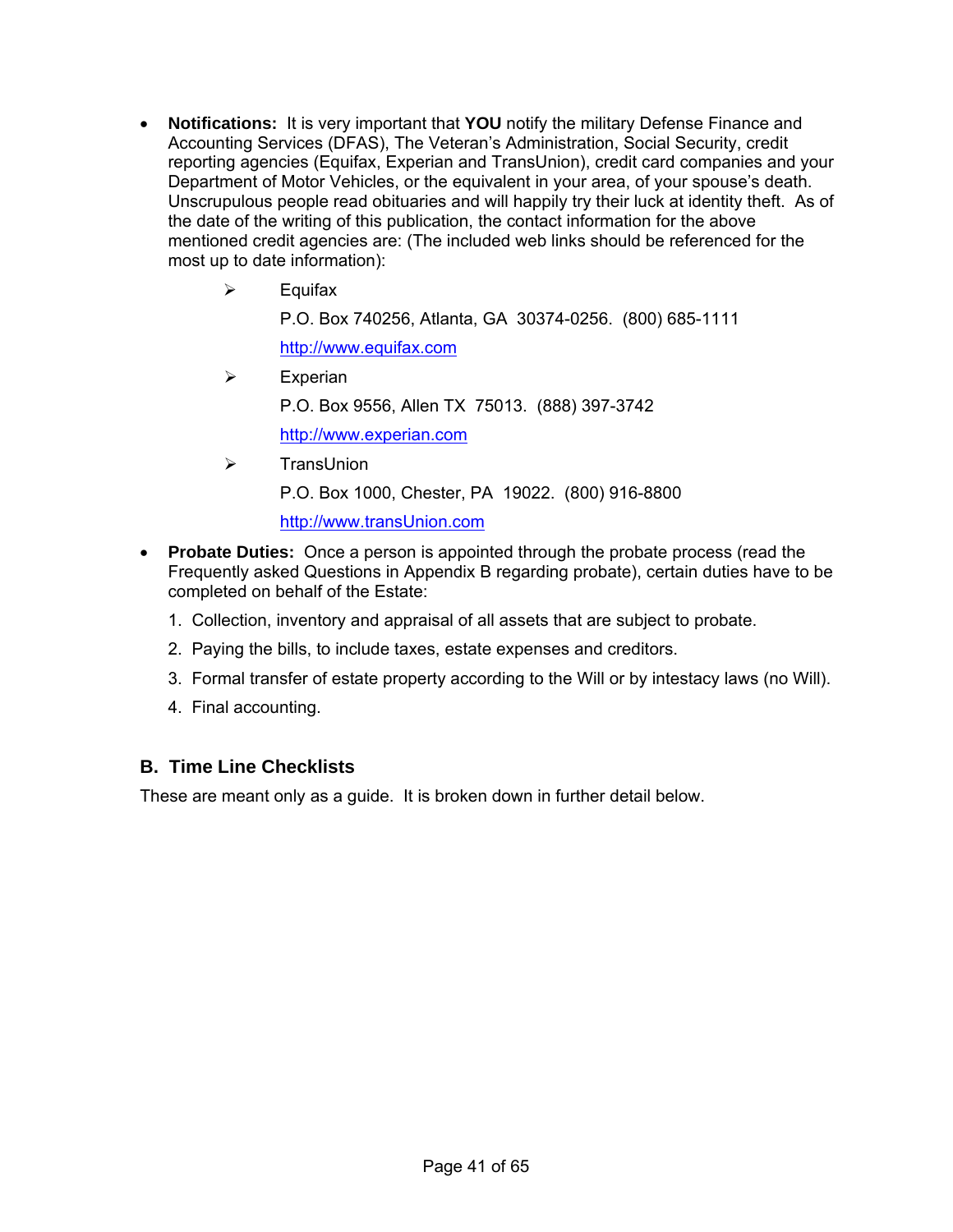#### **CHECKLIST IN CASE OF SPOUSE'S DEATH**

**Page 1 of 3** 

| <b>CRITICAL</b>                                                                                                                                                                                                                                                                                                                                                                                                                                 | <b>IMMEDIATE</b>                                                                                                                                                                                                                                                                                                                                                                                                                                                                                                                   | <b>SHORT TERM</b>        | <b>LONG RANGE</b>                                                                                                                                                                                                                                   |
|-------------------------------------------------------------------------------------------------------------------------------------------------------------------------------------------------------------------------------------------------------------------------------------------------------------------------------------------------------------------------------------------------------------------------------------------------|------------------------------------------------------------------------------------------------------------------------------------------------------------------------------------------------------------------------------------------------------------------------------------------------------------------------------------------------------------------------------------------------------------------------------------------------------------------------------------------------------------------------------------|--------------------------|-----------------------------------------------------------------------------------------------------------------------------------------------------------------------------------------------------------------------------------------------------|
| $(Day 1 - 5)$                                                                                                                                                                                                                                                                                                                                                                                                                                   | (Day 5 - 14)                                                                                                                                                                                                                                                                                                                                                                                                                                                                                                                       | $(30 - 60 \text{ Days})$ | (More than 60 Days)                                                                                                                                                                                                                                 |
| <b>NOTIFICATIONS</b>                                                                                                                                                                                                                                                                                                                                                                                                                            | <b>NOTIFICATIONS</b>                                                                                                                                                                                                                                                                                                                                                                                                                                                                                                               |                          | <b>NOTIFICATIONS</b>                                                                                                                                                                                                                                |
| Family<br>Friends<br>Pastor<br>Work - Your spouse's and<br>yours (ask for<br>bereavement leave if<br>appropriate)<br>Contact children's schools<br>to notify them of the<br>parent's death<br>Veterans Administration, if<br>military honors are<br>requested for the funeral<br>Designate a friend to<br>$\bullet$<br>assist you with in the near<br>term arrangements. You<br>have the final say, but you<br>can't do everything<br>yourself. | <b>Obituaries</b><br>$\bullet$<br><b>Local and Hometown</b><br>≻<br>Papers<br>Advisors<br><b>Doctors</b><br>⋗<br>Lawyer, Accountant,<br><b>Financial Advisor</b><br><b>Government Agencies:</b><br>$\bullet$<br><b>Social Security</b><br>➤<br>Administration<br>Department of Motor<br>⋗<br>Vehicles (or equivalent)<br>Military Pass and ID (if<br>➤<br>applicable)<br>Insurers:<br>$\bullet$<br>Life Insurance<br>➤<br>Medical, Dental and<br>➤<br>Vision Insurance<br><b>Survivor Benefit Plan(if</b><br>➤<br>former military) |                          | Delete partner's email<br>$\bullet$<br>accounts and social media<br>accounts (Facebook, Twitter,<br>etc.) when you are ready.<br>Alumni Association(s)<br><b>Professional Organizations</b><br>Post Office<br>Physician, dentist, pharmacy,<br>etc. |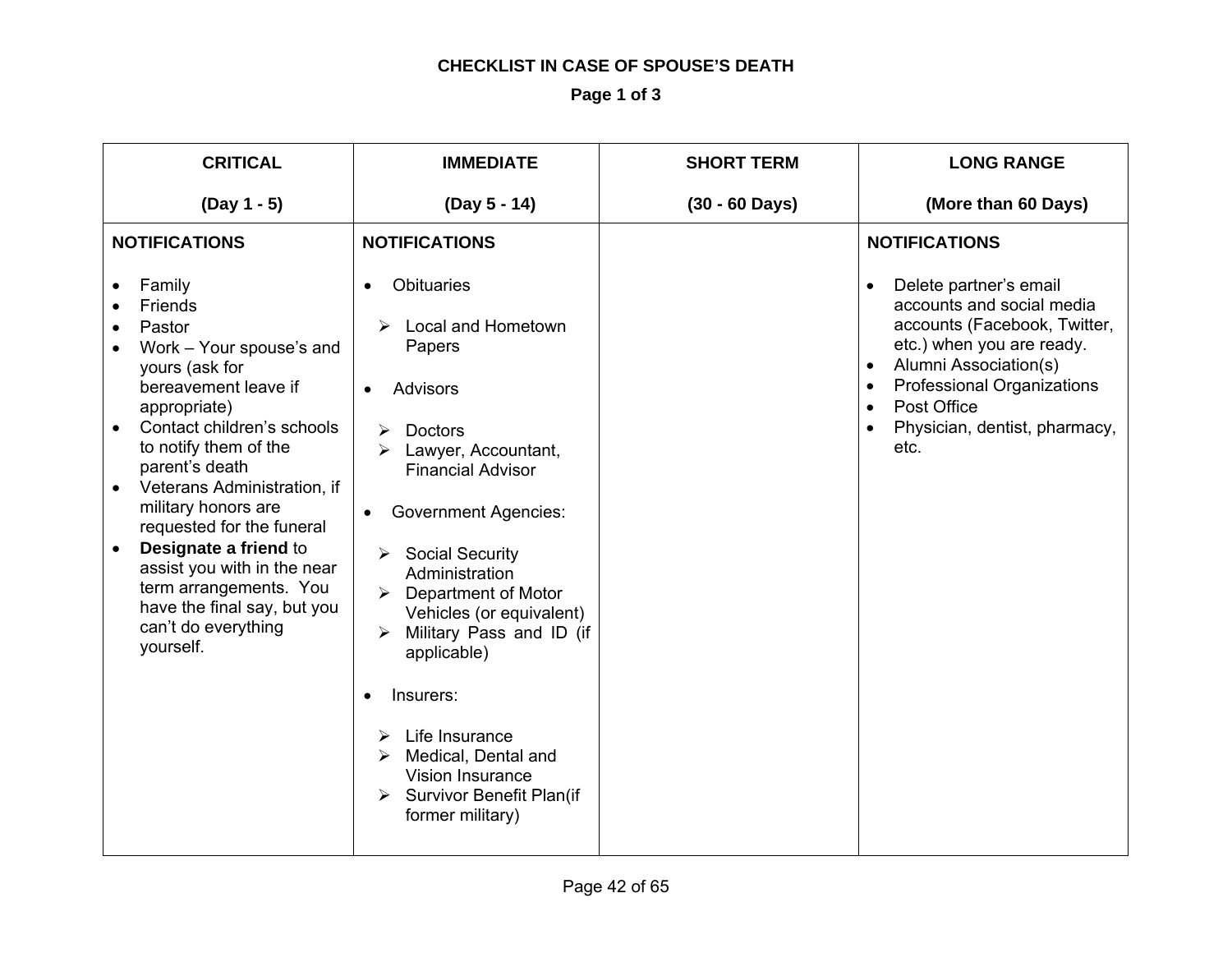#### **CHECKLIST IN CASE OF SPOUSE'S DEATH**

**Page 2 of 3** 

| <b>CRITICAL</b>                                                                                                                                                                          | <b>IMMEDIATE</b>                                                                                                                                                                                                                                                                                                                                                                                                            | <b>SHORT TERM</b>                                                                                                                                                                                                                                                                                                                                                                                                                                                                               | <b>LONG RANGE</b>                                                                                                                                                                                                                         |
|------------------------------------------------------------------------------------------------------------------------------------------------------------------------------------------|-----------------------------------------------------------------------------------------------------------------------------------------------------------------------------------------------------------------------------------------------------------------------------------------------------------------------------------------------------------------------------------------------------------------------------|-------------------------------------------------------------------------------------------------------------------------------------------------------------------------------------------------------------------------------------------------------------------------------------------------------------------------------------------------------------------------------------------------------------------------------------------------------------------------------------------------|-------------------------------------------------------------------------------------------------------------------------------------------------------------------------------------------------------------------------------------------|
| $(Day 1 - 5)$                                                                                                                                                                            | (Day 5 - 14)                                                                                                                                                                                                                                                                                                                                                                                                                | $(30 - 60 \text{ Days})$                                                                                                                                                                                                                                                                                                                                                                                                                                                                        | (More than 60 Days)                                                                                                                                                                                                                       |
| <b>MEMORIAL SERVICE or</b><br><b>Funeral</b><br>Mortuary<br>➤<br>Arrangements<br>Cemetery<br>Arrangements<br>Pastor<br>⋗<br>Program<br>Traffic<br>Control/Parking<br><b>Audio Visual</b> | <b>REVIEW LEGAL</b><br><b>DOCUMENTS</b><br>Trusts, if applicable<br>$\bullet$<br>Will, for special requests<br>Divorce Decree (if<br>$\bullet$<br>applicable)<br><b>FAMILY FINANCE</b><br><b>NOTIFICATIONS</b><br><b>Banks</b><br>$\bullet$<br><b>Credit Cards</b><br>$\bullet$<br><b>Credit Agencies</b><br>(TransUnion, Equifax,<br>Experian)<br>Other charge cards<br>$\bullet$<br>Other loans or creditors<br>$\bullet$ | <b>REVISE LEGAL</b><br><b>DOCUMENTS</b><br>Trust, if applicable<br>Will<br><b>FAMILY FINANCE</b><br>Update cell phone<br>$\bullet$<br>account.<br>File a tax extension if<br>$\bullet$<br>necessary<br>Pay some or all of<br>$\bullet$<br>household and utility bills<br>(request help from a<br>friend, if needed)<br>Reassess your insurance<br>➤<br>needs<br>Meet with a Financial<br>$\bullet$<br>Advisor<br>Meet with an Accountant<br>Meet with a Mortgage<br>$\bullet$<br>Representative | <b>BENEFICIARY REVIEW</b><br>Investments<br>Insurance<br><b>FAMILY FINANCE</b><br>Update Club/Gym<br>$\bullet$<br>Memberships<br><b>Update Magazine</b><br>Subscriptions<br><b>Update Professional</b><br><b>Organization Memberships</b> |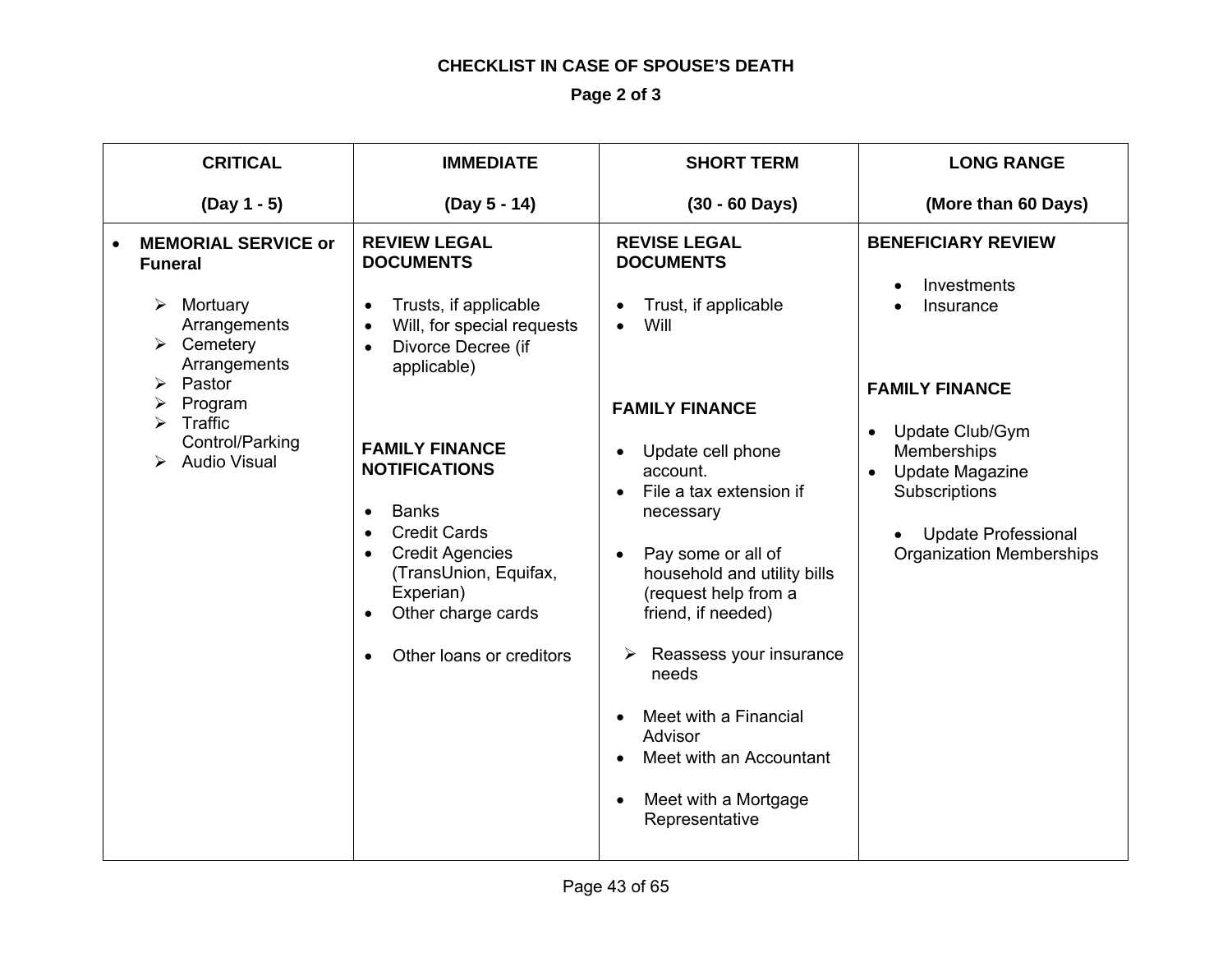#### **CHECKLIST IN CASE OF SPOUSE'S DEATH**

**Page 3 of 3** 

| <b>CRITICAL</b>                                                                                                                                                                                                | <b>IMMEDIATE</b> | <b>SHORT TERM</b>                                                                                                                                                                                                                                    | <b>LONG RANGE</b>   |
|----------------------------------------------------------------------------------------------------------------------------------------------------------------------------------------------------------------|------------------|------------------------------------------------------------------------------------------------------------------------------------------------------------------------------------------------------------------------------------------------------|---------------------|
| $(Day 1 - 5)$                                                                                                                                                                                                  | (Day 5 - 14)     | $(30 - 60 \text{ Days})$                                                                                                                                                                                                                             | (More than 60 Days) |
| <b>OTHER</b>                                                                                                                                                                                                   |                  | <b>OTHER</b>                                                                                                                                                                                                                                         |                     |
| Begin constructing a<br>contact list of people and<br>phone numbers (If you<br>don't already have one)<br>Take a business card<br>from everyone with whom<br>you come into contact,<br>and keep it in a binder |                  | Have your car serviced (for<br>peace of mind)<br>Yard Upkeep - call on<br>$\bullet$<br>friends and family for help<br>if necessary<br>Home Repairs - call on<br>$\bullet$<br>friends and family if<br>necessary, or hire a<br>professional as needed |                     |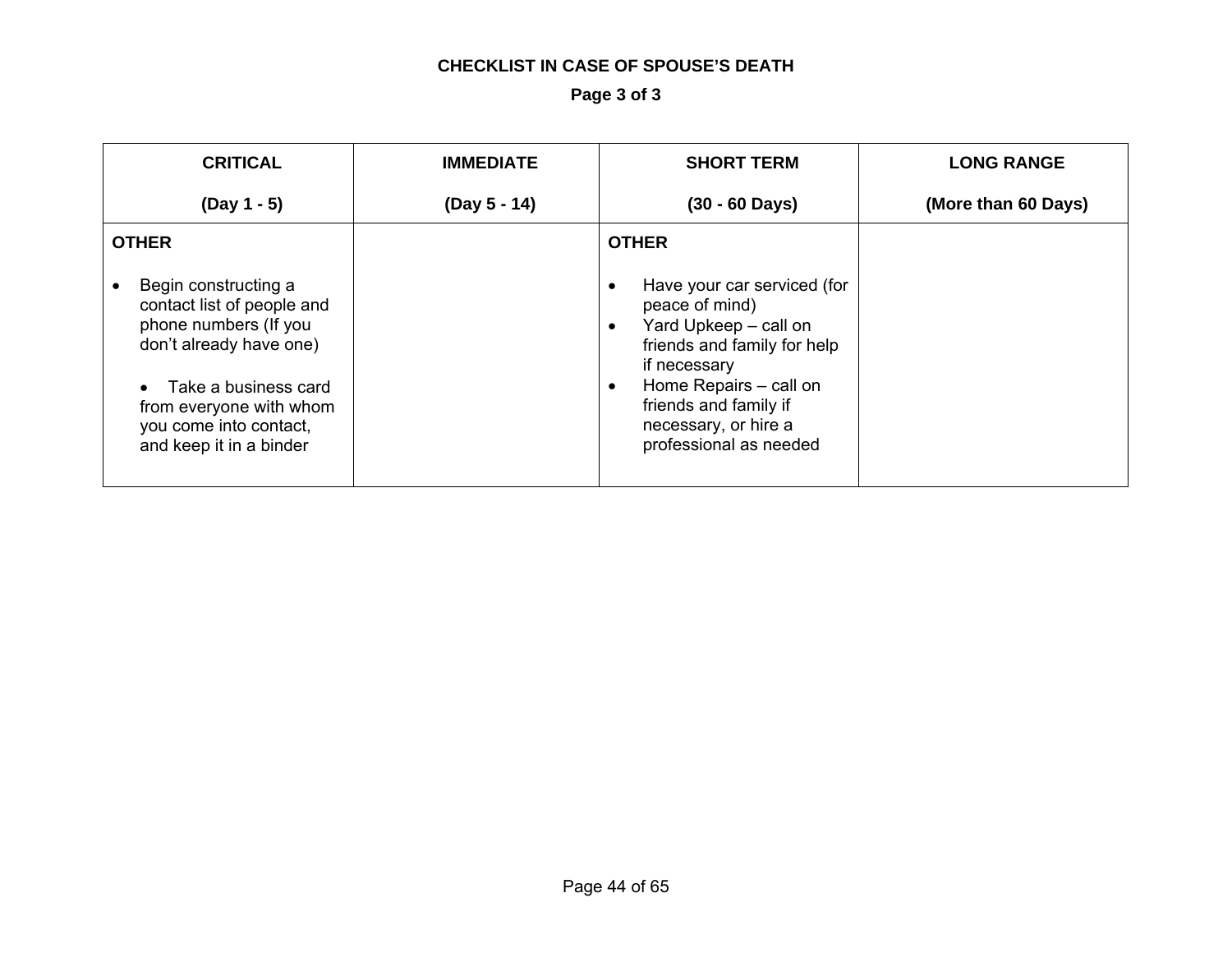#### **C. Applying for Benefits**

#### **1. Social Security**

Most survivors are ONLY entitled to some form of Social Security benefits IF THEY ARE OVER 62 YEARS OF AGE, but they are not paid automatically. You must apply for Social Security benefits, by using the required forms and furnishing the required documents within a specific period of time.

Documents You'll Need to Claim Social Security Benefits:

ORIGINAL Death Certificate with Official Seal on it

Social Security Card for the deceased

Copy of the marriage certificate

Birth certificate of the applicant

Birth certificate of the deceased

Birth certificate of any minor children

Disability Proof of disability, if applicable, for children over the age of 18

Receipted funeral bill (if the applicant is other than the surviving spouse)

Proof of support for the applicant's parent or husband

#### **Death Benefit**

The surviving spouse will receive a lump sum payment if he or she was living in the same household with the deceased at the time of death, which is \$255.00. If there is no qualified surviving spouse, the payment can only be made to eligible children.

#### **Survivor's Payments**

The widow, dependent widower, children and dependent parents of the deceased may be eligible for monthly survivor's payments. Contact Social Security for additional information at 1-800-772-1213.

Social Security survivor's benefits can be paid to:

- A widow or widower: Full benefits at [full retirement age,](http://www.ssa.gov/survivorplan/survivorchartred.htm) or reduced benefits as early as age 60.
- A disabled widow or widower: As early as age 50.
- A widow or widower at any age if he or she takes care of the deceased's child who is under age 16 or disabled, and receiving Social Security benefits.
- Unmarried children under 18, or up to age 19 if they are attending high school full time. Under certain circumstances, benefits can be paid to stepchildren, grandchildren, or adopted children.
- Children at any age who were disabled before age 22 and remain disabled.
- Dependent parents age 62 or older.

**Note:** [If you are divorced,](http://www.ssa.gov/survivorplan/ww&os2.htm#divorce) you may still qualify for survivors benefits.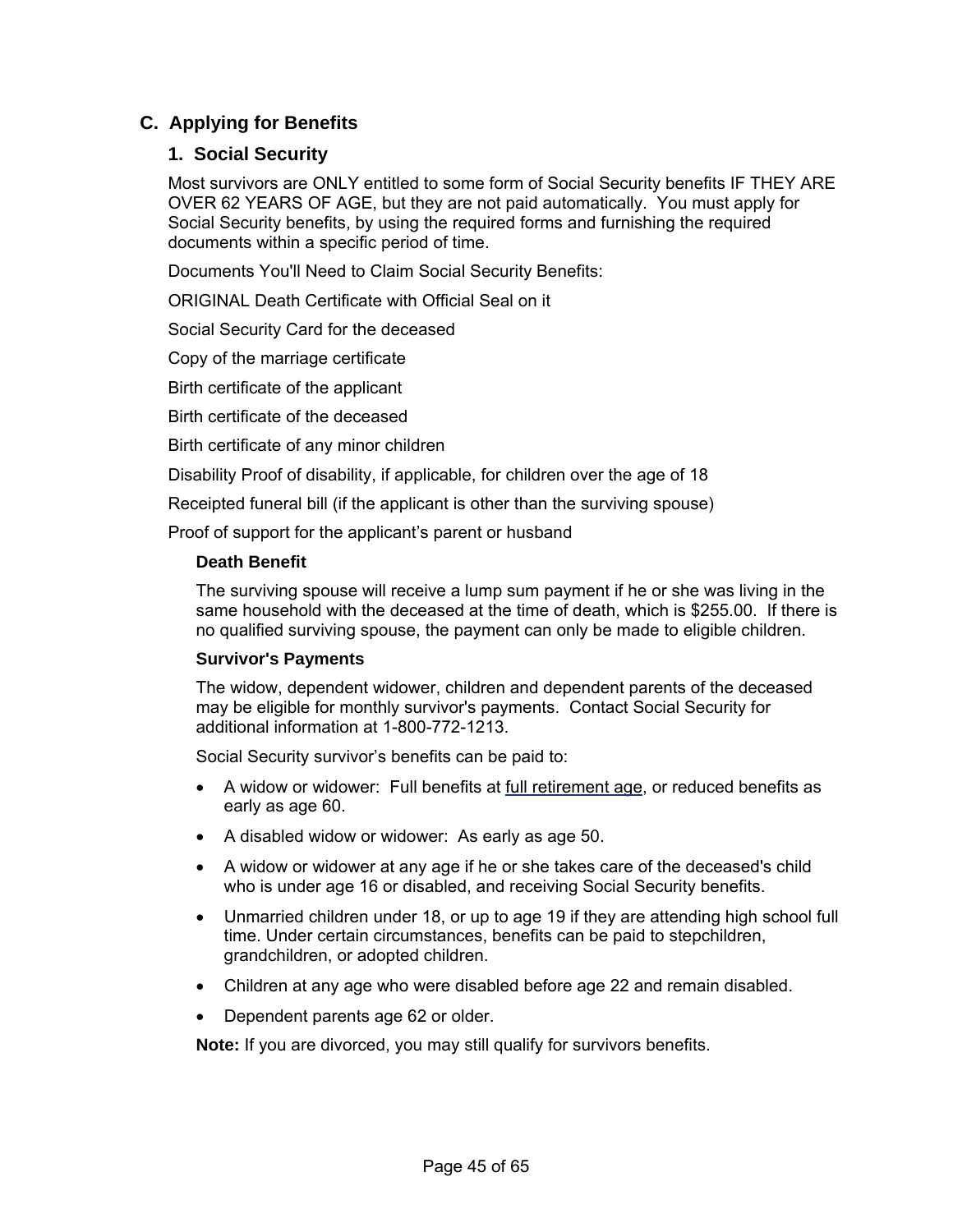#### **2. Veteran's Benefits**

As an honorably discharged veteran from the Air Force, Army, Navy, Marines, or Coast Guard, your Estate may be entitled to:

a. A burial allowance limited to \$300.00 for expenses for burial and funeral of the deceased. (This allowance will be paid only for veterans who were entitled to receive Veterans Administration pension or compensation.)

b. An allowance of \$150.00 payable towards the burial plot expenses of a Veteran who is not buried in a national cemetery. (This allowance will be paid only for veterans who were entitled to receive a Veterans Administration pension or compensation.)

c. A burial flag that can be given to next of kin or friend of deceased. You will have to fill out a lot of forms for this.

d. Bronze Memorial or headstone.

e. Presidential Memorial Certificate.

Veteran's benefits are frequently altered and revised. There may also be Veterans benefits from your county. To determine your eligibility, or to file your claim, write to:

Department of Veterans Affairs

810 Vermont Avenue, NW

Washington, DC 20402

or call (202) 872-1151.

#### **How to File a Claim for Veteran's Benefits**

The following forms must be submitted:

- a. Veteran's Discharge Papers
- b. Certified copy of the Death Certificate
- c. Itemized funeral bill with receipt for payment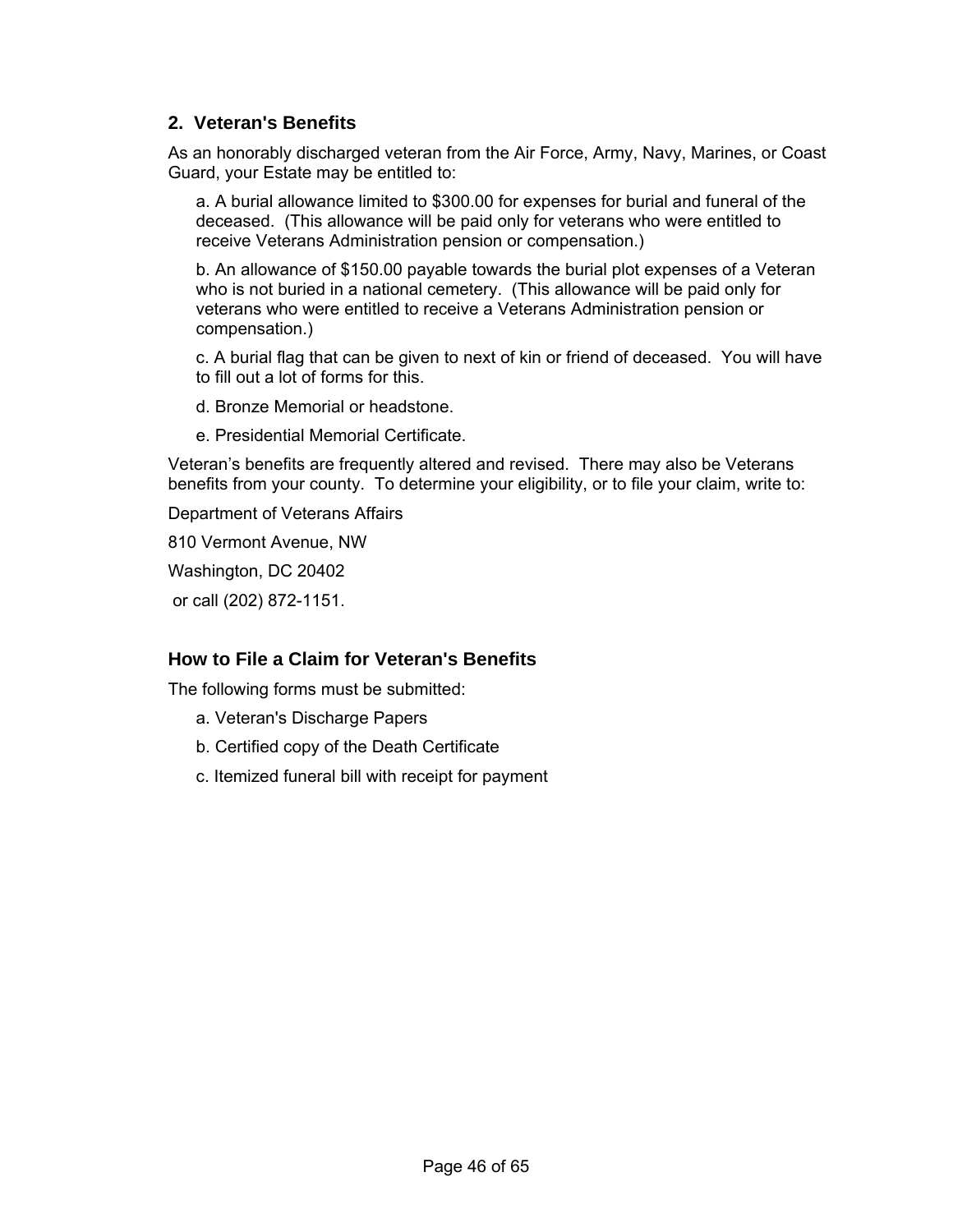#### **3. The SETP Scholarship Foundation**

Since 1967, the (nonprofit) Society of Experimental Test Pilots Scholarship Foundation has ensured that children of deceased or disabled SETP members can attend college. The Scholarship Foundation has awarded more than \$2 million in scholarships to over 150 students since its inception.

These scholarships are not need or merit-based. Rather, any child of a deceased or disabled SETP member is entitled to these benefits, provided, once enrolled in college, students make adequate progress.

SETP Headquarters will contact the family of the deceased or disabled member to obtain information about children and when they will attend college. SETP Headquarters may be contacted at  $(+1)$  661-942-9574 or by writing:

The SETP Scholarship Foundation

P. O. Box 986

Lancaster, CA 93584-0986

Their email address is: [setp@setp.org](mailto:setp@setp.org)

#### **4. Insurance**

To make a death claim, call your agent. If you do not have an agent, you need the family member's social security number OR the policy number. It is better to use the social security number because then all policies associated with that number will come up in the database of most companies. You will also need a certificated copy of the death certificate (a raised seal original) for each claim you are making.

The agent will assist in filling out the necessary forms. If you do not have an agent, the company will send forms to you and their customer service department should be able to help you fill it out.

To file an insurance claim with your family member's employer-paid insurance, there are a couple of ways: either Google the company to get their Human Resources phone number, or you can go online to see what benefits are available. For example, Boeing provides employer-paid life insurance up to a specified amount (which is listed in the employee's summary of benefits that they get once per year, in the fall, and also located online at the employee's website for the company). This is through one company (Aetna), which requires you phone that company for assistance with a claim. If that employee has purchased additional voluntary group coverage, this is through a different company (MetLife), and a separate claim needs to be made with them. Each company has its own forms to fill out. Each will require a raised seal death certificate.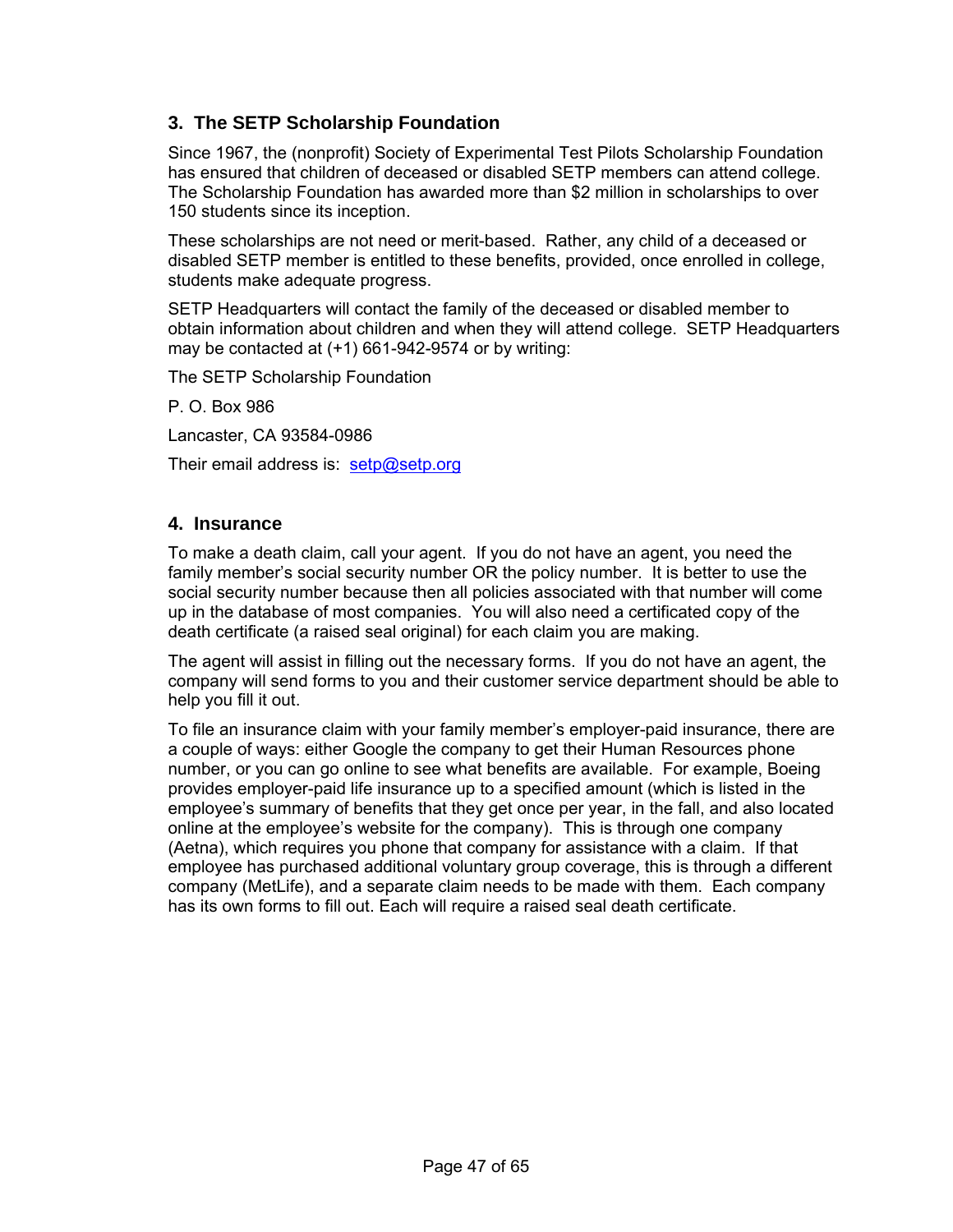# <span id="page-47-0"></span>**Appendix A: Glossary of Terms**

| Administrator                    | When a person dies without a will, the court appoints<br>someone to settle the debts, pay any taxes and funeral<br>expenses, and distribute the remainder according to the<br>court's decision (guided by the laws of the state). This<br>person serves at the expense of the estate.                                                                                                                                                                                                                                                                                                              |
|----------------------------------|----------------------------------------------------------------------------------------------------------------------------------------------------------------------------------------------------------------------------------------------------------------------------------------------------------------------------------------------------------------------------------------------------------------------------------------------------------------------------------------------------------------------------------------------------------------------------------------------------|
| <b>Decedent</b>                  | The person who has died.                                                                                                                                                                                                                                                                                                                                                                                                                                                                                                                                                                           |
| <b>Durable Power of Attorney</b> | A document that can authorize one or more persons to act on<br>your behalf if you are not able to act on financial, legal, and<br>administrative matters, especially if you are not competent to<br>make these decisions for yourself. A durable power of<br>attorney can enable your family members to manage affairs,<br>without having a guardian or conservator appointed by the<br>Probate Court. There are significant legal, administrative,<br>privacy, and cost benefits to executing a durable power of<br>attorney which will take effect if you are absent or mentally<br>incompetent. |
| <b>Estate Plan</b>               | The means by which you protect and provide for your family<br>and others close to you. Estate planning is like a road map of<br>your financial goals, both now and after death. Your Estate<br>Plan can affect the way you live, especially in retirement<br>years.                                                                                                                                                                                                                                                                                                                                |
| <b>Executor/Executrix</b>        | Your personal representative responsible for completing your<br>wishes according to your Estate Plan or Will. This is not a<br>small task; it is not always wise to make your children or<br>spouse your executor. Any expenses this individual incurs on<br>behalf of the estate can be reimbursed by the estate at<br>closure.                                                                                                                                                                                                                                                                   |
| <b>Healthcare Proxy</b>          | Also called a Healthcare Power of Attorney, this is one of the<br>three REQUIRED documents you should have. It allows<br>someone to make decisions, and have information released<br>about your healthcare, in the event you are incapacitated. It<br>is essential for unmarried individuals especially.                                                                                                                                                                                                                                                                                           |
| <b>Living Trust</b>              | With a Living Trust, you can direct how you want your<br>property managed and distributed, and it can contribute to<br>family and financial protection by continuing income and<br>support for your spouse, children or other beneficiaries. A<br>Revocable Living Trust takes effect during your lifetime and<br>can be terminated or changed at any time.                                                                                                                                                                                                                                        |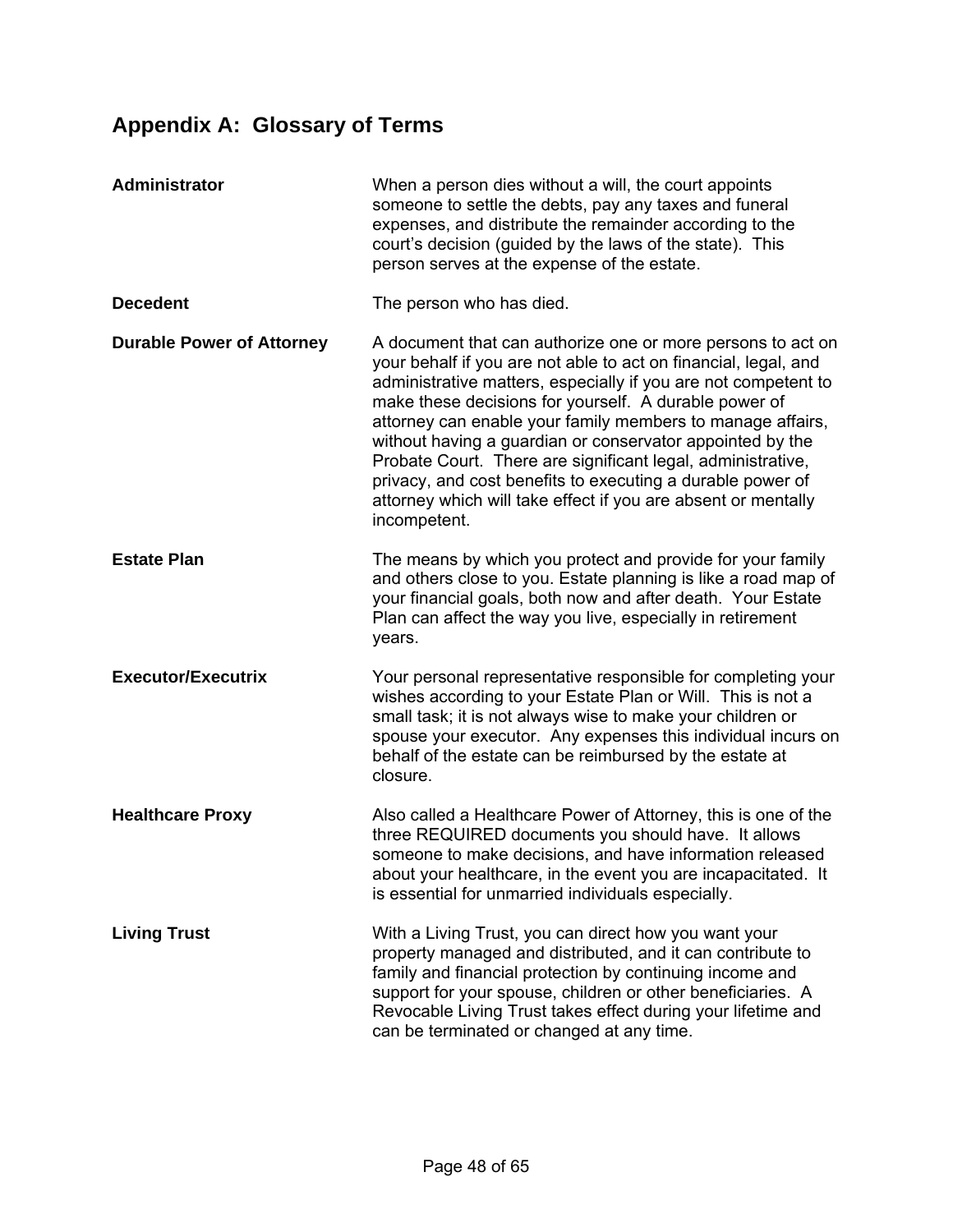| <b>Living Will</b> | This is one of the three REQUIRED documents you should<br>have. This allows you to dictate what life-saving measures<br>you want taken or withheld if a doctor deems that you are<br>within a window of imminent death.                                                                                                                                                                                                                                                                                                                                                                                                    |
|--------------------|----------------------------------------------------------------------------------------------------------------------------------------------------------------------------------------------------------------------------------------------------------------------------------------------------------------------------------------------------------------------------------------------------------------------------------------------------------------------------------------------------------------------------------------------------------------------------------------------------------------------------|
| <b>Probate</b>     | Means "to prove" the Will is true and valid. Things that have<br>a listed beneficiary such as jointly owned property, IRA's,<br>401k's, life insurance, annuities and retirement benefits do<br>not probate – they pass directly to the named beneficiary.<br>IMPORTANT: To avoid probate, the beneficiary must be a<br>person and not the estate of the insured, or left blank when<br>set up. There are fees for probate, based on the size and<br>complexity of the estate, payable to the court, the state and<br>the attorneys who are represented during the process.                                                |
| <b>Trustee</b>     | An individual or organization that holds title to property and<br>administers affairs for the benefit of another. This term is<br>often interchanged with Fiduciary who also is a person or<br>organization which property and power is entrusted for the<br>benefit of another.                                                                                                                                                                                                                                                                                                                                           |
| <b>Trust</b>       | You do not have to have large sums of money or property to<br>have a Trust. They do not probate, so no court is involved in<br>deciding whether your wishes are valid. A Trust is an estate-<br>planning tool that can help you manage your property during<br>your lifetime while ensuring a smooth transition of your affairs<br>after death. People who should look into a Trust include<br>those who are or have been divorced, those who anticipate<br>an inheritance, people who adopt children, people with minor<br>children, unmarried partners and couples where one is, and<br>one is not, an American citizen. |
| Will               | The most basic document you must have. It contains your<br>instructions on who will receive any assets you own<br>individually. Your Will can also nominate the executor of your<br>estate and nominate the guardian(s) for your minor children.<br>Assets passing under a Will have to be transferred through<br>the probate process.                                                                                                                                                                                                                                                                                     |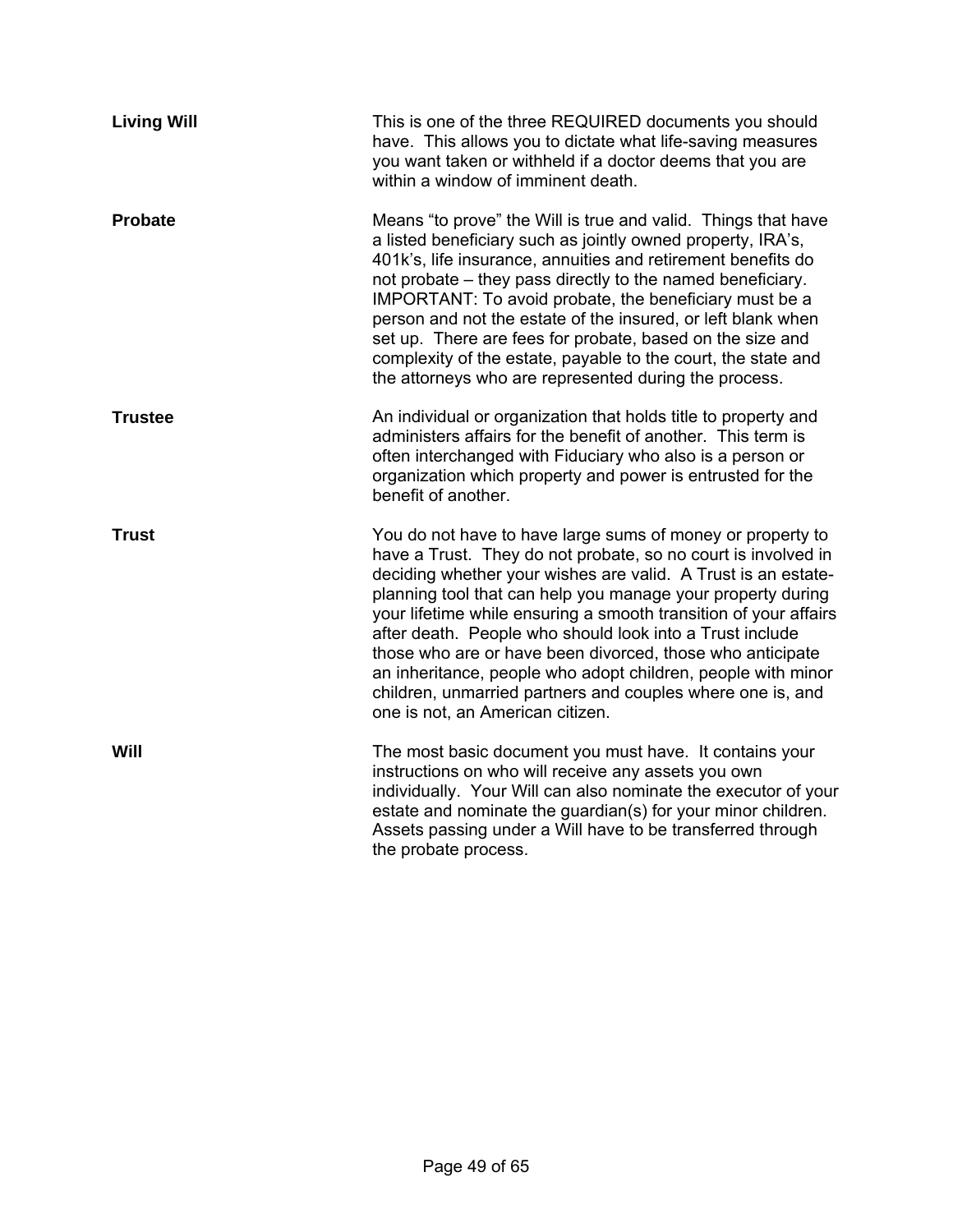# <span id="page-49-0"></span>**Appendix B: Frequently Asked Questions**

#### Question**: Is there grief counseling?**

Answer: Yes!! Your health care provider can recommend someone. Google is a wonderful source for providing resources as is your local Hospice.

#### Question: **Is an obituary mandatory?**

Answer: No it is not. If you do choose to have one, please refer to Section V, Section C, Paragraph 11.

#### Question: **What is mortgage insurance and is it important or necessary?**

Answer: Mortgage insurance is a form of term (meaning it lasts a specific length of time) life insurance. Mortgage insurance is just an expensive and limited form of life insurance, compared to regular life insurance, but the process of underwriting (based on the health and age of the applicant) is exactly the same. The differences are in how insurance benefits will be paid out, and most importantly, to whom the payment will be made. Mortgage insurance will pay the balance of the mortgage on a property ONLY to the holder of the mortgage, which sounds good until you realize that essentially you are paying for decreasing term insurance.

For example, let's say you take out mortgage insurance on a house with a mortgage of \$350,000. That it what the mortgage company would receive to pay off the home at the outset. However, after several years, you have made payments on the home, and you now owe only \$300,000 on it. That is now what the mortgage company would receive to pay off the house. The mortgage company is receiving less, however your premium payments are still exactly the same as when you owed \$350,000 on the home. You would NOT receive the extra \$50.000.

In the event the family wishes to move, or needs cash instead of trapped equity in a house, this will not help them. Finally, it is expensive relative to regular term insurance. Therefore, since the underwriting process is exactly the same, the cost is more expensive, and it has more limitations than advantages, we recommend the purchase of regular life insurance instead.

#### Question: **What is Private Mortgage Insurance**

Answer: Private Mortgage Insurance (PMI) is insurance that protects your lender against nonpayment should you default on your loan. It is important to understand that the primary and only real purpose for mortgage insurance is to protect your lender, not you. As the buyer of this coverage, you are paying the premiums, so that your lender is protected. PMI is often required by lenders due to the higher level of default risk that is associated with low down payment loans. Consequently, its sole and only benefit to you is a lower down payment mortgage.

#### Question: **Do I need to file anything with the (U.S.A.) Internal Revenue Service?**

Answer: The IRS Form 712 (Life Insurance Statement), [http://www.irs.gov/pub/irs-pdf/f712.pdf,](http://www.irs.gov/pub/irs-pdf/f712.pdf) is a form which the executor prepares and files with the Form 706, (United States Estate (and Generation-Skipping Transfer) Tax Return),<http://www.irs.gov/pub/irs-pdf/f706.pdf>. It makes sure the life insurance proceeds are not counted as income.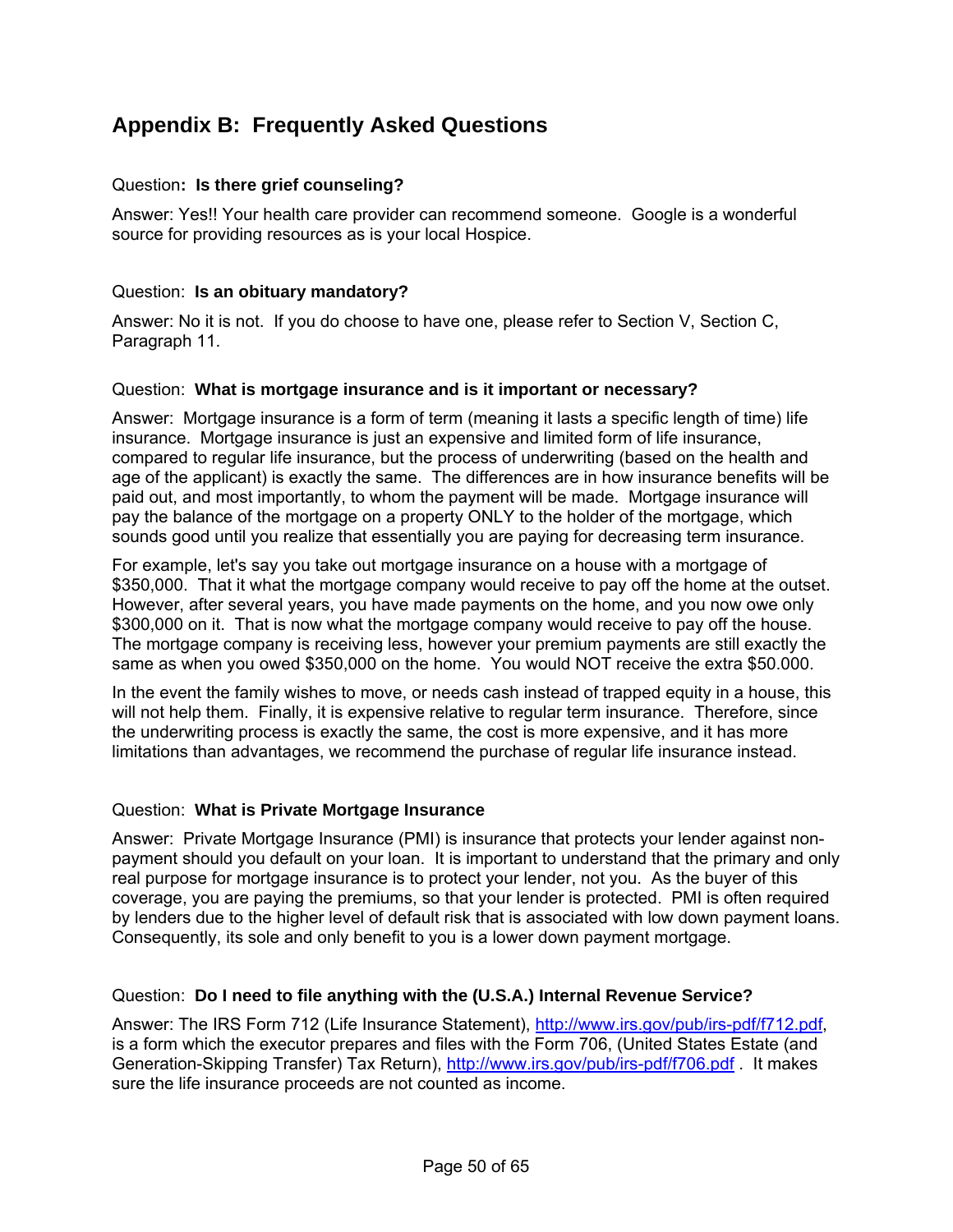#### Question: **What information will I need when I call the insurance company?**

Answer: The name of insured, his / her date of death, the policy number(s) and social security number. The agent might call you for more information to process the forms for the claim.

#### Question: **Would it be legally enforceable if we just wrote our own Will without an attorney?**

Answer: The main requirement is that it be signed, witnessed and notarized. In most cases, that will suffice. However, what you may have put in the Will might conflict with what you have set up for beneficiaries of your assets, and in that case, the titling / named beneficiaries will trump whatever the Will says. It is best, then to have a professional at least review what you have written. In the case of other important documents like the Healthcare Power of Attorney and Durable Power of Attorney, you should definitely seek professional help to make sure what you intend is what happens.

#### Question: **Doesn't everything just automatically transfer to the surviving spouse?**

Answer: Not necessarily. If the spouse is not listed either as a co-owner (Joint Owners with Right of Survivorship), or a named beneficiary (like Transfer on Death in the case of a bank or stock account, or on an IRA or pension or life insurance policy) then the assets will have to probate before transfer.

#### Question: **What if we live and work in different states? Which laws take precedence?**

Answer: The state of legal residence of the deceased takes precedence, but unless you have a Trust, you will probate in each state in which the deceased or couple jointly owned property. **Most online**

#### Question: **When should I be canceling the social networking accounts like Facebook, Twitter, Email etc., and what information will I need to do this?**

Answer: You can do this as soon as you are comfortable, but we suggest you do this between the two to six month period after a loved one's passing.

For the 'Social Networking' accounts you will need the login user name, or login email address, and password for each account. If you do not have these, you will need to send copies of the death certificate and in some cases a copy of a published obituary.

Facebook suggests you convert the site to a memorial site. This allows existing family and friends to post remembrances on the site but blocks new users from joining.

[http://www.www.facebook.com/help/contact.php?show\\_form=deceased](http://www.www.facebook.com/help/contact.php?show_form=deceased)

**accounts will lock you out if you do not log in at least once every three months. This is ANY account that requires a user name and password, not just your social networking accounts.**

 $\mathfrak{D}% _{T}=\mathfrak{D}_{T}\!\left( a,b\right) ,$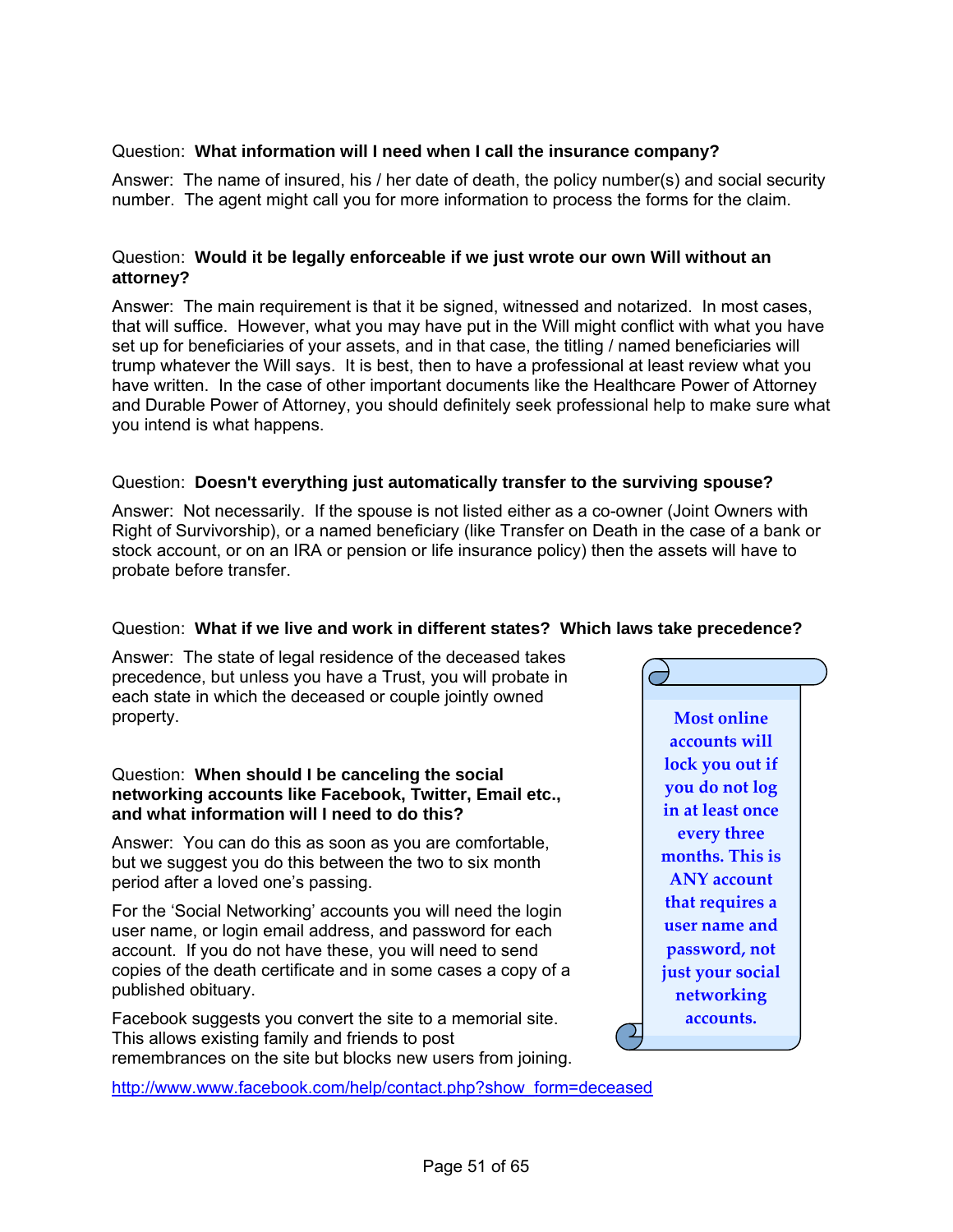#### Question: **How important is it to have a durable power of attorney?**

Answer: It is ESSENTIAL! This is the document that allows someone to take over management financially when another person is unable to act for themselves. All other types of power of attorneys expire once the person is incapacitated. It also allows those decisions to be processed outside of probate.

#### **Regarding Probate:**

#### Question: **Does all property have to go through the probate process?**

Answer: Not necessarily. Some states have a certain amount of property, such as property with a named beneficiary or  $\frac{1}{2}$  of community property, etc. that can pass free of probate. They might require that everything else pass through probate. Some even have a simplified process for a "free" Will where the court has outlined exactly who gets what in the event of a death without a Will.

#### Question: **In what state is the probate process initiated?**

Answer: It is initiated in the state of the decedent's legal residence at the time of death.

#### Question: **Who is responsible for probating the Will?**

Answer: The executor/executrix named in the Will.

#### Question: **What if there is no Will?**

Answer: If there is no Will, the person is deemed to have died intestate, "without a Will". If this occurs, then the court is requested to be appointed as the administrator of the deceased's Will, in order to perform the same function of the executor.

#### Question: **Do I need a certified copy of the death certificate to start the probate process?**

Answer: Yes. We recommend you order at least twenty-five copies of the death certificate, with raised seal. Don't be surprised if, later on, you need to order more.

#### Question: **How do I begin the probate process?**

Answer: After receipt of the certified copy of the death certificate, the executor will initiate a Petition for Probating the Will and Appointment of Executor at the probate court clerk's office in the state/country in which the person died. Note: Probate court is a division of the state court legal system and could be referred to by another name depending on where you live.

#### Question: **Do I need a lawyer to begin this process?**

Answer: A lawyer is not required to begin the process.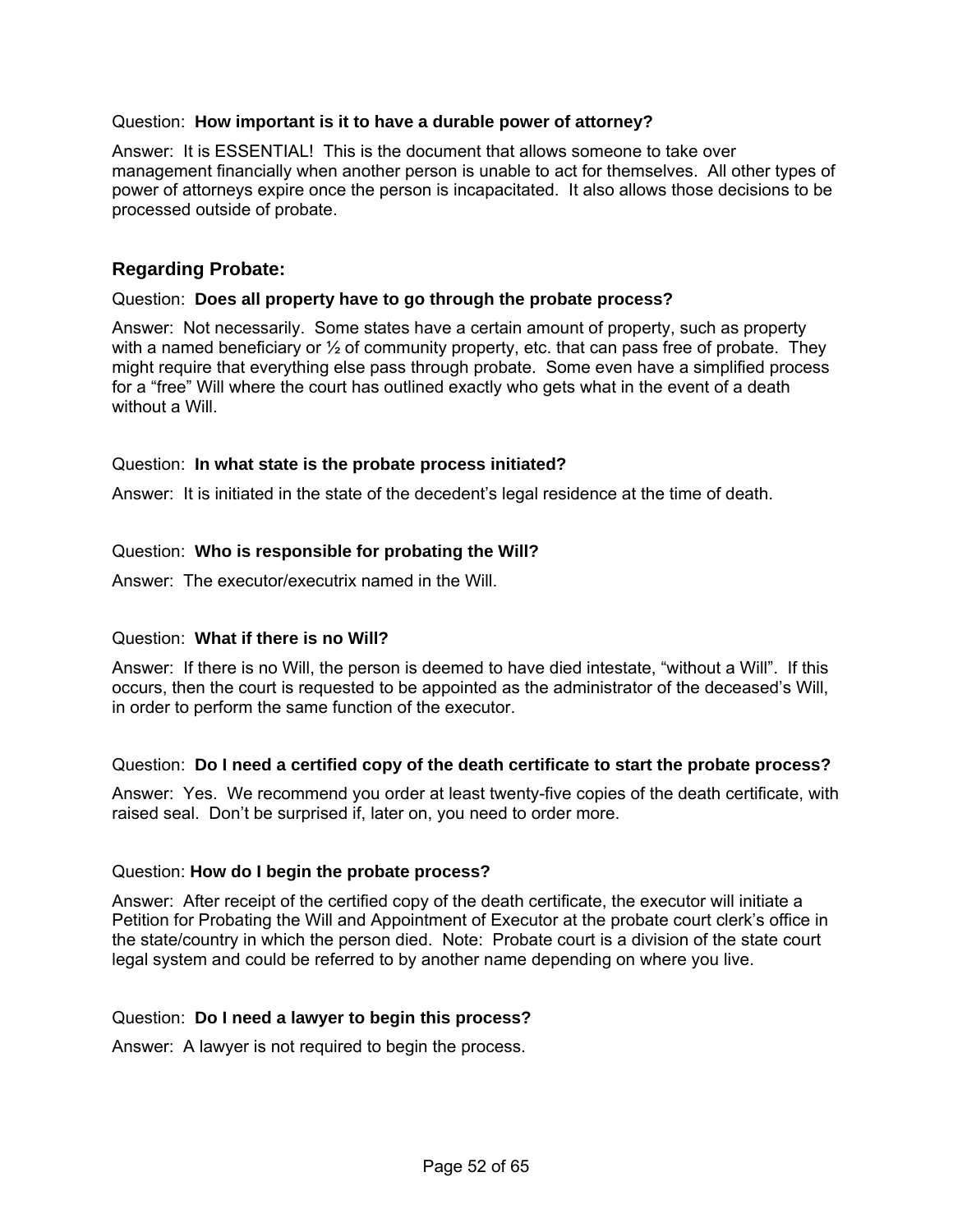#### Question: **What happens once I request the petition for probate?**

Answer: There are several steps that occur:

1. A date will be set by the probate court for the executor or administrator to appear before a judge, present the Will and ask to be formally appointed.

2. The Will's validity is established and the court issues an order, "admitting the Will to probate", which is recorded in the county clerk's records.

3. The Will becomes public record along with all subsequent filings with the court.

4. The probate judge will officially appoint the executor (or administrator) who will be given full authority to deal with the decedent's probate property and accounts.

#### Question: **Who should I select as an Executor?**

Answer: This is a difficult question. Lawyers advise against naming spouses because the spouse is least able to deal with all the stresses and the administration of the estate. You should consider using an adult child, a good friend or a trusted CPA. Choose someone who will act in good faith, in a timely manner, and who is comfortable with forms, finding paperwork and handling various companies and courts.

#### Question: **I have minor children. What are the advantages of having a Trust (versus just a Will)?**

Answer: There are three reasons of which we can think to do this:

- 1. The privatization and assurance that the person(s) you select as the guardian(s) for them will not be subjected to the opinion of the court, nor overruled by the court (as it can be with a Will). This is especially true for divorced couples, or couples with multiple sets of grandparents who might contest the naming of someone else as guardian. Since the Trust does not probate, the Court does not become involved.
- 2. Minor children cannot inherit until they reach the age of 18. In the meantime, who will manage the funds for them? If no one is named, the court will appoint a guardian ad litem (at the expense of the estate / funds left to the children), and the state will manage the money in a financially conservative manner. This currently means in a simple bank account. If someone is named, that person may or may not be a good financial manager, and is not subject to any oversight. With a Trust, a Trust Company will manage the funds as a fiduciary (in the best interests of the children), allowing the funds to grow, and with oversight.
- 3. With a simple Will, at age 18, the children inherit all with no oversight or limitations. With a Trust, the parents can stipulate the situations in which money is released, the amount, and the age or triggering event at which the money would be released.

#### Question: **What is the best way to store our documents?**

Answer: There are several recommended ways:

1. The key to storing these important documents is security. The more secure the storage area is, the better. Keep the originals in as secure a place as possible. Two examples would be a fire-proof safe or a safety deposit box in a bank. A fireproof safe in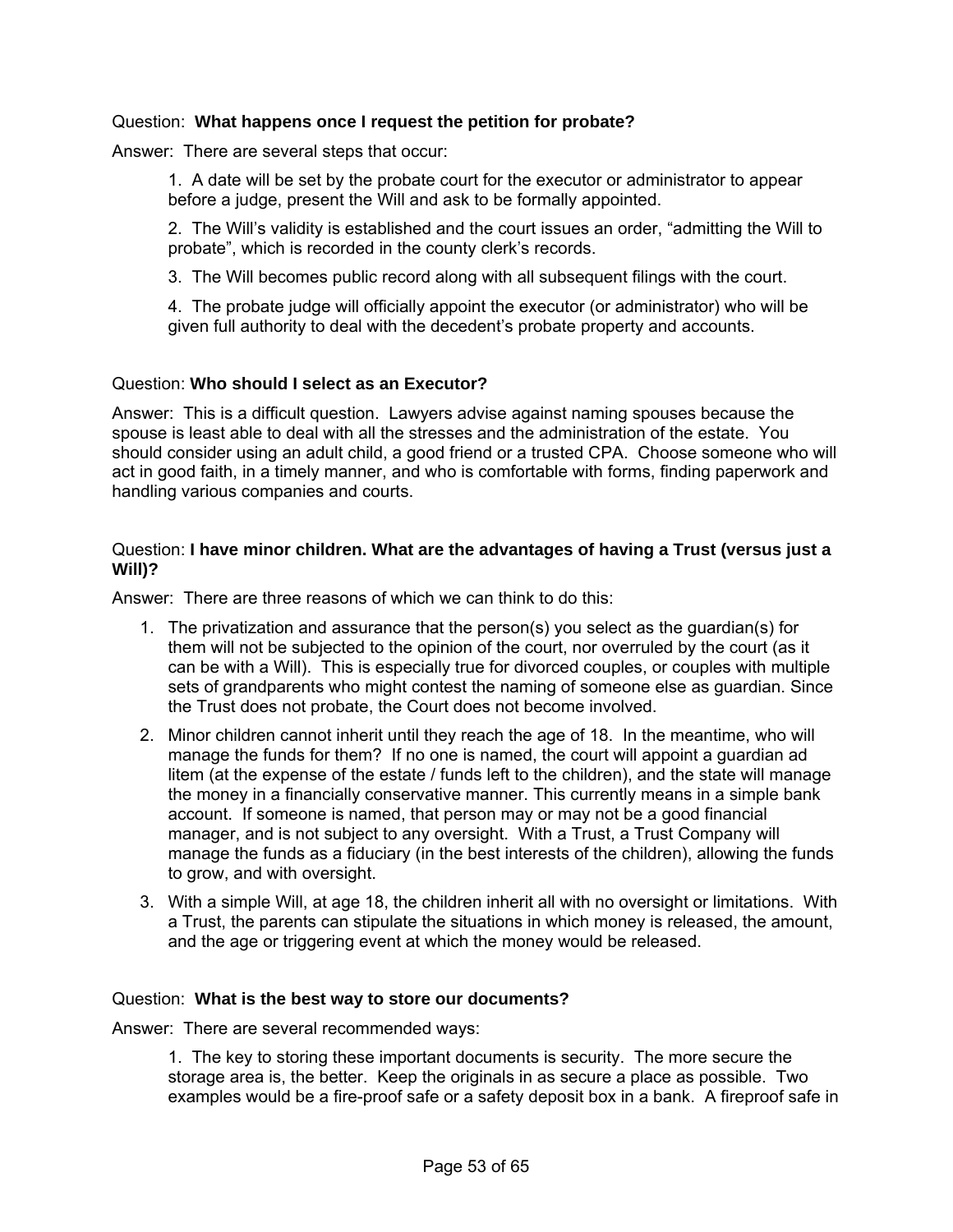your home gives you immediate access to the documentation which makes it easier for you to review and, if necessary, update it.

2. You can never have enough electronic copies of the originals. Most printers these days have scanners built in to them. All of your original documents should be scanned, properly titled and stored on your computer hard drive, rewritable DVD's, flash, or thumb, drives, a password-protected external hard drive, etc. These should also be stored with the original documentation and electronic copies of these should be stored in another secure location, if one is available. A nice feature of an external hard drive is that it will be large enough to which you can backup your entire hard drive. Many years from now when you might need this data, we hope, you will have access to the applications that you use today to open and display the documents you have stored.

Note that DVD's which are "burned" rather that "cut" will degrade over time. We recommend you do not use DVD's that you made yourself.

3. Secure on-line storage should also be considered. You should consider either a cloud service or an on-line backup service. There are many of these available.

4. Think security first, and as many backups with which you are comfortable second.

#### Question: **How do I contact…?**

Answer:

Social Security 800-772-1213 [http://www.ssa.gov](http://www.ssa.gov/) Veterans Affairs 800-827-1000 http://www.va.gov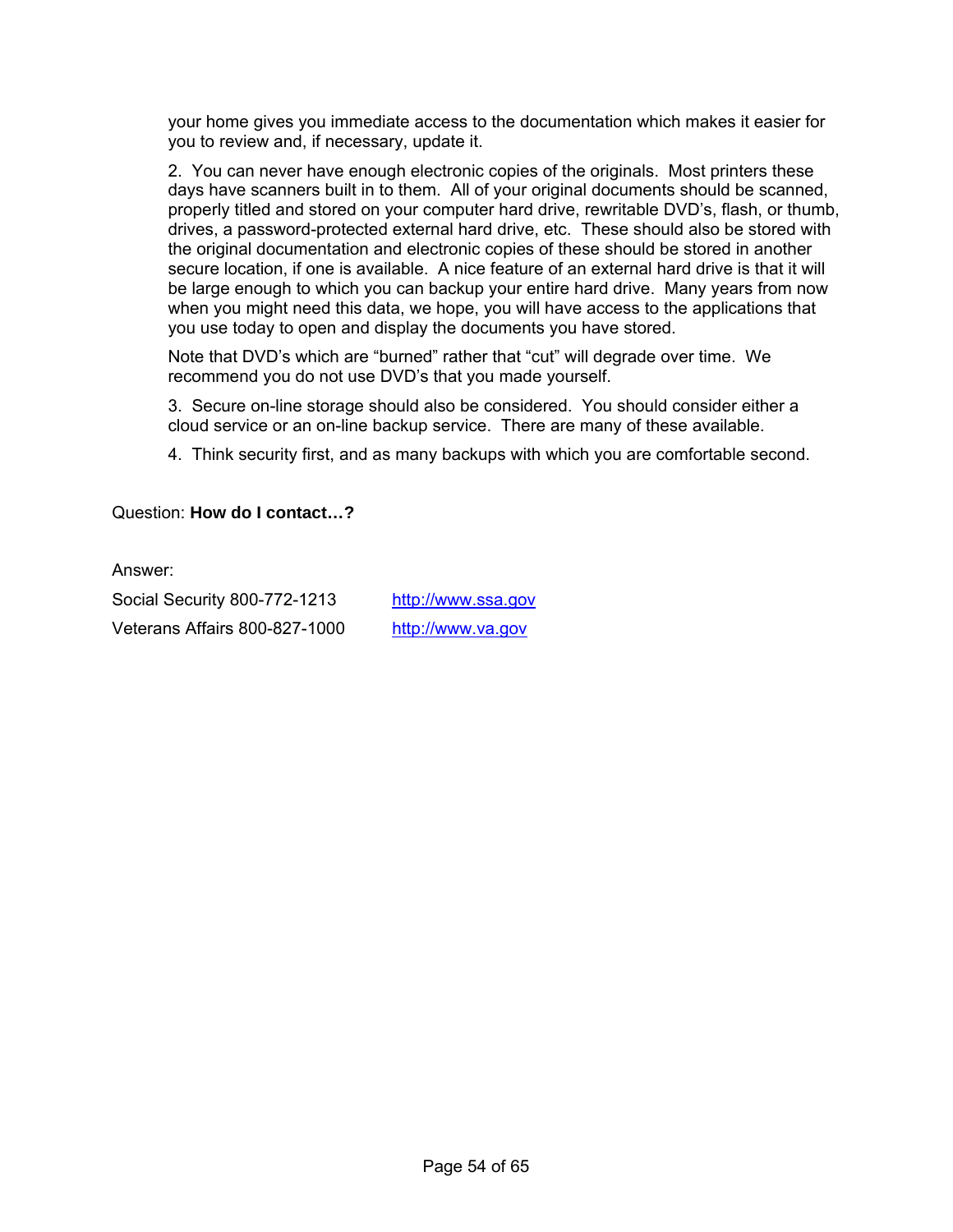# <span id="page-54-0"></span>**Appendix C: Advanced Medical Directives (California Samples)**

Estate planning attorneys will commonly create both a Living Will and a Medical Power of Attorney for their clients. We did an Internet Search for "Health Care Directive" and one of the sites listed was [http://www.LegacyWriter.com](http://www.legacywriter.com/). There were many possible sites from which to choose, however, this process makes it possible to create these documents yourself, customized to your needs, without an attorney.

The below documents, "California Advance Health Care Directive" and "My Health Care Choices" are examples of a "Living Will" and specify your requests should you become permanently unconscious or are otherwise dying and unable to speak for yourself. The below are examples of the choices which you can make before the "It will never happen to me" happens. We highly recommend both partners fill these out with the appropriate witness signatures and Notary Public acknowledgements, if required, for the applicable state or country in which you reside. If you subsequently move to a different state or country, don't forget to update these in a form(s) which will be honored there.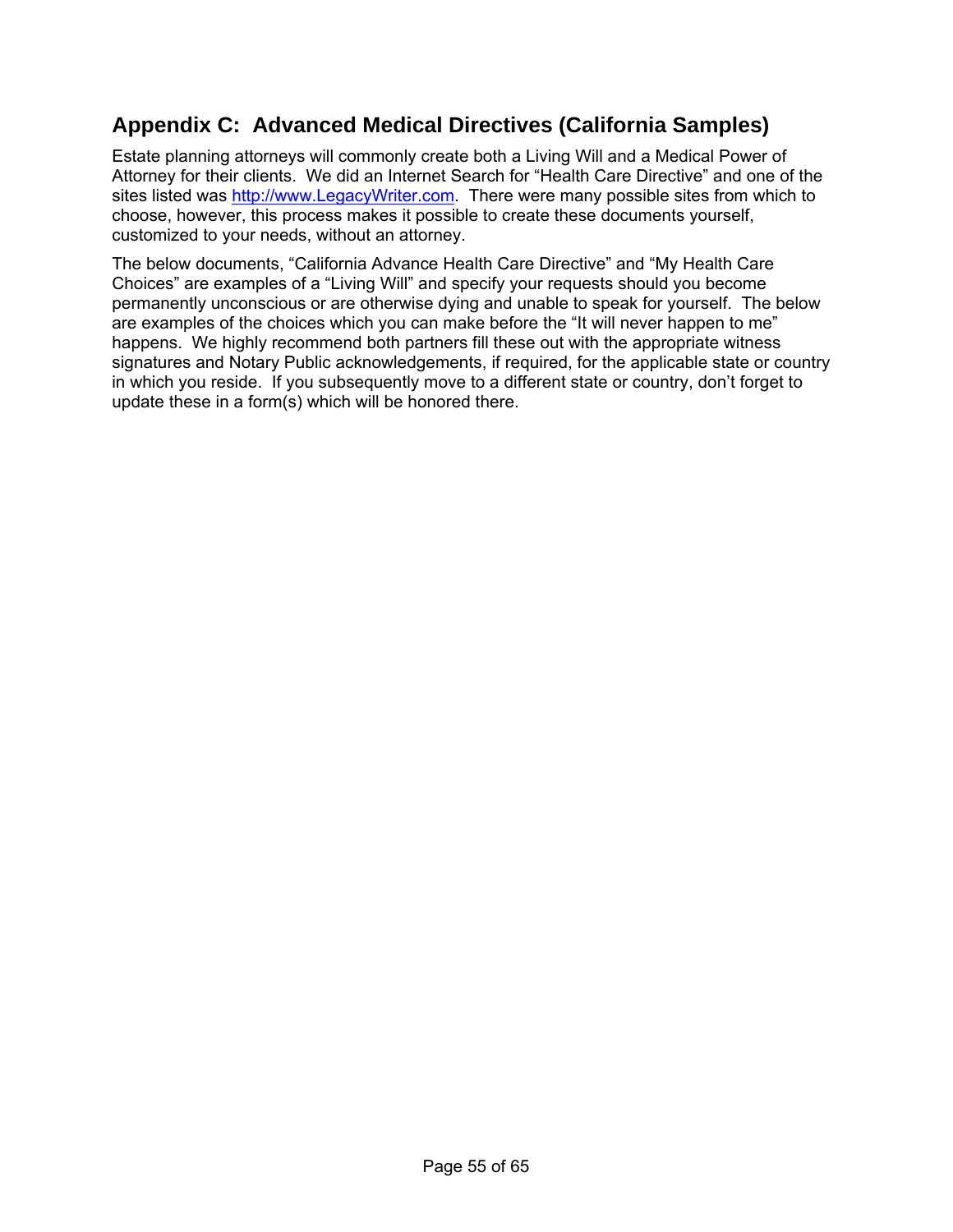**CALIFORNIA** 

| <b>ADVANCE HEALTH CARE</b> |  |  |
|----------------------------|--|--|
|----------------------------|--|--|

| <b>DIRECTIVE</b>                                                                                                                                                                                                                                                                       |                    |
|----------------------------------------------------------------------------------------------------------------------------------------------------------------------------------------------------------------------------------------------------------------------------------------|--------------------|
| Including Power of Attorney for Health Care                                                                                                                                                                                                                                            | <b>IMPRINT/MRN</b> |
| PART 1: APPOINTING AN AGENT TO MAKE HEALTH CARE DECISIONS<br>Note: You should discuss your wishes in detail with your designated agent(s).                                                                                                                                             |                    |
|                                                                                                                                                                                                                                                                                        |                    |
| In this document I appoint an agent. I want this person to help make my medical decisions.<br>Your agent or alternative agent cannot be:<br>-- Your primary physician<br>-- Someone who works where you receive care (unless you are related to that person<br>or you are co-workers). |                    |
| • PRIMARY AGENT:                                                                                                                                                                                                                                                                       |                    |
| • 1 <sup>st</sup> ALTERNATE AGENT:                                                                                                                                                                                                                                                     |                    |
| • 2 <sup>nd</sup> ALTERNATE AGENT:<br>Phone:<br>(Indicate home, work, pager and cellular phone.)                                                                                                                                                                                       |                    |
| WHEN WILL MY AGENT MAKE DECISIONS?:<br>(Put an X next to the sentence you agree with.)                                                                                                                                                                                                 |                    |
| My health care agent can make health care decisions for me while I still have mental<br>$\Box$<br>capacity to make decisions.<br>{Initial here}                                                                                                                                        |                    |

My health care agent will make health care decisions for me ONLY when I do not have the mental carectivity make my own health care decisions.  $[<sub>l</sub>]$  finitial herel mental capacity to make my own health care decisions. \_\_\_\_\_\_\_ {Initial here}

#### WHAT WILL MY AGENT DO?

My agent will be allowed to make health care decisions for me just as I can presently make my own. For example, my agent may (1) accept or refuse treatment for me, including accepting or discontinuing artificial nutrition and fluid that is given through a tube into my stomach or into a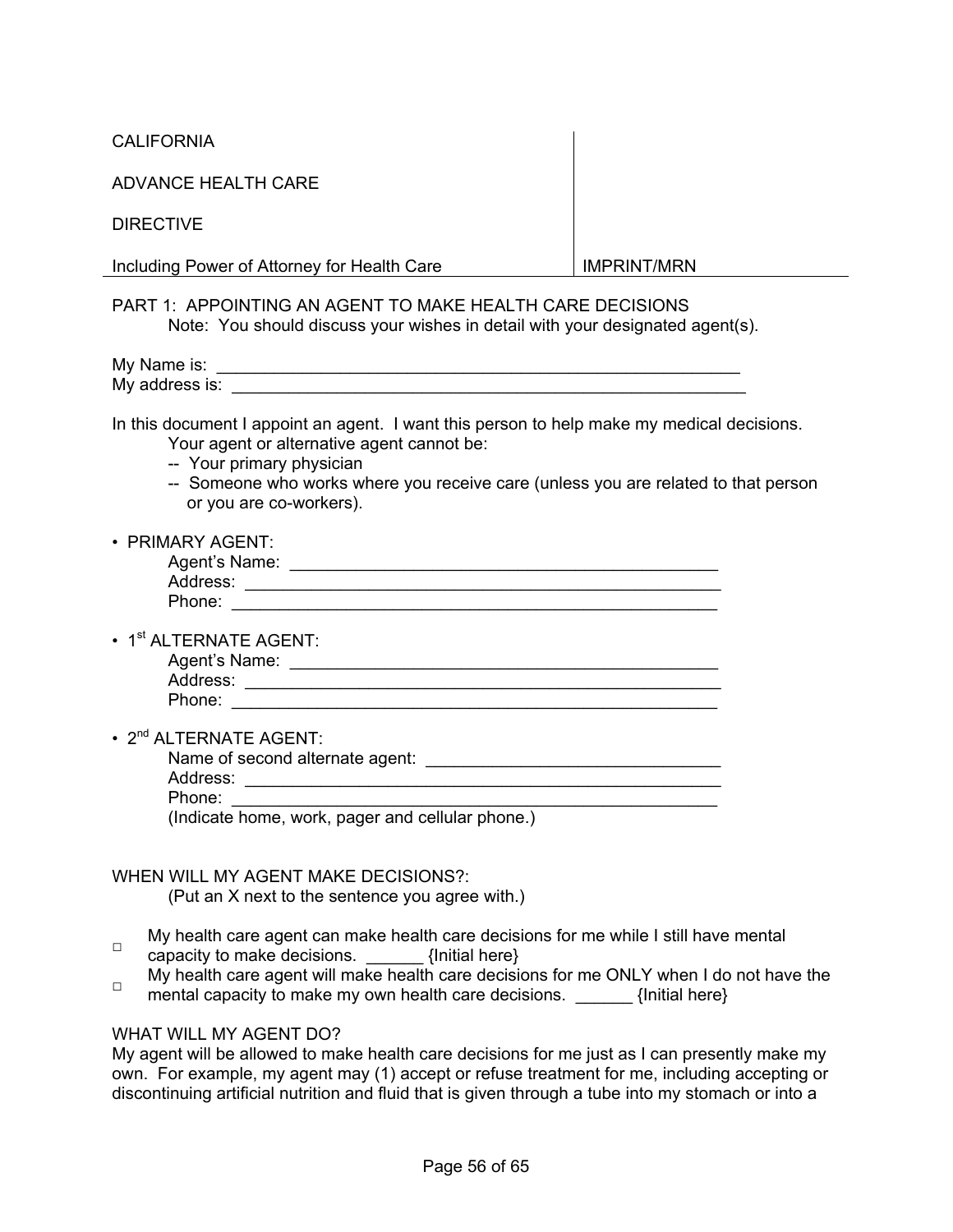vein. (2) Choose for me a particular physician or health care facility. (3) Receive or review my medical information and records, or permit release of my records for others' review. \_\_\_\_\_\_ {Initial here}

WHO MAY NOT MAKE MY MEDICAL DECISIONS

- □ No Exclusions \_\_\_\_\_\_\_\_ {Initial here}
- □ The following individual(s) are to be EXCLUDED from any part of health care decisionmaking for me: \_\_\_\_\_\_\_\_\_\_\_\_\_\_\_\_\_\_\_\_\_\_\_\_\_\_\_\_\_\_\_\_\_\_\_\_\_\_\_\_\_\_\_\_\_\_\_ {Initial here}

#### AFTER MY DEATH

My agent will be able to authorize an autopsy. My agent will be able to donate all or part of my body. My agent will be able to decide what to do with my body. If I have written a Will or made arrangements for what happens to my body after my death, my agent should follow those instructions.

- □ No Exceptions \_\_\_\_\_\_\_ {Initial here}
- □ I want to make exceptions to this authority. I write them here:
- □ I want to make exceptions to this authority. See the attachment to this form.

(Sign and date the attached pages when this document is witnessed.)

PART 2: HEALTH CARE INSTRUCTIONS (Cross out the sections that do not apply)

□ I have made additional written instructions for my agent and attached them.

(Sign and date the attached pages when this document, My Health Care Choices, is witnessed.)

PERSONAL CARE DECISIONS: I want my agent(s) to decide about personal care on my behalf. For example, I want my agent to be able to decide where I will live, choose my clothing, receive my mail, care for my personal belongings and care for my pet(s) if any. My agent may make all other decisions of a personal nature not included in the description of health care. \_\_\_\_\_\_ {Initial here}

REVOCATION OF PREVIOUS DOCUMENTS: I revoke any previously-executed Power of Attorney for Health Care, Individual Health Care Instruction, or Natural Death Act Declaration. I have the right to revoke this directive later by creating a new one(s) if any. My agent may make all other decisions of a personal nature not included in the description of health care. {Initial here}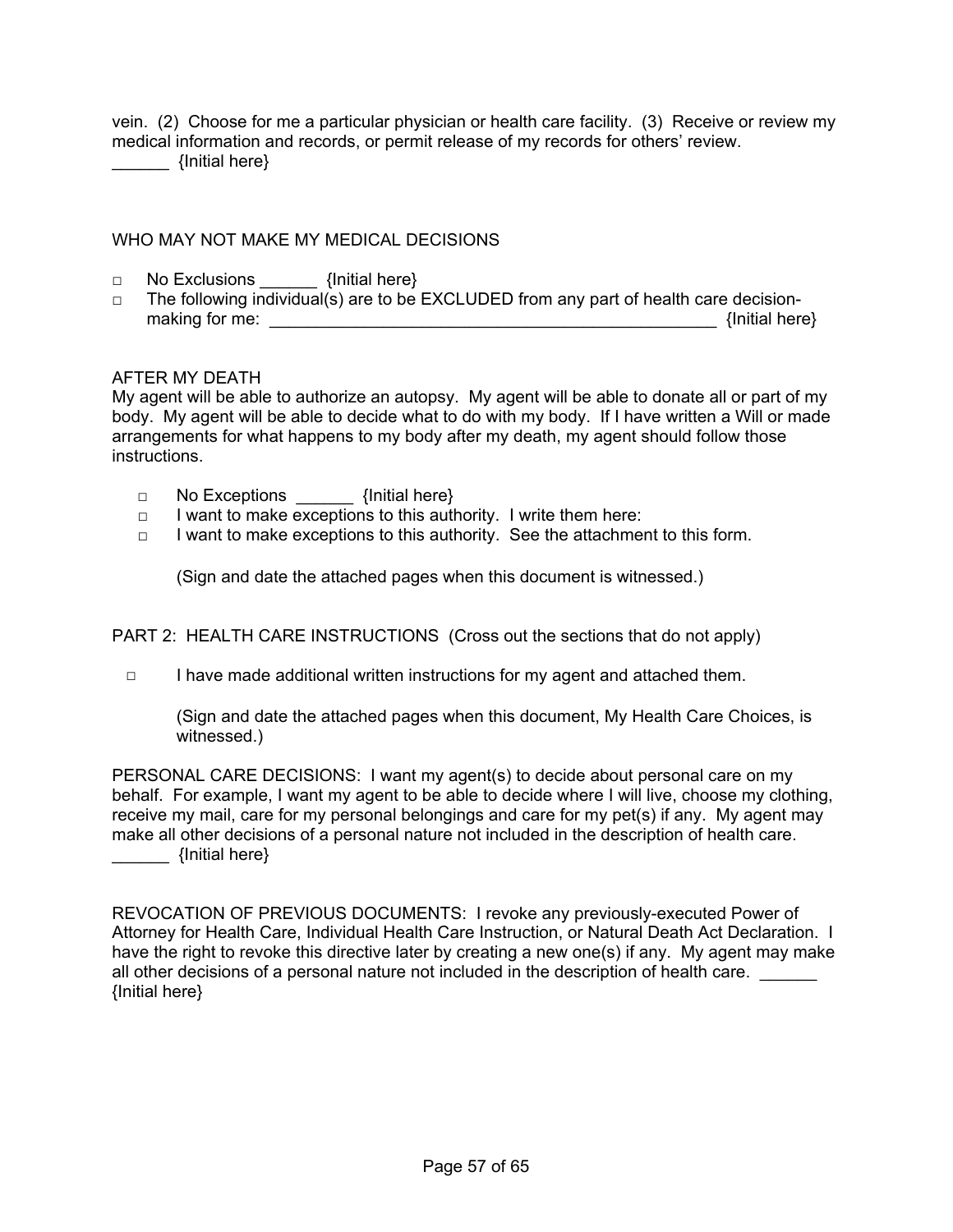PART 3: SIGNATURE OF PERSON WHO IS MAKING THIS DIRECTIVE Sign the document in the presence of the witnesses or the Notary.

If the person making this directive is unable to write, have the person make a mark. Have a witness write the name of the person making this directive and sign the next page.

PART 4: THIS DOCUMENT MUST EITHER BE SIGNED BY TWO WITNESSES OR NOTARIZED ON THE NEXT PAGE.

WITNESSES: Certain individuals cannot serve as witnesses. Those rules are set forth in the following witness statements.

I DECLARE UNDER PENALTY OF PERJURY UNDER THE LAWS OF California

- (1) That the individual who signed or acknowledged this Advance Health Care Directive is personally known to me, or that the individual's identity was proven to me by convincing evidence,
- (2) That the individual signed or acknowledged this Advanced Health Care Directive in my presence,
- (3) That the individual appears to be of sound mind and under no duress, fraud, or undue influence,
- (4) That I am not a person appointed as agent by this Advance Directive, and
- (5) That I am not the individual's health care provider, an employee of the individual's health care provider, the operator of a community care facility, an employee of an operator of a community care facility, the operator of a residential care facility for the elderly, nor an employee of an operator of a residential care facility for the elderly.

#### ONLY ONE WITNESS CAN BE A FAMILY MEMBER

| First Witness:  |                |          |                                                                            |  |
|-----------------|----------------|----------|----------------------------------------------------------------------------|--|
|                 | Name (printed) |          | Signature                                                                  |  |
|                 |                | Address: |                                                                            |  |
| Second Witness: | Name (printed) |          | Signature                                                                  |  |
|                 |                | Address: | the control of the control of the control of the control of the control of |  |
|                 |                |          |                                                                            |  |

ONE WITNESS MUST BE SOMEONE OTHER THAN FAMILY and must not benefit financially (get any money or be named in your Will) after you die. Have that person sign again below.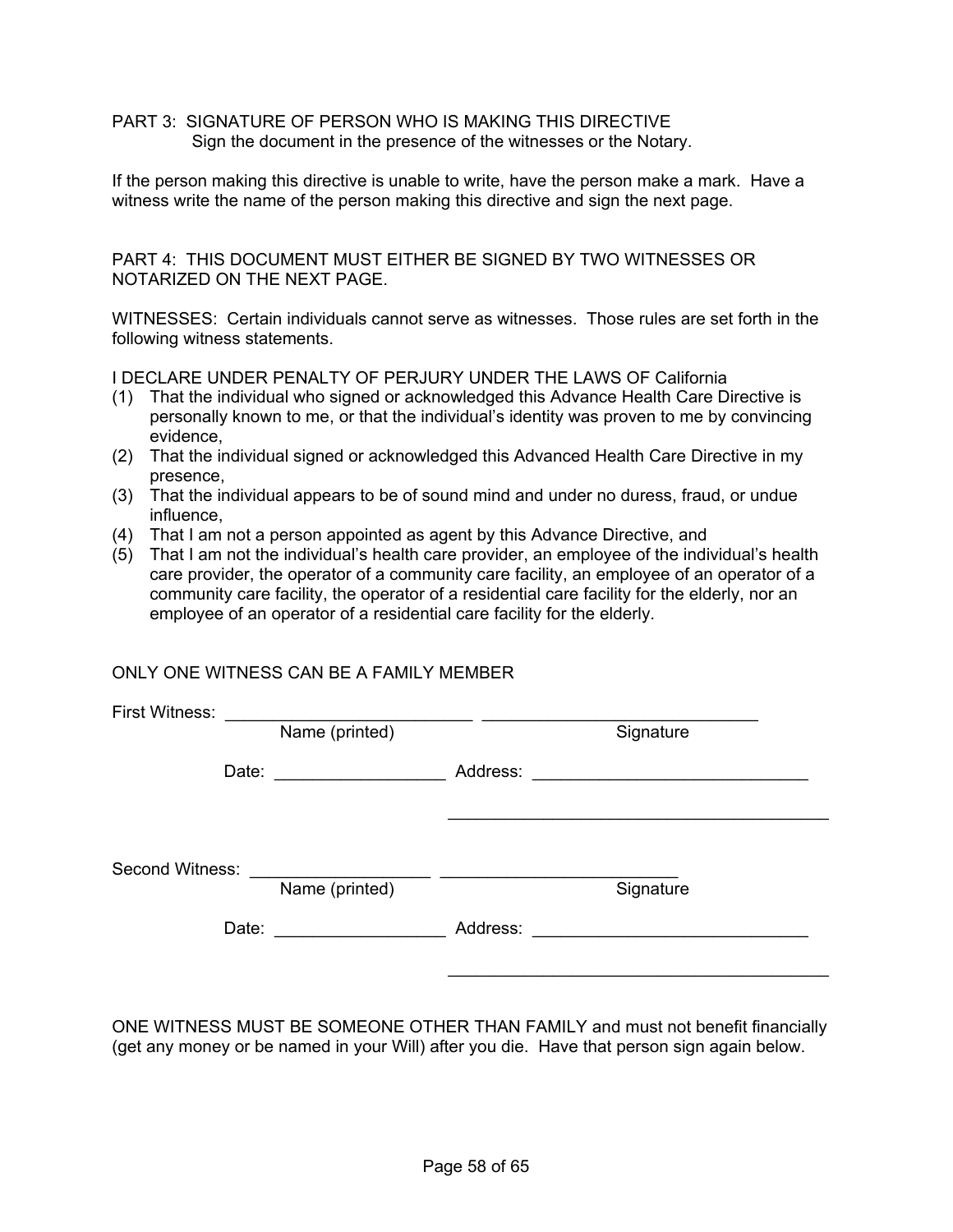#### I FURTHER DECLARE UNDER PENALTY OF PERJURY UNDER THE LAWS OF CALIFORNIA

- (1) That I am not related to the individual executing this Advance Health Care Directive by blood, marriage, or adoption.
- (2) To the best of my knowledge, I am not entitled to any part of the individual's estate upon his or her death under a Will now existing or by operation of law.

Date: \_\_\_\_\_\_\_\_\_\_\_\_\_\_\_\_\_\_\_\_\_\_\_\_\_ Signature: \_\_\_\_\_\_\_\_\_\_\_\_\_\_\_\_\_\_\_\_\_\_\_\_\_\_\_\_\_\_\_\_\_\_

ONLY if the person making this directive is unable to write, witnesses complete this section:

\_\_\_\_\_\_\_\_\_\_\_\_\_\_\_\_\_\_\_\_\_\_\_\_\_\_\_\_\_\_\_\_\_\_, being unable to write, made his/her mark in our presence and requested the first of the undersigned to write his/her name, which he/she did, and we now subscribe our names as witnesses thereto.

\_\_\_\_\_\_\_\_\_\_\_\_\_\_\_\_\_\_\_\_\_\_\_\_\_\_\_\_\_\_\_\_\_\_\_\_\_\_\_\_\_\_ \_\_\_\_\_\_\_\_\_\_\_\_\_\_\_\_\_\_\_\_\_\_\_\_\_\_\_\_\_\_\_\_

Signature of Witness #1 Signature of Witness #2

#### CERTIFICATE OF ACKNOWLEDGEMENT OF NOTARY PUBLIC (**Not required** if two-witness method is followed)

State of California, County of Los Angeles On this date of the contract of the contract of the undersigned, a Notary Public in and for the said state, personally appeared personally known to me or proved to me on the basis of satisfactory evidence to me that the person whose name is subscribed to the within instrument, and acknowledged to me that he/she executed it.

Witness my hand and office seal.

If the principal (the person appointing the agent) currently resides in a nursing facility, this document also must be witnessed by a representative of California's Long-Term Care Ombudsman Program. If the two-witness method is chosen, the Ombudsman Program representative may serve as one of the two witnesses, or may serve as a third witness. If the notarization method is chosen, the Ombudsman Program representative serves as a separate witness.

 $\overline{\phantom{a}}$  ,  $\overline{\phantom{a}}$  ,  $\overline{\phantom{a}}$  ,  $\overline{\phantom{a}}$  ,  $\overline{\phantom{a}}$  ,  $\overline{\phantom{a}}$  ,  $\overline{\phantom{a}}$  ,  $\overline{\phantom{a}}$  ,  $\overline{\phantom{a}}$  ,  $\overline{\phantom{a}}$  ,  $\overline{\phantom{a}}$  ,  $\overline{\phantom{a}}$  ,  $\overline{\phantom{a}}$  ,  $\overline{\phantom{a}}$  ,  $\overline{\phantom{a}}$  ,  $\overline{\phantom{a}}$ 

I do not currently reside in a skilled nursing facility. **A summary set of the set of the set of the set of the s**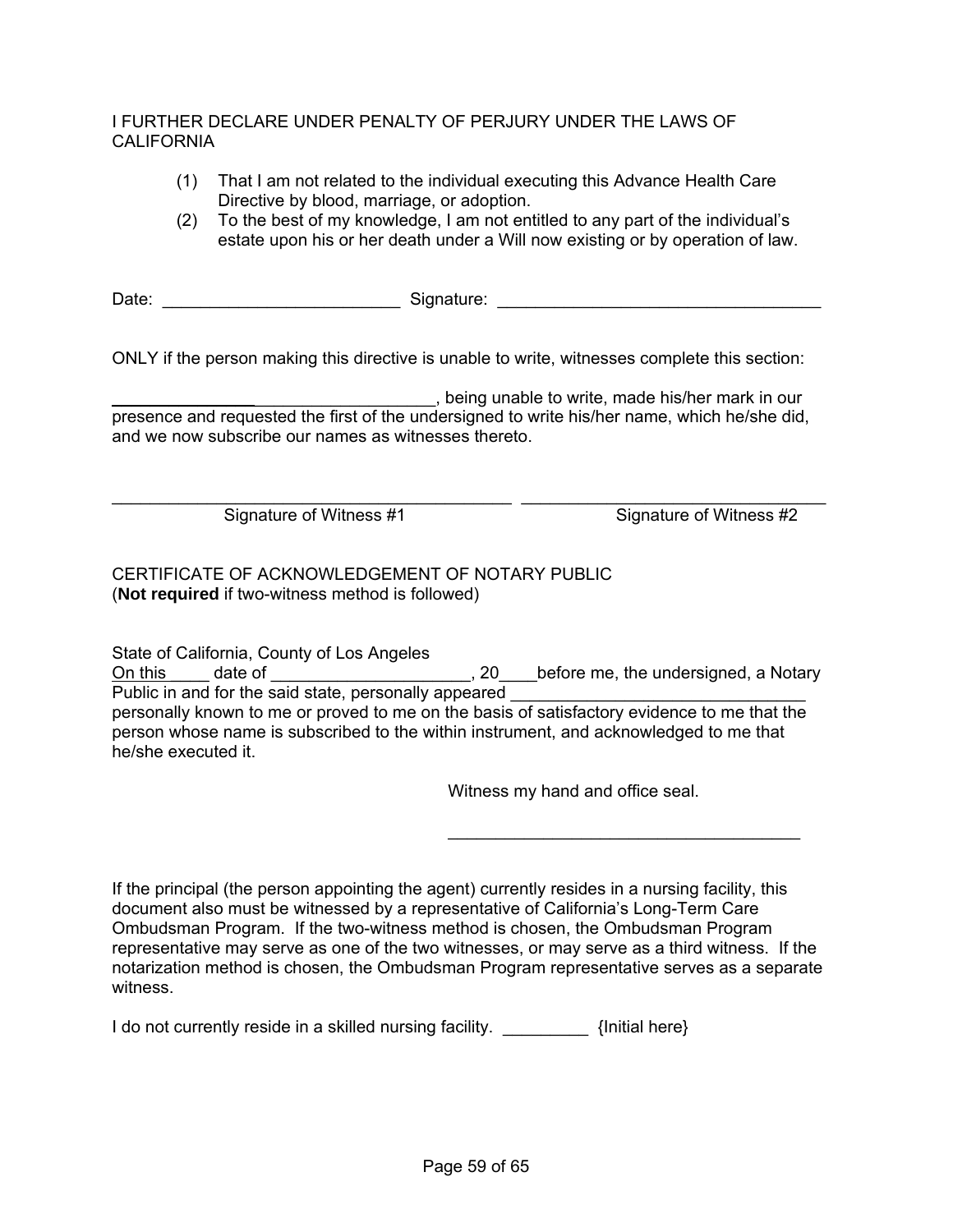#### DECLARATION OF OMBUDSMAN PROGRAM REPRESENTATIVE

(Required ONLY if person appointing the agent currently resides in a nursing facility)

I declare under penalty of perjury under the laws of California that I am an Ombudsman designated by the California Department of aging and that I am serving as a witness as required by Section 4675 of the California Probate Code.

Name (Printed) Signature Date

\_\_\_\_\_\_\_\_\_\_\_\_\_\_\_\_\_\_\_\_\_\_\_\_\_\_\_\_\_\_\_ \_\_\_\_\_\_\_\_\_\_\_\_\_\_\_\_\_\_\_\_\_\_\_\_\_\_ \_\_\_\_\_\_\_\_\_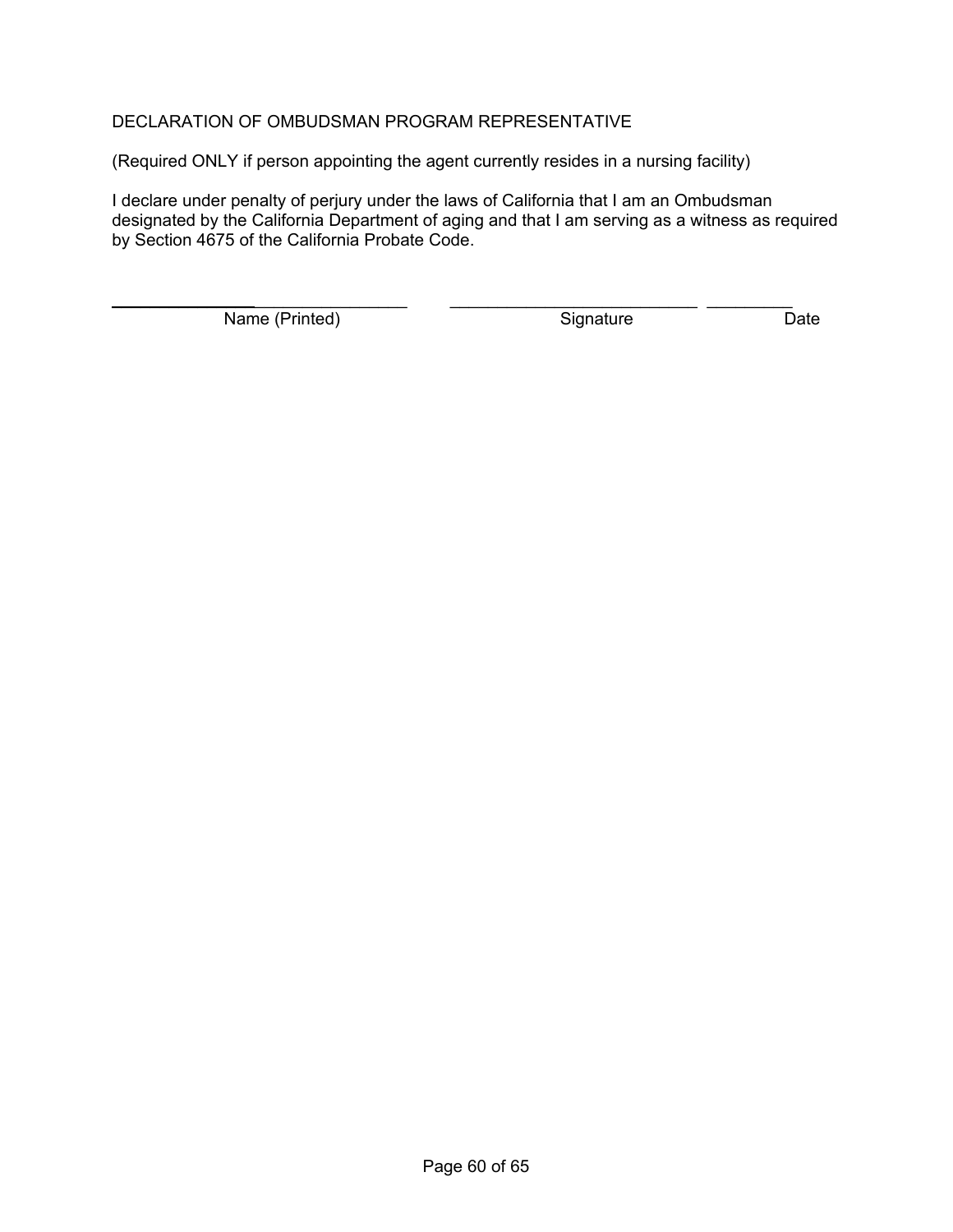#### MY HEALTH CARE CHOICES Personal Health Care Instructions Communication Form

I. How much I want to know about my condition: (Please mark statement 1 or 2.)

- $\Box$  I wish to know all relevant facts about my condition. I can cope better with what I know than with the unknown.
- □ I do not wish to know all the details of my condition, especially if the news is bad. I fear that such knowledge will diminish my will to live and will cast a shadow over the time left to me. If there is bad news about my condition, I want my health care agent to take over making medical decisions for me, even if I still have mental capacity to make health care decisions.
- II. How strictly I want my agent to follow my instructions:

I am writing how I want health care decisions made. **I want my agent strictly to follow this document.** If other decisions come up that I have not made here, I want my agent to rely on other information he or she has about my wishes and my values.

Additional comments:

- III. If I am dying, it is important to me to be:
- $\neg$  At home.
- □ In the hospital.

Additional Instructions:

My religion is:

IV. Near the end of life, when would you want your doctors to consider allowing your disease to take it's natural course? When is it time to allow a natural death? For example, which of these sentences do you most agree with: 1 or 2?

1. Life is only worth living if I can:

(Check all that apply; add more if you want.)

- □ Talk to family or friends.
- $\Box$  Communicate in some way with my loved ones.
- □ Recover enough to feed, bathe, or take care of myself.
- □ Be free from pain.
- $\Box$  Live without being hooked up to a machine.
- $\Box$  I am not sure.

2. My life is always worth living no matter how sick I am, even if I am unable to communicate at all and even if I won't get better.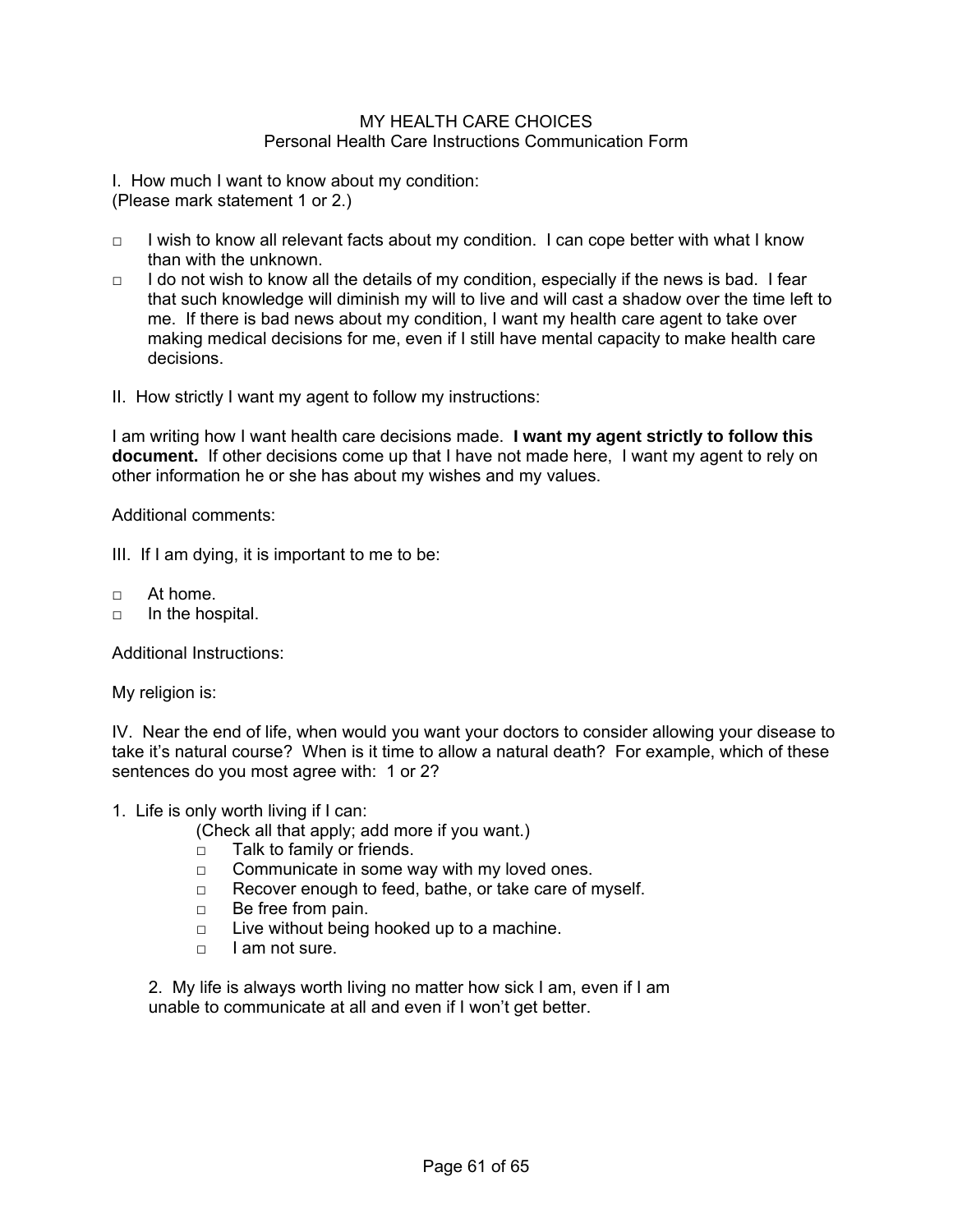- V. If I am so sick that I may die soon:
- □ Any treatments can be tried to see if they will help. Even if treatments **do not work** and there is little hope of getting better, **I want to stay on life support** machines until I die.
- □ Any treatments can be tried to see if they will help. If the treatments **do not work** and there is little hope of getting better, **I do not want to stay on life support** machines and would want to die a more natural death, in comfort.
- □ I have already decided that I do **not** want to have the following treatments, even if it means I might die by not having them:
	- □ I want **no** attempts at CPR.
	- □ I want **no** breathing machine.
	- □ I want **no** dialysis.
	- □ I want **no** blood transfusion.
	- □ I want **no** artificial feeding and hydration.
	- □ I want **no** medicines of any kind unless they are provided for my comfort.
	- □ **I do not want any life support** treatments at all, even if it means that I might die by having them.
- VI. Religion or spirituality is
- □ Important to me
- □ Unimportant to me

What my doctors should know about my religion or spirituality:

VII. After my death

- □ I want to donate my organs. *Which organs do you want to donate?*
	- □ any organs
	- $\Box$  only the following organs
- □ I **do not** want to donate any organs.
- □ I want my **health care agent** to decide.

VII. What my agent and doctors should know about how I want my body to be treated after I die:

- □ I **do not** want an autopsy.
- □ I **want** an autopsy if there are questions about my death.
- □ I want my **health care agent** to decide about autopsy.
- □ My preferences about funeral/burial/cremation are:
- □ I want my **health care agent** to decide about burial or cremation.

Additional instructions:

Signature: \_\_\_\_\_\_\_\_\_\_\_\_\_\_\_\_\_\_\_\_\_\_\_\_\_\_\_\_\_\_\_ Date: \_\_\_\_\_\_\_\_\_\_\_\_\_\_\_\_\_\_\_

If you are completing this form at the same time as your Advance Health Care Directive, please remember to attach it so your signature can also be witnessed or verified by a notary public.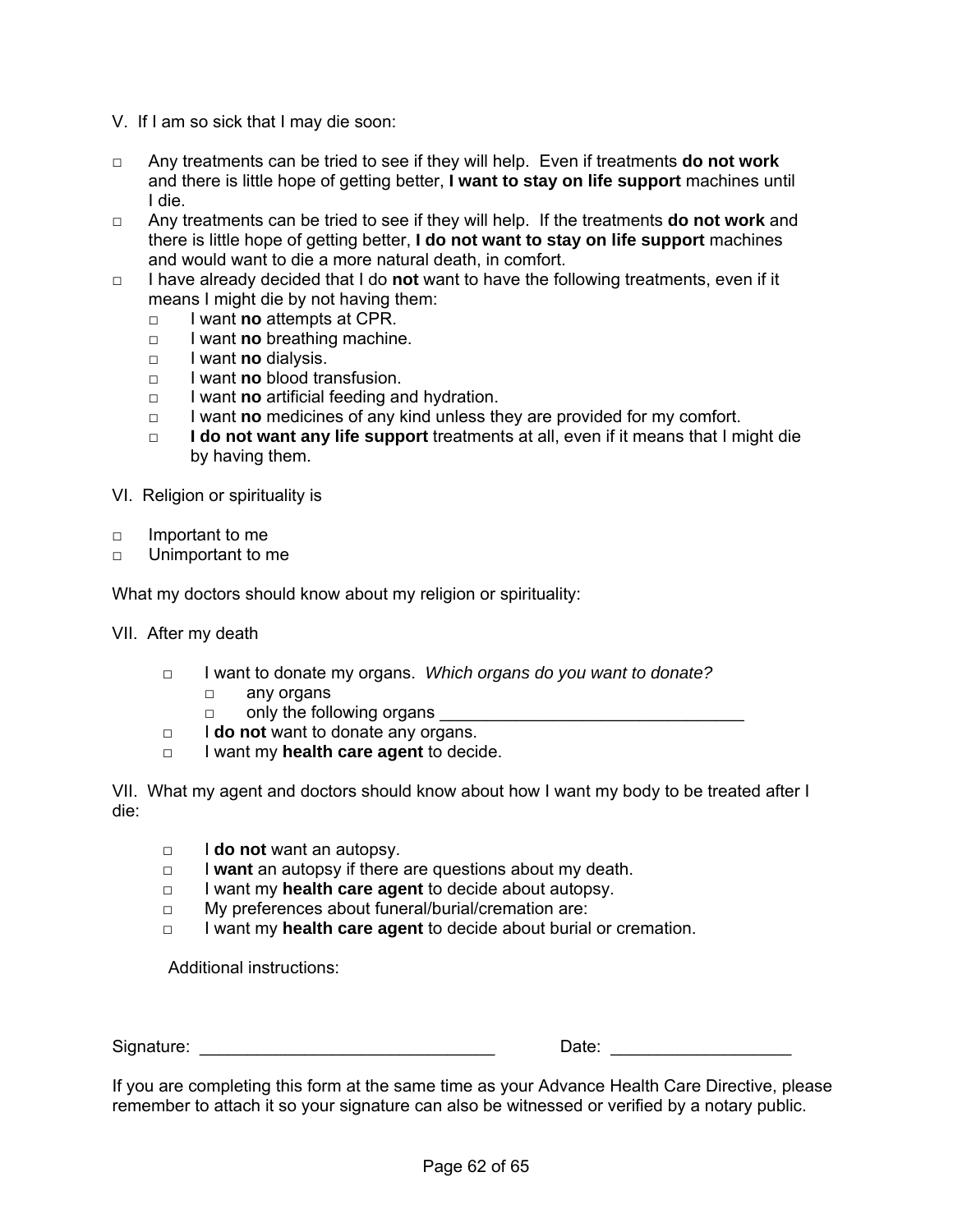# <span id="page-62-0"></span>**Appendix D: Other Resources and Web Links**

[www.legalzoom.com](http://www.legalzoom.com/)

This web site contains on-line questionnaires which create legal documents for a fee.

[www.USLegalForms.com](http://www.uslegalforms.com/)

This web site has specific legal forms which are available for purchase. Forms can be downloaded to your computer and/or mailed to you.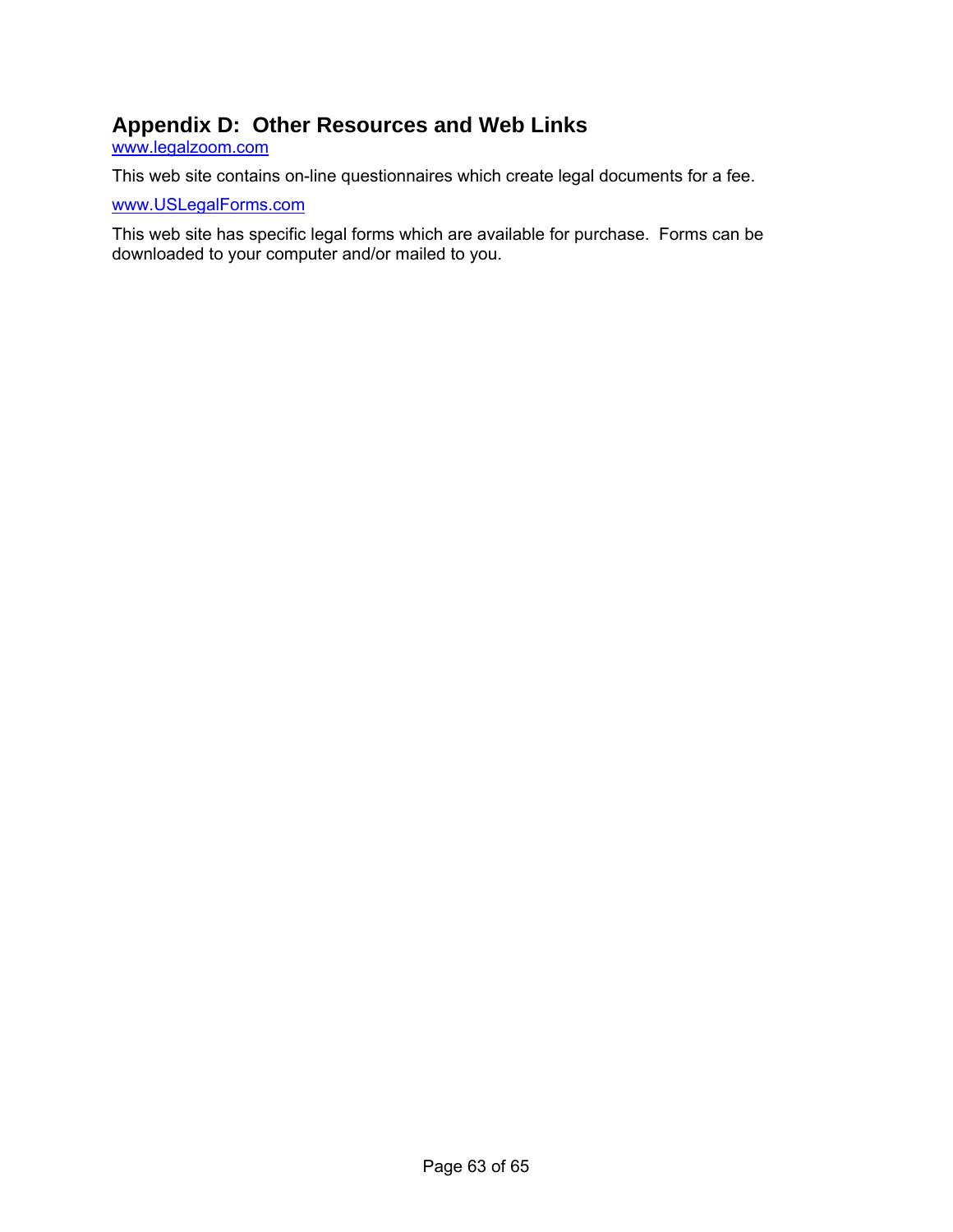*We are dedicated to help you plan a secure future for your family.* 

A wise person said Life is a series of choices – let's not let them be made for us by default.

This handbook contains detailed information about things most people don't enjoy thinking about. It should start conversations, not overwhelm you. It should encourage you to pick an area, and work on it, not set it aside until "someday". This small chart will help you to focus on the main things to begin with. Use the handbook to reference the "how to" and gain insight. Seek guidance from professionals who work in this field every day.

DISCUSS what you want

ASSESS what you have

*Do a budget, and total up your assets and benefits.*

> Make an appointment with a professional:

Attorney, JAG Officer, Financial Advisor

*They know the ropes; they'll do a lot of the work for you.*

*Set deadlines on your calendar – Get Will or Trust done by a certain date; Complete financial commitments*

*The key is to break it out in small chunks, and check it off as "done."*

> Share this information with others in your community

<span id="page-63-0"></span>*The more people who are prepared, the better!*

#### A TWO MONTH PLAN OF ACTION:

A simple budget and benefits assessment should take about a week to complete.

While working on that, set up an appointment for a will / trust, and review your insurance coverage. Those will take about a month to complete, on average.

The Important Documents checklist is detailed. Break into 8 sections, and complete one section per week.